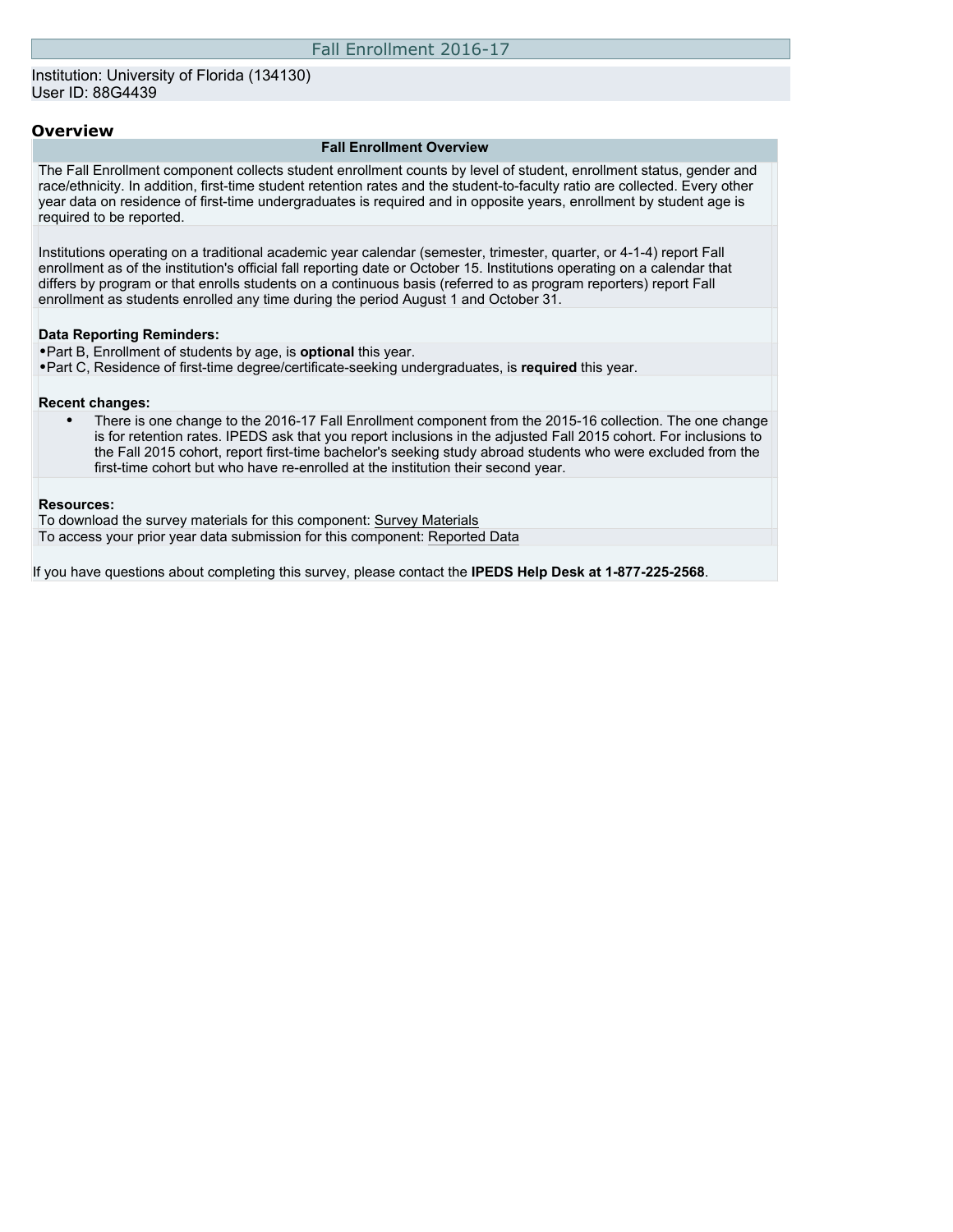# **Part Selection**

**Completion of Part B (Enrollment of Students by Age) is optional this year.**

**Do you wish to complete Part B this year?**

**If you select 'Yes', you will be expected to complete the Part B screens.**

**If you select 'No', you will skip Part B.**

No, I will not complete Part B

Yes, I will complete Part B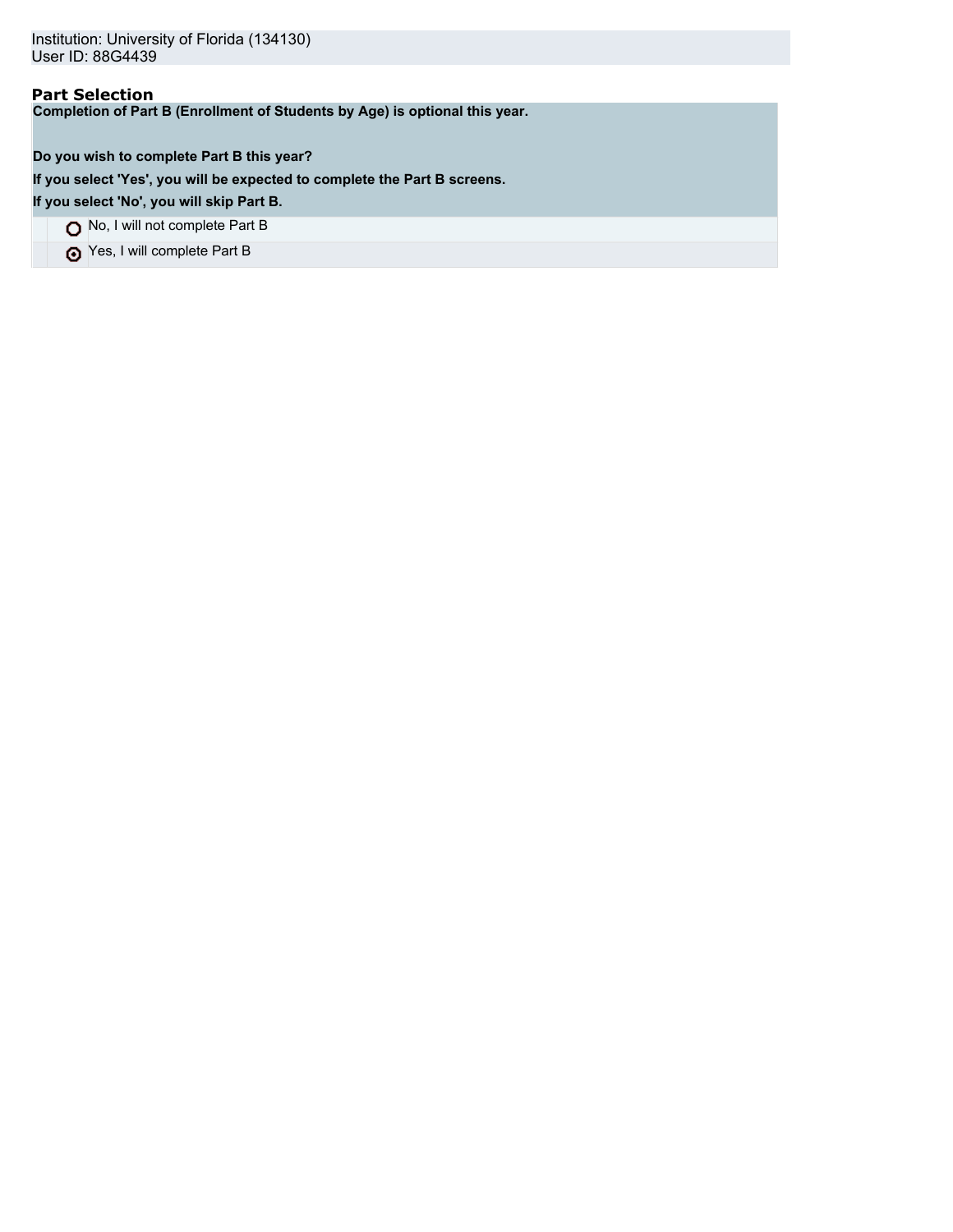### **Fall Enrollment - CIPCODE Selection**

**Indicate which of the following fields of study are offered by your institution. Students are to be reported by their major field of study for the categories listed below. Fields for which enrollment was reported for Fall 2014 have already been checked; please make sure all listed fields that are offered by your institution are checked.**

|   |                      | Undergraduate and graduate fields                                                       |
|---|----------------------|-----------------------------------------------------------------------------------------|
|   | ☑                    | 13.0000 -- Education                                                                    |
|   | ☑                    | 14.0000 -- Engineering                                                                  |
|   | ☑                    | 26.0000 -- Biological and Biomedical Sciences                                           |
|   | ☑                    | 27.0000 -- Mathematics                                                                  |
|   | ☑                    | 40.0000 -- Physical Sciences                                                            |
|   | ☑                    | 52.0000 -- Business, Management, Marketing, and Related Support Services                |
|   | Graduate-only fields |                                                                                         |
|   | ☑                    | 22.0101 -- Law (LL.B., J.D.)                                                            |
|   | ☑                    | 51.0401 -- Dentistry (D.D.S., D.M.D.)                                                   |
|   | ☑                    | <b>9</b> 51.1201 -- Medicine (M.D.)                                                     |
|   |                      |                                                                                         |
|   | П                    | None of the above                                                                       |
|   |                      |                                                                                         |
| ☑ |                      | Yes, I confirm that I reviewed the fields of study are offered by my institution above. |
|   |                      |                                                                                         |
|   |                      | You may use the space below to provide context for the data you've reported above.      |
|   |                      |                                                                                         |
|   |                      |                                                                                         |
|   |                      |                                                                                         |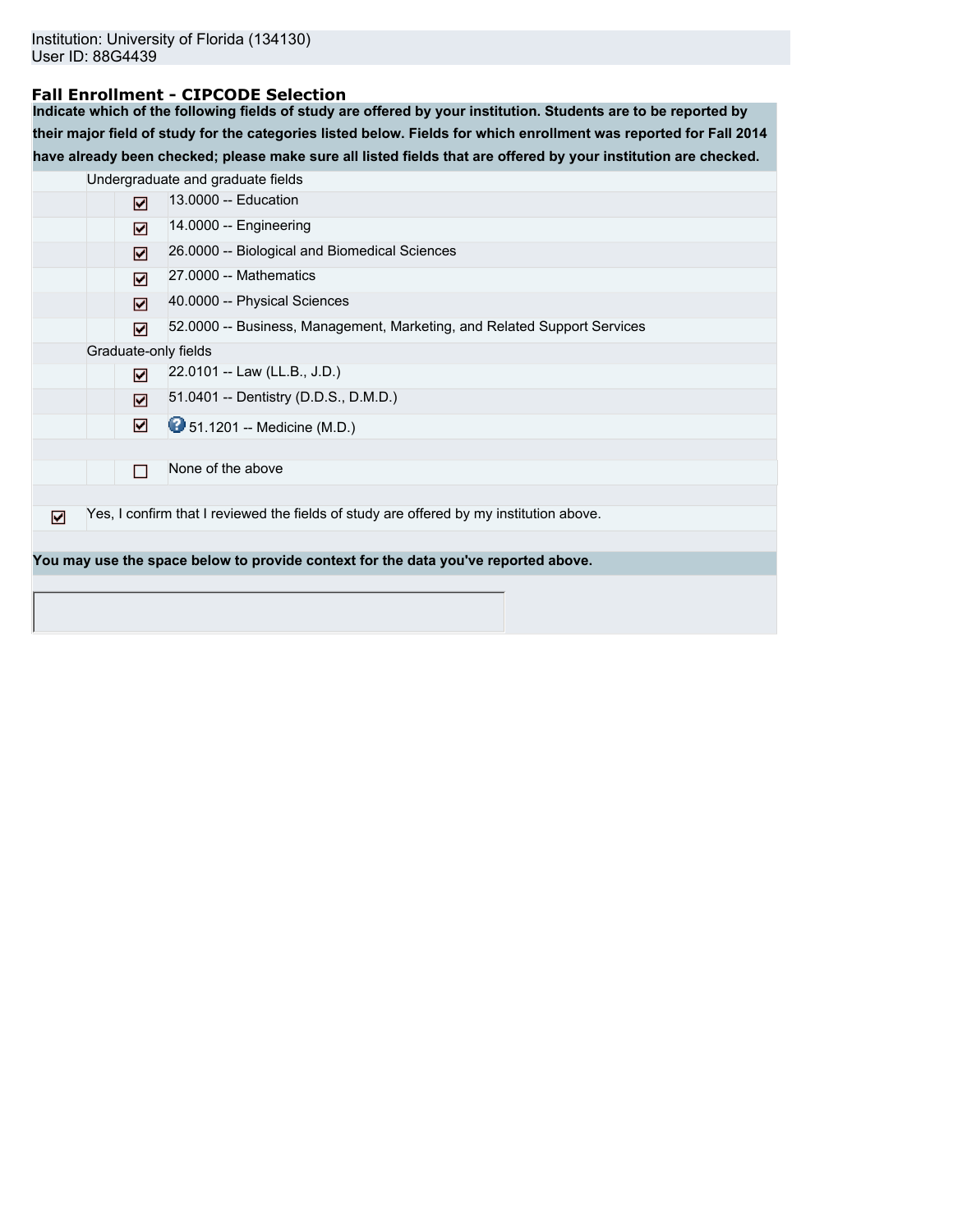## **Part A - Fall Enrollment for Full-Time Undergraduate Students**

**Enrollment as of the institution's official fall reporting date or as of October 15, 2016**

#### **Full-time Undergraduate Students**

**Reporting Reminders:**

•**Report Hispanic/Latino individuals of any race as Hispanic/Latino**

•**Report race for non-Hispanic/Latino individuals only**

•**Even though Teacher Preparation certificate programs may require a bachelor's degree for admission, they are**

**considered subbaccalaureate undergraduate programs, and students in these programs are undergraduate students.**

| Enrolled for credit                                    |       |     | Degree/certificate-seeking                      |                                      | Non-degree/             | Total,                                               |
|--------------------------------------------------------|-------|-----|-------------------------------------------------|--------------------------------------|-------------------------|------------------------------------------------------|
|                                                        |       |     | First-time Transfer-in Continuing/<br>Returning | Total degree/certificate-<br>seeking | non-certificate-seeking | <b>Full-time</b><br>undergraduate<br><b>students</b> |
| Nonresident alien                                      | 58    | 39  | 164                                             | 261                                  | 81                      | 342                                                  |
| Hispanic/Latino                                        | 556   | 198 | 1,999                                           | 2,753                                | 17                      | 2,770                                                |
| American Indian<br>or Alaska Native                    |       | 2   | 17                                              | 20                                   |                         | 21                                                   |
| Asian                                                  | 296   | 36  | 859                                             | 1,191                                | 9                       | 1,200                                                |
| <b>Black or African</b><br>American                    | 120   | 47  | 495                                             | 662                                  | 4                       | 666                                                  |
| Native Hawaiian<br>or Other Pacific<br><b>Islander</b> | 3     | 3   | 45                                              | 51                                   |                         | 52                                                   |
| White                                                  | 1,618 | 432 | 5,615                                           | 7,665                                | 39                      | 7,704                                                |
| Two or more<br>races                                   | 126   | 6   | 288                                             | 420                                  | $\overline{2}$          | 422                                                  |
| Race and<br>ethnicity unknown                          | 69    | 34  | 264                                             | 367                                  | 3                       | 370                                                  |
| <b>Total men</b>                                       | 2,847 | 797 | 9,746                                           | 13,390                               | 157                     | 13,547                                               |
| Total men prior<br>year                                | 2,829 | 773 | 9,488                                           | 13,090                               | 137                     | 13,227                                               |

| <b>Women</b>                                           |       |                |                                                 |                                      |                         |                                                      |
|--------------------------------------------------------|-------|----------------|-------------------------------------------------|--------------------------------------|-------------------------|------------------------------------------------------|
| Enrolled for credit                                    |       |                | Degree/certificate-seeking                      | Non-degree/                          | Total,                  |                                                      |
|                                                        |       |                | First-time Transfer-in Continuing/<br>Returning | Total degree/certificate-<br>seeking | non-certificate-seeking | <b>Full-time</b><br>undergraduate<br><b>students</b> |
| Nonresident alien                                      | 90    | 30             | 169                                             | 289                                  | 92                      | 381                                                  |
| Hispanic/Latino                                        | 751   | 238            | 2,707                                           | 3,696                                | 37                      | 3,733                                                |
| American Indian<br>or Alaska Native                    |       | 8              | 21                                              | 36                                   | 0                       | 36                                                   |
| <b>Asian</b>                                           | 374   | 36             | 934                                             | 1,344                                | 13                      | 1,357                                                |
| <b>Black or African</b><br>American                    | 280   | 60             | 855                                             | 1,195                                | 20                      | 1,215                                                |
| Native Hawaiian<br>or Other Pacific<br><b>Islander</b> | 8     | $\overline{2}$ | 93                                              | 103                                  | $\overline{2}$          | 105                                                  |
| White                                                  | 2,169 | 438            | 6,892                                           | 9,499                                | 101                     | 9,600                                                |
| Two or more<br>races                                   | 179   | 7              | 396                                             | 582                                  | 2                       | 584                                                  |
| Race and<br>ethnicity unknown                          | 96    | 46             | 307                                             | 449                                  | 7                       | 456                                                  |
| <b>Total women</b>                                     | 3,954 | 865            | 12,374                                          | 17,193                               | 274                     | 17,467                                               |
| Total women prior<br>year                              | 4,019 | 853            | 11,900                                          | 16,772                               | 169                     | 16,941                                               |
|                                                        |       |                |                                                 |                                      |                         |                                                      |
| <b>Grand total</b><br>(men+women)                      | 6,801 | 1,662          | 22,120                                          | 30,583                               | 431                     | 31,014                                               |
| <b>Grand total</b><br>(men+women)<br>prior year        | 6,848 | 1,626          | 21,388                                          | 29,862                               | 306                     | 30,168                                               |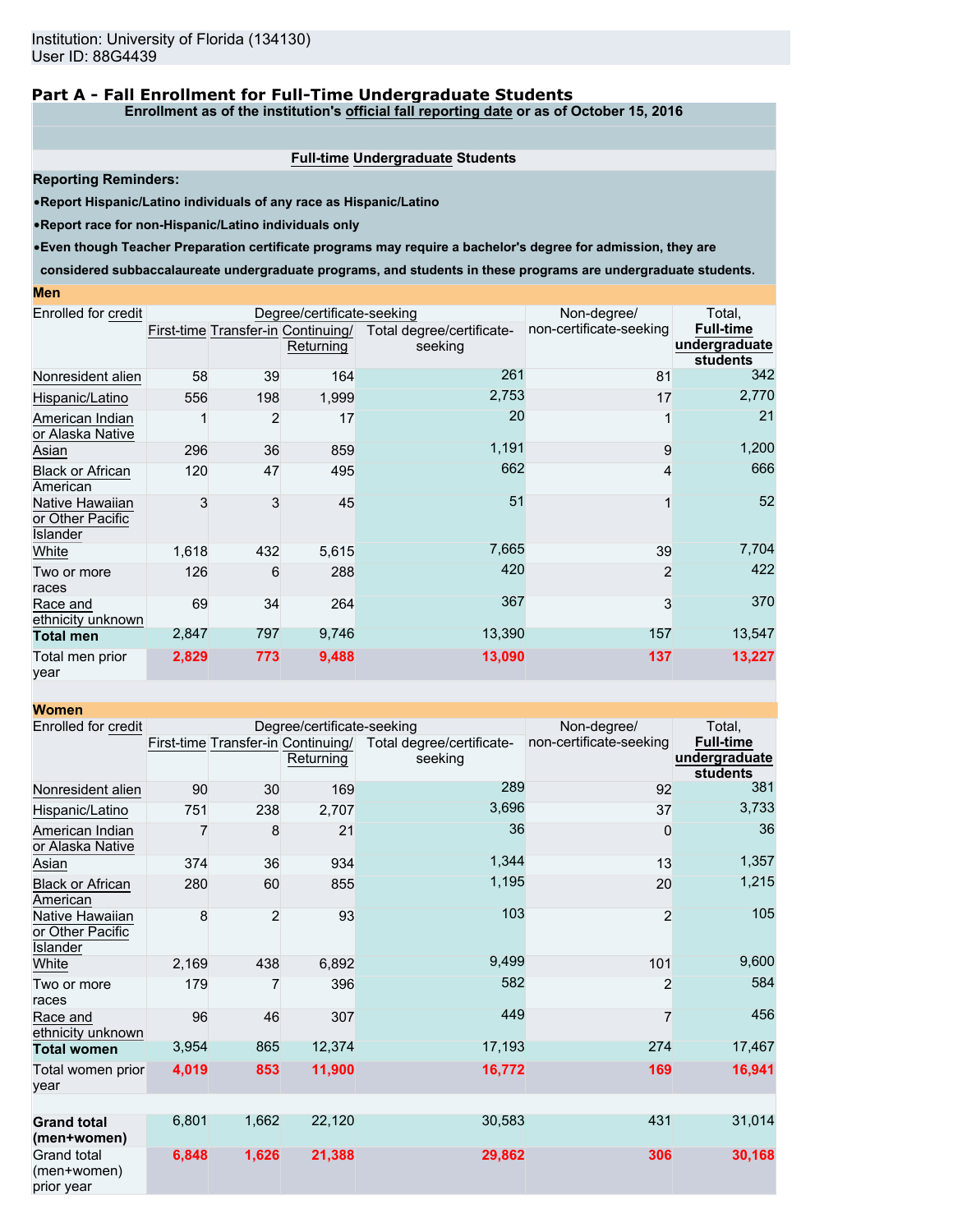**Enrollment as of the institution's official fall reporting date or as of October 15, 2016**

### **CIPCODE: 13.0000 -- Education**

### **Full-time undergraduate students**

•**Report Hispanic/Latino individuals of any race as Hispanic/Latino**

| I<br>ш<br>۱<br><b>Service Service</b> |  |  |
|---------------------------------------|--|--|
|                                       |  |  |

|                                           | Returning |                            | Non-degree/                                      | Total.<br>full-time<br>undergraduate                            |
|-------------------------------------------|-----------|----------------------------|--------------------------------------------------|-----------------------------------------------------------------|
|                                           |           |                            |                                                  | students<br>0                                                   |
|                                           |           |                            |                                                  | 5                                                               |
|                                           |           |                            |                                                  |                                                                 |
|                                           |           |                            |                                                  |                                                                 |
|                                           |           |                            |                                                  |                                                                 |
|                                           |           |                            |                                                  | 0                                                               |
| 9                                         |           | 70                         |                                                  | 70                                                              |
|                                           |           |                            |                                                  | 2                                                               |
|                                           |           |                            |                                                  |                                                                 |
| 12                                        |           | 83                         |                                                  | 83                                                              |
| Native Hawaiian or Other Pacific Islander |           | Degree/certificate-seeking | 0<br>3<br>0<br>2<br>3<br>0<br>59<br>2<br>ŋ<br>69 | First-time Transfer-in Continuing/Total non-certificate-seeking |

| <b>Women</b>                              |          |                            |           |         |                                                                                |                                                  |
|-------------------------------------------|----------|----------------------------|-----------|---------|--------------------------------------------------------------------------------|--------------------------------------------------|
| Students enrolled for credit              |          | Degree/certificate-seeking | Returning |         | Non-degree/<br>First-time Transfer-in Continuing/Total non-certificate-seeking | Total,<br>full-time<br>undergraduate<br>students |
| Nonresident alien                         |          | 0                          | 3         |         |                                                                                |                                                  |
| Hispanic/Latino                           |          | 5                          | 59        | 67      |                                                                                | 67                                               |
| American Indian or Alaska Native          |          |                            | 2         |         |                                                                                |                                                  |
| Asian                                     |          |                            | 8         | 10      |                                                                                | 10                                               |
| <b>Black or African American</b>          |          |                            | 12        | 13      |                                                                                | 13                                               |
| Native Hawaiian or Other Pacific Islander |          | $\Omega$                   |           |         |                                                                                |                                                  |
| White                                     | 28       | 32                         | 240       | 300     |                                                                                | 300                                              |
| Two or more races                         |          | $\Omega$                   | 10        | 11      |                                                                                | 11                                               |
| Race and ethnicity unknown                | $\Omega$ | 4                          |           | 5       |                                                                                | 5                                                |
| <b>Total women</b>                        | 34       | 43                         |           | 336 413 | 0                                                                              | 413                                              |
|                                           |          |                            |           |         |                                                                                |                                                  |
| Grand total (men+women)                   | 36       | 55                         |           | 405 496 | 0                                                                              | 496                                              |
| Grand total (men+women) 2014-15           | 53       | 63                         | 446.      | 562     |                                                                                | 563                                              |
|                                           |          |                            |           |         |                                                                                |                                                  |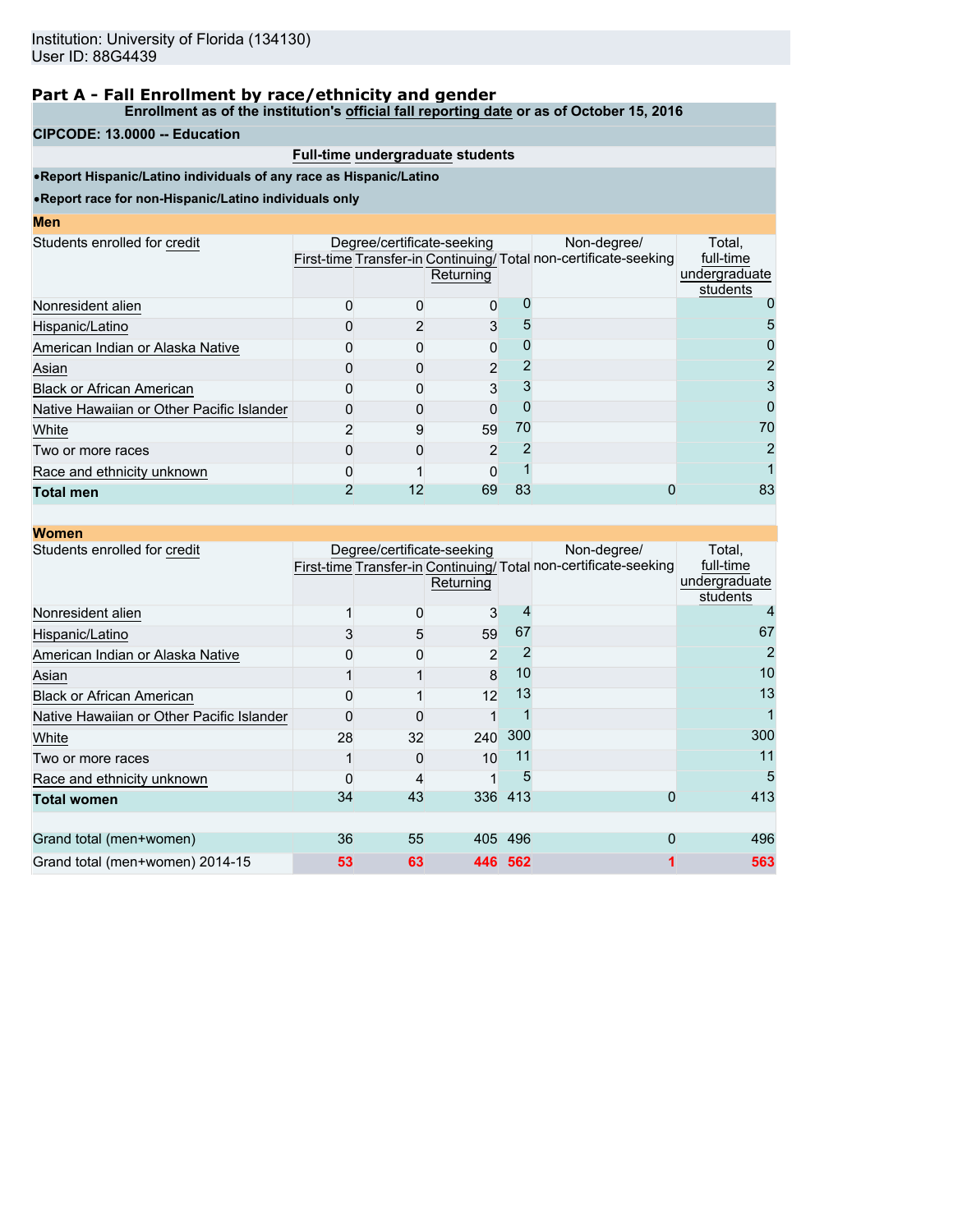#### **Enrollment as of the institution's official fall reporting date or as of October 15, 2016**

### **CIPCODE: 14.0000 -- Engineering**

**Men**

## **Full-time undergraduate students**

•**Report Hispanic/Latino individuals of any race as Hispanic/Latino**

|     |                                                                                                 |           |                             | Non-degree/                                                                  | Total.                                                                                                                       |
|-----|-------------------------------------------------------------------------------------------------|-----------|-----------------------------|------------------------------------------------------------------------------|------------------------------------------------------------------------------------------------------------------------------|
|     |                                                                                                 |           |                             |                                                                              | full-time                                                                                                                    |
|     |                                                                                                 |           |                             |                                                                              | undergraduate                                                                                                                |
|     |                                                                                                 |           |                             |                                                                              | students                                                                                                                     |
|     |                                                                                                 |           |                             |                                                                              | 80                                                                                                                           |
| 171 | 43                                                                                              |           |                             | 0                                                                            | 788                                                                                                                          |
|     | 0                                                                                               |           | 6                           | 0                                                                            | 6                                                                                                                            |
|     |                                                                                                 | 251       |                             | 0                                                                            | 353                                                                                                                          |
|     | 4                                                                                               |           |                             | 0                                                                            | 115                                                                                                                          |
|     | $\overline{2}$                                                                                  |           | 9                           | 0                                                                            | 9                                                                                                                            |
|     |                                                                                                 |           |                             | 0                                                                            | 2,099                                                                                                                        |
| 41  | $\Omega$                                                                                        | 72        |                             | $\Omega$                                                                     | 113                                                                                                                          |
|     | 6                                                                                               |           |                             | 4                                                                            | 99                                                                                                                           |
| 881 | 144                                                                                             |           |                             |                                                                              | 3,662                                                                                                                        |
|     | 17<br>American Indian or Alaska Native<br>88<br>15<br>Native Hawaiian or Other Pacific Islander | 519<br>28 | Returning<br>10<br>14<br>65 | Degree/certificate-seeking<br>53<br>574<br>5<br>96<br>6<br>64<br>2.636 3.661 | First-time Transfer-in Continuing/ Total non-certificate-seeking<br>80<br>0<br>788<br>353<br>115<br>1,515 2,099<br>113<br>98 |

| <b>Women</b>                              |       |     |                                         |             |                                                                                 |                                                  |
|-------------------------------------------|-------|-----|-----------------------------------------|-------------|---------------------------------------------------------------------------------|--------------------------------------------------|
| Students enrolled for credit              |       |     | Degree/certificate-seeking<br>Returning |             | Non-degree/<br>First-time Transfer-in Continuing/ Total non-certificate-seeking | Total,<br>full-time<br>undergraduate<br>students |
| Nonresident alien                         | 8     | 2   | 19                                      | 29          | 0                                                                               | 29                                               |
| Hispanic/Latino                           | 75    | 10  | 242                                     | 327         | 0                                                                               | 327                                              |
| American Indian or Alaska Native          |       | 0   | 0                                       |             | 0                                                                               |                                                  |
| Asian                                     | 41    | 4   | 80                                      | 125         | 0                                                                               | 125                                              |
| <b>Black or African American</b>          | 13    | 3   | 36                                      | 52          | 0                                                                               | 52                                               |
| Native Hawaiian or Other Pacific Islander | 3     | 0   | 3                                       | 6           | 0                                                                               | 6                                                |
| White                                     | 215   | 12  | 551                                     | 778         | 0                                                                               | 778                                              |
| Two or more races                         | 15    | 0   | 42                                      | 57          | 0                                                                               | 57                                               |
| Race and ethnicity unknown                | 10    | 6   | 41                                      | 57          | 0                                                                               | 57                                               |
| <b>Total women</b>                        | 380   | 37  |                                         | 1,014 1,431 | 0                                                                               | 1,431                                            |
|                                           |       |     |                                         |             |                                                                                 |                                                  |
| Grand total (men+women)                   | 1,261 | 181 |                                         | 3,650 5,092 |                                                                                 | 5,093                                            |
| Grand total (men+women) 2014-15           | 1,037 | 152 |                                         | 3,644 4,833 | 3                                                                               | 4,836                                            |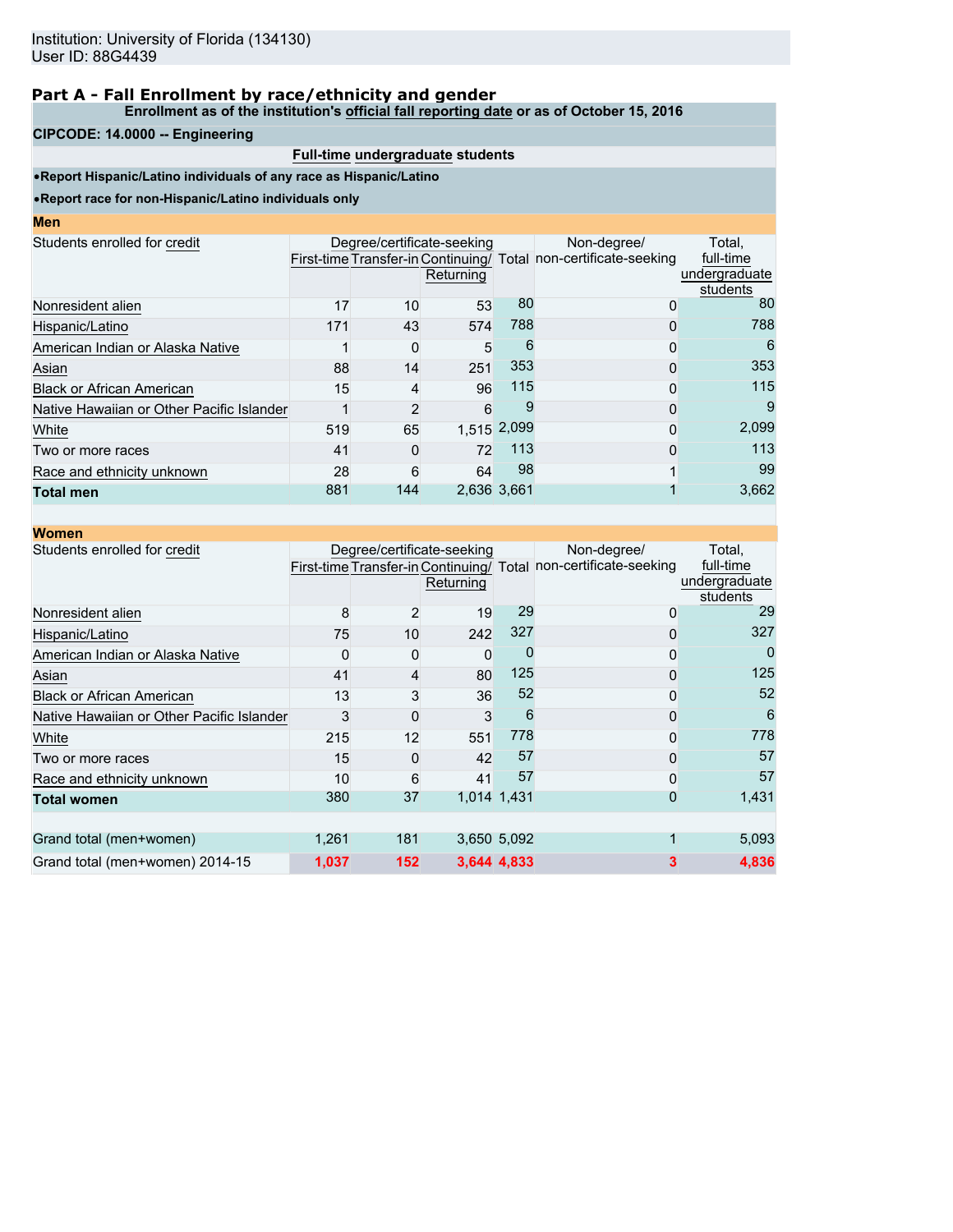#### **Enrollment as of the institution's official fall reporting date or as of October 15, 2016**

### **CIPCODE: 26.0000 -- Biological and Biomedical Sciences**

### **Full-time undergraduate students**

•**Report Hispanic/Latino individuals of any race as Hispanic/Latino**

•**Report race for non-Hispanic/Latino individuals only**

| мен                                       |     |    |                                         |           |                                                                                 |                                      |
|-------------------------------------------|-----|----|-----------------------------------------|-----------|---------------------------------------------------------------------------------|--------------------------------------|
| Students enrolled for credit              |     |    | Degree/certificate-seeking<br>Returning |           | Non-degree/<br>First-time Transfer-in Continuing/ Total non-certificate-seeking | Total,<br>full-time<br>undergraduate |
| Nonresident alien                         | 2   | 0  | 9                                       | 11        | 0                                                                               | students<br>11                       |
| Hispanic/Latino                           | 73  | 20 | 216                                     | 309       | 0                                                                               | 309                                  |
| American Indian or Alaska Native          |     | 0  |                                         |           | 0                                                                               |                                      |
| Asian                                     | 56  | 5  | 156                                     | 217       | 0                                                                               | 217                                  |
| <b>Black or African American</b>          |     | 5  | 40                                      | 53        |                                                                                 | 54                                   |
| Native Hawaiian or Other Pacific Islander |     | 0  | 14                                      | 14        | 0                                                                               | 14                                   |
| White                                     | 150 | 40 | 451                                     | 641       | 3                                                                               | 644                                  |
| Two or more races                         | 15  | 0  | 31                                      | 46        | 0                                                                               | 46                                   |
| Race and ethnicity unknown                | 10  | 4  | 22                                      | 36        | 0                                                                               | 36                                   |
| <b>Total men</b>                          | 314 | 74 |                                         | 940 1.328 |                                                                                 | 1,332                                |

| <b>Women</b>                              |     |     |                                         |             |                                                                                 |                                                  |
|-------------------------------------------|-----|-----|-----------------------------------------|-------------|---------------------------------------------------------------------------------|--------------------------------------------------|
| Students enrolled for credit              |     |     | Degree/certificate-seeking<br>Returning |             | Non-degree/<br>First-time Transfer-in Continuing/ Total non-certificate-seeking | Total,<br>full-time<br>undergraduate<br>students |
| Nonresident alien                         | 10  |     | 13                                      | 24          | 0                                                                               | 24                                               |
| Hispanic/Latino                           | 120 | 36  | 366                                     | 522         | 0                                                                               | 522                                              |
| American Indian or Alaska Native          |     | 0   | 0                                       |             | 0                                                                               |                                                  |
| Asian                                     | 106 | 6   | 192                                     | 304         |                                                                                 | 305                                              |
| <b>Black or African American</b>          | 34  | 5   | 87                                      | 126         |                                                                                 | 127                                              |
| Native Hawaiian or Other Pacific Islander |     | 2   | 18                                      | 21          | 0                                                                               | 21                                               |
| White                                     | 349 | 50  |                                         | 835 1,234   | $\overline{2}$                                                                  | 1,236                                            |
| Two or more races                         | 38  | 2   | 44                                      | 84          | 0                                                                               | 84                                               |
| Race and ethnicity unknown                | 20  | 8   | 40                                      | 68          | 0                                                                               | 68                                               |
| <b>Total women</b>                        | 678 | 110 |                                         | 1,595 2,383 | 4                                                                               | 2,387                                            |
|                                           |     |     |                                         |             |                                                                                 |                                                  |
| Grand total (men+women)                   | 992 | 184 |                                         | 2,535 3,711 | 8                                                                               | 3,719                                            |
| Grand total (men+women) 2014-15           | 774 | 145 |                                         | 2,274 3,193 | 6                                                                               | 3,199                                            |
|                                           |     |     |                                         |             |                                                                                 |                                                  |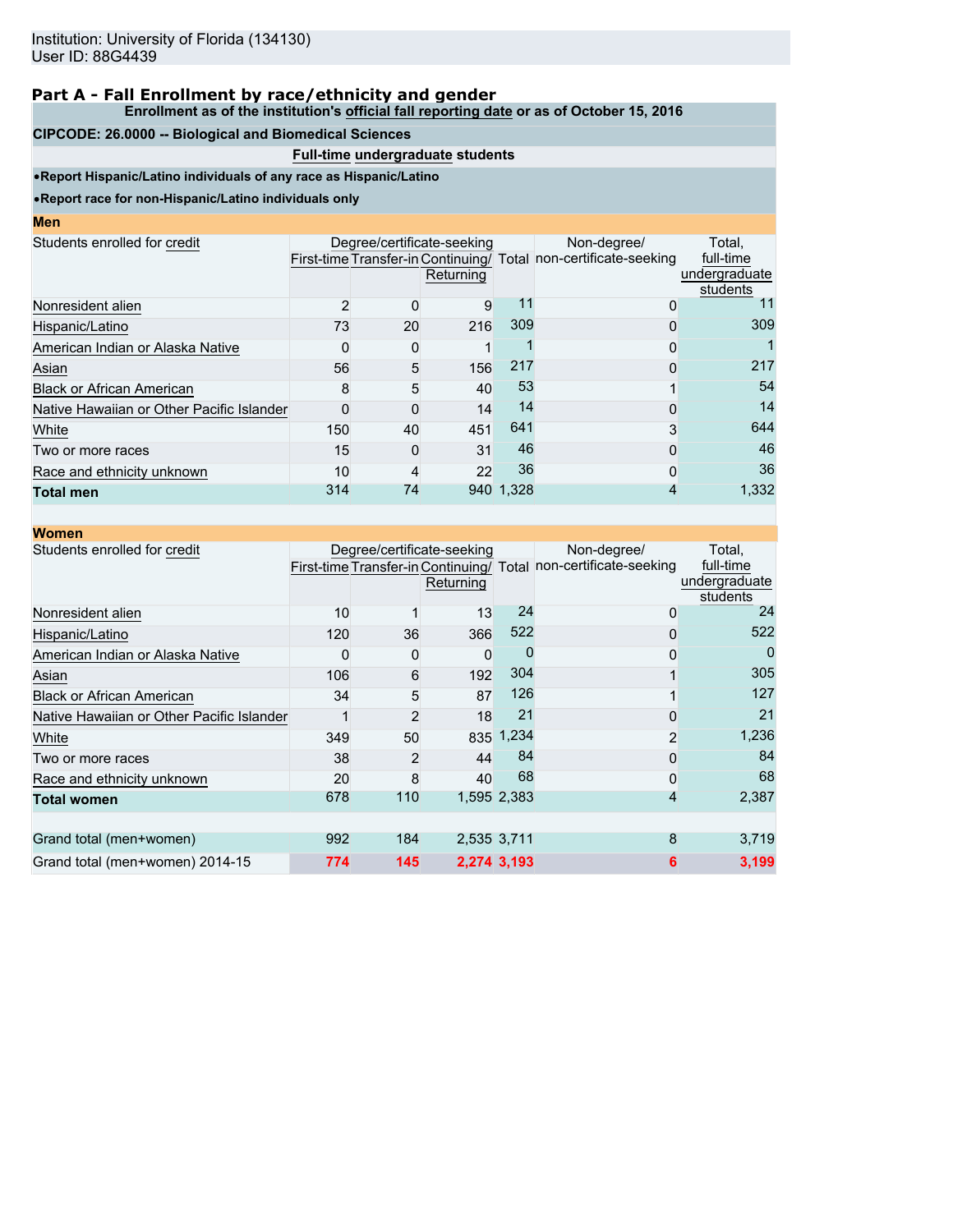**Enrollment as of the institution's official fall reporting date or as of October 15, 2016**

### **CIPCODE: 27.0000 -- Mathematics and Statistics**

## **Full-time undergraduate students**

•**Report Hispanic/Latino individuals of any race as Hispanic/Latino**

| I<br>ш<br>۱<br><b>Service Service</b> |  |  |
|---------------------------------------|--|--|
|                                       |  |  |

| Men                                       |    |                            |                |     |                                                                 |                           |
|-------------------------------------------|----|----------------------------|----------------|-----|-----------------------------------------------------------------|---------------------------|
| Students enrolled for credit              |    | Degree/certificate-seeking |                |     | Non-degree/                                                     | Total.                    |
|                                           |    |                            |                |     | First-time Transfer-in Continuing/Total non-certificate-seeking | full-time                 |
|                                           |    |                            | Returning      |     |                                                                 | undergraduate<br>students |
| Nonresident alien                         |    |                            |                |     |                                                                 | 9                         |
| Hispanic/Latino                           |    |                            | 26             | 29  |                                                                 | 29                        |
| American Indian or Alaska Native          |    |                            | 0              |     |                                                                 | 0                         |
| Asian                                     |    |                            | 15             | 18  |                                                                 | 18                        |
| <b>Black or African American</b>          |    |                            | 3              |     |                                                                 | 4                         |
| Native Hawaiian or Other Pacific Islander |    |                            | 0              |     |                                                                 |                           |
| White                                     | 22 | 9                          | 87             | 118 |                                                                 | 118                       |
| Two or more races                         |    |                            | 12             | 14  |                                                                 | 14                        |
| Race/ethnicity unknown                    |    |                            | $\overline{2}$ |     |                                                                 | 3                         |
| <b>Total men</b>                          | 33 | 11                         | 152            | 196 |                                                                 | 196                       |

| <b>Women</b>                              |                |                            |           |         |                                                                                |                                                  |
|-------------------------------------------|----------------|----------------------------|-----------|---------|--------------------------------------------------------------------------------|--------------------------------------------------|
| Students enrolled for credit              |                | Degree/certificate-seeking | Returning |         | Non-degree/<br>First-time Transfer-in Continuing/Total non-certificate-seeking | Total,<br>full-time<br>undergraduate<br>students |
| Nonresident alien                         | 4              |                            | 2         |         |                                                                                |                                                  |
| Hispanic/Latino                           |                |                            | 13        | 21      |                                                                                | 21                                               |
| American Indian or Alaska Native          |                |                            | 0         |         |                                                                                |                                                  |
| Asian                                     |                | $\Omega$                   | 5         | 8       |                                                                                | 8                                                |
| <b>Black or African American</b>          |                | 0                          | 3         | 5       |                                                                                | 5                                                |
| Native Hawaiian or Other Pacific Islander | 0              | $\Omega$                   |           |         |                                                                                |                                                  |
| White                                     | 24             | 2                          | 60        | 86      |                                                                                | 86                                               |
| Two or more races                         | 6              | $\Omega$                   | 4         | 10      |                                                                                | 10                                               |
| Race/ethnicity unknown                    | $\overline{2}$ |                            | 6         | 9       |                                                                                | 9                                                |
| <b>Total women</b>                        | 49             | 5                          | 94        | 148     | 0                                                                              | 148                                              |
|                                           |                |                            |           |         |                                                                                |                                                  |
| Grand total (men+women)                   | 82             | 16                         |           | 246 344 | 0                                                                              | 344                                              |
| Grand total (men+women) 2014-15           | 63             | 14                         |           | 225 302 |                                                                                | 302                                              |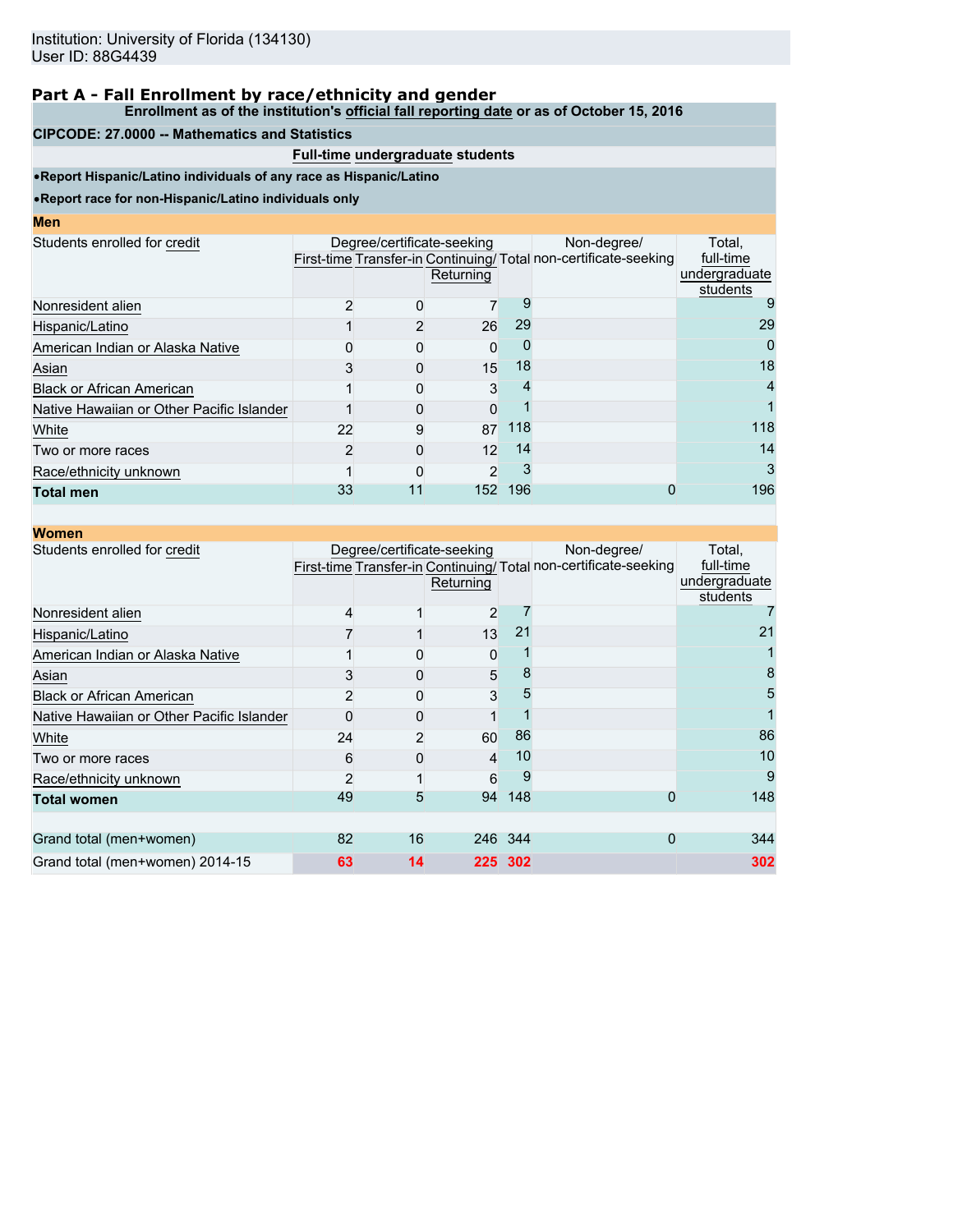**Enrollment as of the institution's official fall reporting date or as of October 15, 2016**

### **CIPCODE: 40.0000 -- Physical Sciences**

### **Full-time undergraduate students**

•**Report Hispanic/Latino individuals of any race as Hispanic/Latino**

| <b>Contract Contract Contract Contract Contract Contract Contract Contract Contract Contract Contract Contract Co</b> |  | <b>STATE OF STATE OF STATE OF STATE OF STATE OF STATE OF STATE OF STATE OF STATE OF STATE OF STATE OF STATE OF S</b> | <b>Contract Contract Contract Contract Contract Contract Contract Contract Contract Contract Contract Contract Co</b> |
|-----------------------------------------------------------------------------------------------------------------------|--|----------------------------------------------------------------------------------------------------------------------|-----------------------------------------------------------------------------------------------------------------------|
|                                                                                                                       |  |                                                                                                                      |                                                                                                                       |

|     |    |           |                                              | Non-degree/                       | Total,<br>full-time                                                          |
|-----|----|-----------|----------------------------------------------|-----------------------------------|------------------------------------------------------------------------------|
|     |    | Returning |                                              |                                   | undergraduate<br>students                                                    |
| 3   |    |           | 11                                           |                                   |                                                                              |
|     | 12 |           |                                              |                                   | 112                                                                          |
|     |    | 0         |                                              |                                   | 0                                                                            |
| 21  |    |           | 59                                           |                                   | 59                                                                           |
|     |    | 8         | 13                                           |                                   | 13                                                                           |
|     |    |           |                                              |                                   |                                                                              |
| 75  | 17 |           | 278                                          |                                   | 278                                                                          |
| 5   | 0  |           |                                              |                                   | 12                                                                           |
| 2   |    |           | 13                                           |                                   | 13                                                                           |
| 133 | 34 |           | 499                                          |                                   | 499                                                                          |
|     |    | 24<br>3   | Degree/certificate-seeking<br>$\overline{2}$ | 7<br>76<br>37<br>186<br>10<br>332 | First-time Transfer-in Continuing/Total non-certificate-seeking<br>112<br>12 |

| <b>Women</b>                              |          |                            |           |         |                                                                                 |                                                  |
|-------------------------------------------|----------|----------------------------|-----------|---------|---------------------------------------------------------------------------------|--------------------------------------------------|
| Students enrolled for credit              |          | Degree/certificate-seeking | Returning |         | Non-degree/<br>First-time Transfer-in Continuing/ Total non-certificate-seeking | Total,<br>full-time<br>undergraduate<br>students |
| Nonresident alien                         | $\Omega$ | 0                          | 5         | 5       |                                                                                 | 5                                                |
| Hispanic/Latino                           | 21       | 10                         | 39        | 70      |                                                                                 | 70                                               |
| American Indian or Alaska Native          |          |                            |           |         |                                                                                 |                                                  |
| Asian                                     | 24       | $\Omega$                   | 35        | 59      |                                                                                 | 59                                               |
| <b>Black or African American</b>          | 8        | 2                          | 16        | 26      |                                                                                 | 26                                               |
| Native Hawaiian or Other Pacific Islander | $\Omega$ | $\Omega$                   | 4         | 4       |                                                                                 | 4                                                |
| White                                     | 56       |                            | 124       | 187     |                                                                                 | 187                                              |
| Two or more races                         | 9        |                            | 6         | 15      |                                                                                 | 15                                               |
| Race/ethnicity unknown                    |          | 3                          | 5         | 9       |                                                                                 | 9                                                |
| <b>Total women</b>                        | 119      | 22                         |           | 235 376 | 0                                                                               | 376                                              |
|                                           |          |                            |           |         |                                                                                 |                                                  |
| Grand total (men+women)                   | 252      | 56                         |           | 567 875 | 0                                                                               | 875                                              |
| Grand total (men+women) 2014-15           | 263      | 55                         | 553       | - 871   |                                                                                 | 872                                              |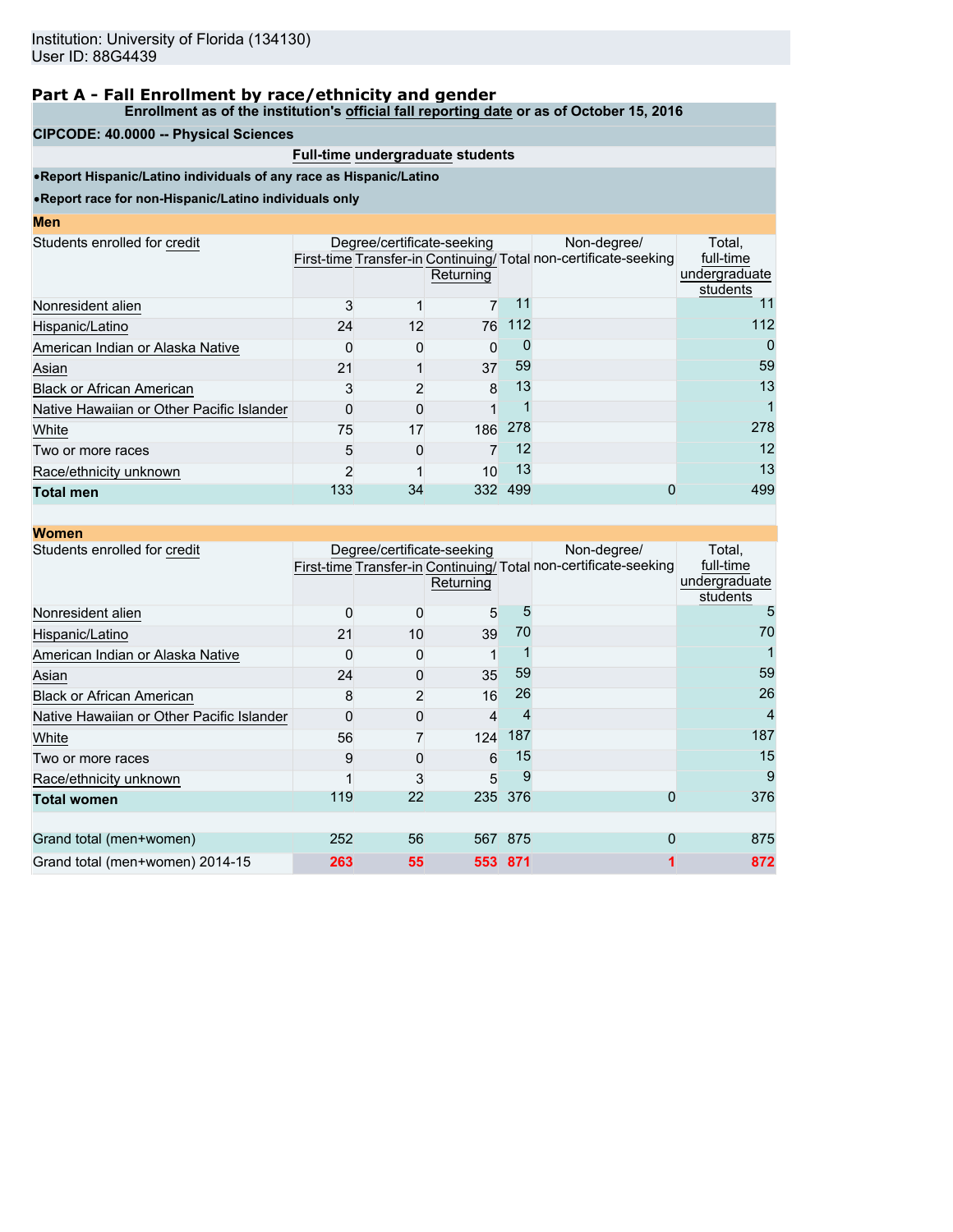**Enrollment as of the institution's official fall reporting date or as of October 15, 2016**

# **CIPCODE: 52.0000 -- Business, Management, Marketing and Related Support Services**

### **Full-time undergraduate students**

•**Report Hispanic/Latino individuals of any race as Hispanic/Latino**

| Men                                       |              |    |                                         |             |                                                                                 |                                                  |
|-------------------------------------------|--------------|----|-----------------------------------------|-------------|---------------------------------------------------------------------------------|--------------------------------------------------|
| Students enrolled for credit              |              |    | Degree/certificate-seeking<br>Returning |             | Non-degree/<br>First-time Transfer-in Continuing/ Total non-certificate-seeking | Total,<br>full-time<br>undergraduate<br>students |
| Nonresident alien                         | 12           | 8  | 20                                      | 40          | 0                                                                               | 40                                               |
| Hispanic/Latino                           | 78           | 19 | 256                                     | 353         | $\overline{2}$                                                                  | 355                                              |
| American Indian or Alaska Native          | O            | O  |                                         |             | 0                                                                               |                                                  |
| Asian                                     | 29           |    | 105                                     | 135         | 0                                                                               | 135                                              |
| <b>Black or African American</b>          | 13           | 3  | 42                                      | 58          | 0                                                                               | 58                                               |
| Native Hawaiian or Other Pacific Islander | <sup>0</sup> |    | $\overline{2}$                          |             | 0                                                                               | 2                                                |
| White                                     | 336          | 44 |                                         | 1,004 1,384 |                                                                                 | 1,385                                            |
| Two or more races                         | 19           |    | 33                                      | 52          | 0                                                                               | 52                                               |
| Race/ethnicity unknown                    | 12           | 3  | 44                                      | 59          | 0                                                                               | 59                                               |
| <b>Total men</b>                          | 499          | 78 |                                         | 1.507 2.084 | 3                                                                               | 2,087                                            |

| <b>Women</b>                              |     |     |                                         |             |                                                                                 |                                                  |
|-------------------------------------------|-----|-----|-----------------------------------------|-------------|---------------------------------------------------------------------------------|--------------------------------------------------|
| Students enrolled for credit              |     |     | Degree/certificate-seeking<br>Returning |             | Non-degree/<br>First-time Transfer-in Continuing/ Total non-certificate-seeking | Total,<br>full-time<br>undergraduate<br>students |
| Nonresident alien                         | 21  | 5   | 28                                      | 54          | 0                                                                               | 54                                               |
| Hispanic/Latino                           | 92  | 5   | 278                                     | 375         | 2                                                                               | 377                                              |
| American Indian or Alaska Native          | 2   |     |                                         |             | 0                                                                               |                                                  |
| Asian                                     | 33  | 5   | 90                                      | 128         | 0                                                                               | 128                                              |
| <b>Black or African American</b>          | 10  | 4   | 41                                      | 55          | 0                                                                               | 55                                               |
| Native Hawaiian or Other Pacific Islander | O   | 0   | $\Omega$                                | $\Omega$    | 0                                                                               | O                                                |
| White                                     | 269 | 15  | 756                                     | 1,040       | 2                                                                               | 1,042                                            |
| Two or more races                         | 20  |     | 32                                      | 53          | 0                                                                               | 53                                               |
| Race/ethnicity unknown                    | 12  | 6   | 35                                      | 53          | 0                                                                               | 53                                               |
| <b>Total women</b>                        | 459 | 42  |                                         | 1,261 1,762 | 4                                                                               | 1,766                                            |
|                                           |     |     |                                         |             |                                                                                 |                                                  |
| Grand total (men+women)                   | 958 | 120 |                                         | 2,768 3,846 |                                                                                 | 3,853                                            |
| Grand total (men+women) 2014-15           | 903 | 72  |                                         | 2,490 3,465 | 4                                                                               | 3,469                                            |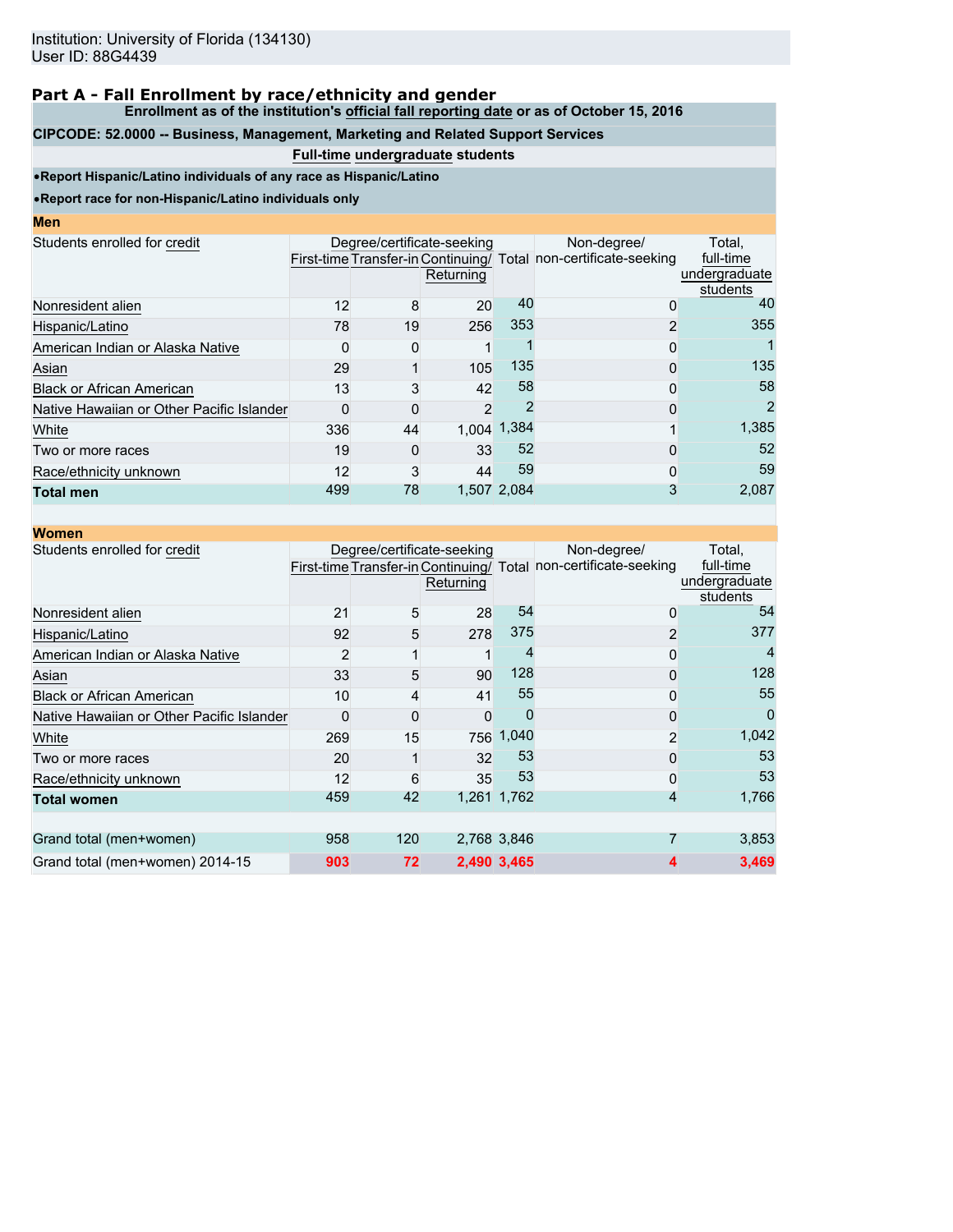### **Part A - Fall Enrollment for Part-time Undergraduate Students**

**Enrollment as of the institution's official fall reporting date or as of October 15, 2016**

#### **Part-time Undergraduate Students**

**Reporting Reminders:**

•**Report Hispanic/Latino individuals of any race as Hispanic/Latino**

•**Report race for non-Hispanic/Latino individuals only**

•**Even though Teacher Preparation certificate programs may require a bachelor's degree for admission, they are**

**considered subbaccalaureate undergraduate programs, and students in these programs are undergraduate students.**

| Enrolled for credit                                    |          |                | Degree/certificate-seeking                      |                                      | Non-degree/             | Total,                                 |
|--------------------------------------------------------|----------|----------------|-------------------------------------------------|--------------------------------------|-------------------------|----------------------------------------|
|                                                        |          |                | First-time Transfer-in Continuing/<br>Returning | Total degree/certificate-<br>seeking | non-certificate-seeking | part-time<br>undergraduate<br>students |
| Nonresident alien                                      |          |                | 18                                              | 20                                   | 6                       | 26                                     |
| Hispanic/Latino                                        |          | 16             | 336                                             | 354                                  | 76                      | 430                                    |
| American Indian<br>or Alaska Native                    | O        |                | 5                                               | 6                                    |                         | 7                                      |
| Asian                                                  |          | 4              | 95                                              | 100                                  | 31                      | 131                                    |
| <b>Black or African</b><br>American                    |          | 2              | 79                                              | 81                                   | 20                      | 101                                    |
| Native Hawaiian<br>or Other Pacific<br><b>Islander</b> | O        | 0              | 13                                              | 13                                   | 3                       | 16                                     |
| White                                                  |          | 53             | 779                                             | 836                                  | 187                     | 1,023                                  |
| Two or more<br>races                                   |          | $\overline{2}$ | 25                                              | 27                                   | 11                      | 38                                     |
| Race and ethnicity<br>unknown                          | $\Omega$ | $\overline{7}$ | 61                                              | 68                                   | 15                      | 83                                     |
| <b>Total men</b>                                       | 8        | 86             | 1,411                                           | 1,505                                | 350                     | 1,855                                  |
| Total men prior<br>year                                | 8        | 77             | 1,321                                           | 1,406                                | 339                     | 1,745                                  |

| <b>Women</b>                                    |                |                |                                                 |                                      |                         |                                        |
|-------------------------------------------------|----------------|----------------|-------------------------------------------------|--------------------------------------|-------------------------|----------------------------------------|
| Enrolled for credit                             |                |                | Degree/certificate-seeking                      |                                      | Non-degree/             | Total,                                 |
|                                                 |                |                | First-time Transfer-in Continuing/<br>Returning | Total degree/certificate-<br>seeking | non-certificate-seeking | part-time<br>undergraduate<br>students |
| Nonresident alien                               |                | $\overline{c}$ | 13                                              | 16                                   | 21                      | 37                                     |
| Hispanic/Latino                                 | 4              | 28             | 288                                             | 320                                  | 99                      | 419                                    |
| American Indian<br>or Alaska Native             | 0              | 0              | $\overline{2}$                                  | $\overline{2}$                       | 1                       | 3                                      |
| <b>Asian</b>                                    | $\overline{2}$ | 6              | 76                                              | 84                                   | 36                      | 120                                    |
| <b>Black or African</b><br>American             |                | 6              | 91                                              | 98                                   | 50                      | 148                                    |
| Native Hawaiian<br>or Other Pacific<br>Islander | 0              | 0              | 10                                              | 10                                   | 3                       | 13                                     |
| White                                           | 15             | 40             | 552                                             | 607                                  | 231                     | 838                                    |
| Two or more<br>races                            | 0              | 4              | 39                                              | 43                                   | 11                      | 54                                     |
| Race and ethnicity<br>unknown                   |                | 7              | 33                                              | 41                                   | 12                      | 53                                     |
| <b>Total women</b>                              | 24             | 93             | 1,104                                           | 1,221                                | 464                     | 1,685                                  |
| Total women prior<br>vear                       | 19             | 91             | 998                                             | 1,108                                | 381                     | 1,489                                  |
|                                                 |                |                |                                                 |                                      |                         |                                        |
| <b>Grand total</b><br>(men+women)               | 32             | 179            | 2,515                                           | 2,726                                | 814                     | 3,540                                  |
| <b>Grand total</b><br>(men+women)<br>prior year | 27             | 168            | 2,319                                           | 2,514                                | 720                     | 3,234                                  |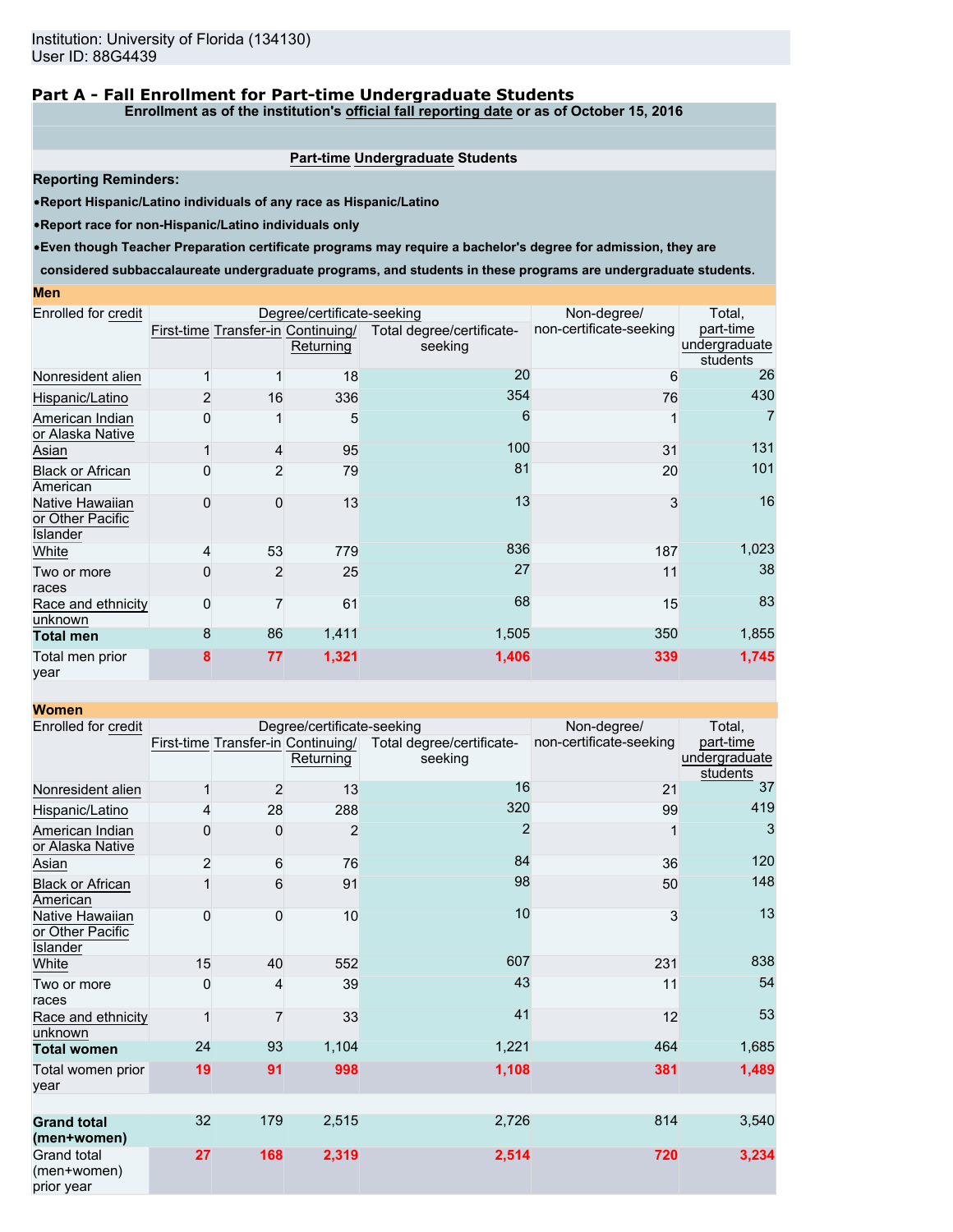**Enrollment as of the institution's official fall reporting date or as of October 15, 2016**

#### **CIPCODE: 13.0000 -- Education**

### **Part-time undergraduate students**

•**Report Hispanic/Latino individuals of any race as Hispanic/Latino**

|  | Returning |                            | Non-degree/                | Total.<br>part-time<br>undergraduate<br>students                 |
|--|-----------|----------------------------|----------------------------|------------------------------------------------------------------|
|  |           |                            |                            |                                                                  |
|  |           |                            |                            |                                                                  |
|  |           |                            |                            | Ü                                                                |
|  |           |                            |                            | 0                                                                |
|  |           |                            |                            | 0                                                                |
|  |           |                            |                            | 0                                                                |
|  |           |                            |                            | 5                                                                |
|  |           |                            |                            | 0                                                                |
|  |           |                            |                            |                                                                  |
|  |           |                            |                            |                                                                  |
|  |           | Degree/certificate-seeking | 0<br>0<br>O<br>ი<br>5<br>O | First-time Transfer-in Continuing/ Total non-certificate-seeking |

| <b>Women</b>                              |   |                            |           |    |                                                                                |                                                  |
|-------------------------------------------|---|----------------------------|-----------|----|--------------------------------------------------------------------------------|--------------------------------------------------|
| Students enrolled for credit              |   | Degree/certificate-seeking | Returning |    | Non-degree/<br>First-time Transfer-in Continuing/Total non-certificate-seeking | Total,<br>part-time<br>undergraduate<br>students |
| Nonresident alien                         |   |                            | 0         |    |                                                                                |                                                  |
| Hispanic/Latino                           |   |                            | 4         |    | O                                                                              |                                                  |
| American Indian or Alaska Native          |   |                            | 0         |    |                                                                                |                                                  |
| Asian                                     |   |                            | 0         |    | ი                                                                              |                                                  |
| <b>Black or African American</b>          |   |                            |           |    |                                                                                |                                                  |
| Native Hawaiian or Other Pacific Islander |   |                            | 0         |    |                                                                                |                                                  |
| White                                     |   |                            | 8         |    |                                                                                | 8                                                |
| Two or more races                         |   |                            | 0         |    | 0                                                                              |                                                  |
| Race/ethnicity unknown                    |   |                            |           |    | Ω                                                                              |                                                  |
| <b>Total women</b>                        |   |                            | 14        | 14 |                                                                                | 15                                               |
| Grand total (men+women)                   | 0 | $\Omega$                   | 21        | 21 |                                                                                | 22                                               |
| Grand total (men+women) 2014-15           |   |                            | 19        | 20 |                                                                                | 20                                               |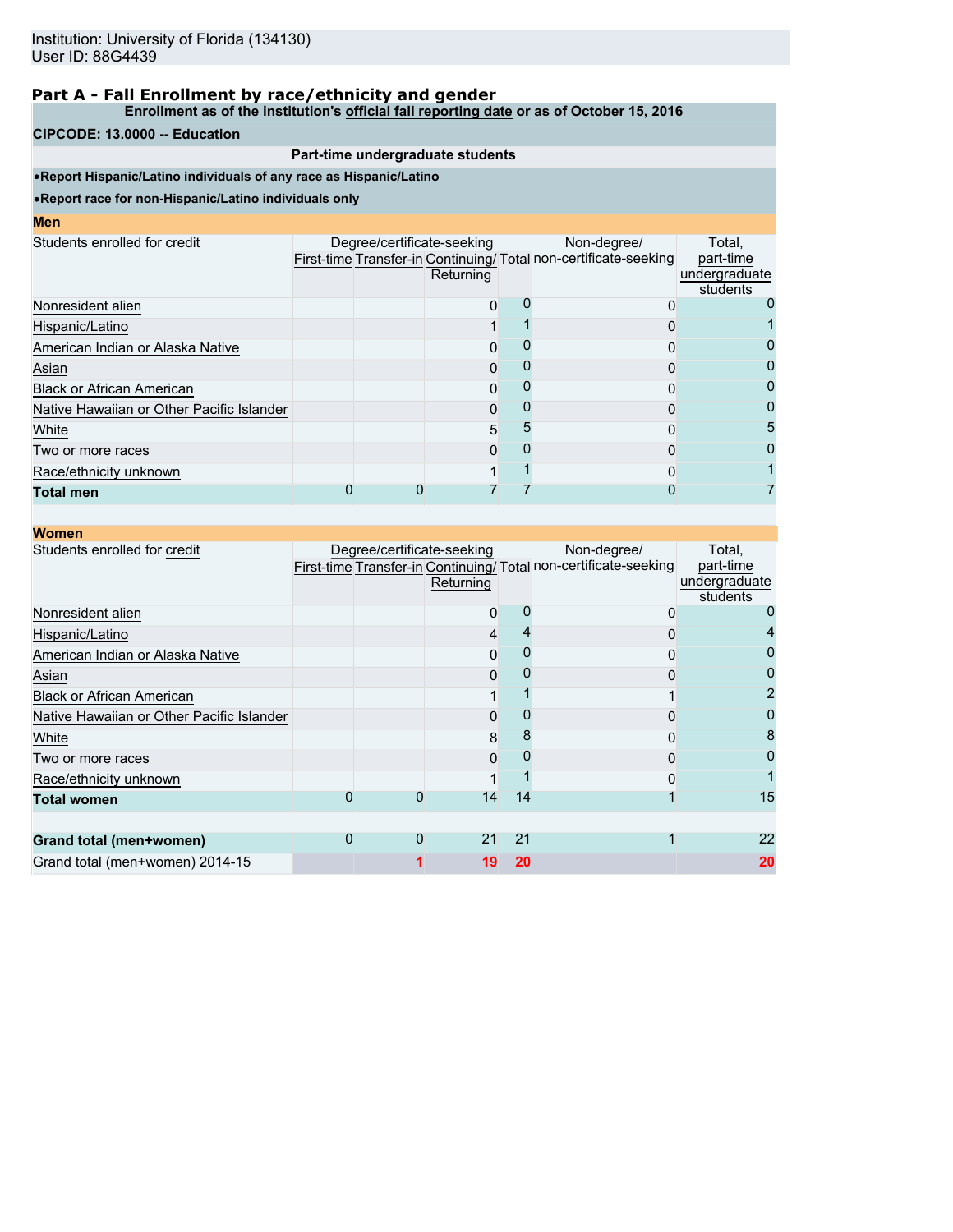**Enrollment as of the institution's official fall reporting date or as of October 15, 2016**

### **CIPCODE: 14.0000 -- Engineering**

### **Part-time undergraduate students**

•**Report Hispanic/Latino individuals of any race as Hispanic/Latino**

| I<br>ш<br>۱<br><b>Service Service</b> |  |  |
|---------------------------------------|--|--|
|                                       |  |  |

| Students enrolled for credit              | Degree/certificate-seeking | Returning |     | Non-degree/<br>First-time Transfer-in Continuing/Total non-certificate-seeking | Total,<br>part-time<br>undergraduate<br>students |
|-------------------------------------------|----------------------------|-----------|-----|--------------------------------------------------------------------------------|--------------------------------------------------|
| Nonresident alien                         |                            | 6         |     |                                                                                | 6                                                |
| Hispanic/Latino                           |                            | 97        | 99  |                                                                                | 99                                               |
| American Indian or Alaska Native          |                            |           |     |                                                                                |                                                  |
| Asian                                     |                            | 36        | 37  |                                                                                | 37                                               |
| <b>Black or African American</b>          |                            | 23        | 23  |                                                                                | 25                                               |
| Native Hawaiian or Other Pacific Islander |                            |           |     |                                                                                |                                                  |
| White                                     | 5                          | 227       | 232 |                                                                                | 236                                              |
| Two or more races                         |                            | 6         |     |                                                                                |                                                  |
| Race and ethnicity unknown                |                            | 18        | 20  |                                                                                | 21                                               |
| <b>Total men</b>                          |                            | 415       | 425 |                                                                                | 433                                              |
|                                           |                            |           |     |                                                                                |                                                  |

| <b>Women</b>                              |   |                            |                |         |                                                                                |                                                  |
|-------------------------------------------|---|----------------------------|----------------|---------|--------------------------------------------------------------------------------|--------------------------------------------------|
| Students enrolled for credit              |   | Degree/certificate-seeking | Returning      |         | Non-degree/<br>First-time Transfer-in Continuing/Total non-certificate-seeking | Total,<br>part-time<br>undergraduate<br>students |
| Nonresident alien                         |   |                            |                |         |                                                                                |                                                  |
| Hispanic/Latino                           |   |                            | 33             | 36      | 0                                                                              | 36                                               |
| American Indian or Alaska Native          |   |                            | 0              |         | ი                                                                              |                                                  |
| Asian                                     |   |                            | 6              |         | 0                                                                              | 8                                                |
| <b>Black or African American</b>          |   |                            | 4              | 5       | 0                                                                              | 5                                                |
| Native Hawaiian or Other Pacific Islander |   |                            |                |         | 0                                                                              |                                                  |
| White                                     |   |                            | 62             | 63      | 2                                                                              | 65                                               |
| Two or more races                         |   |                            | 5              |         |                                                                                | 5                                                |
| Race and ethnicity unknown                |   |                            | $\overline{2}$ |         |                                                                                |                                                  |
| <b>Total women</b>                        | 3 | 5                          | 114            | 122     | 2                                                                              | 124                                              |
|                                           |   |                            |                |         |                                                                                |                                                  |
| Grand total (men+women)                   | 5 | 13                         |                | 529 547 | 10                                                                             | 557                                              |
| Grand total (men+women) 2014-15           |   | 17                         |                | 470 491 | 10                                                                             | 501                                              |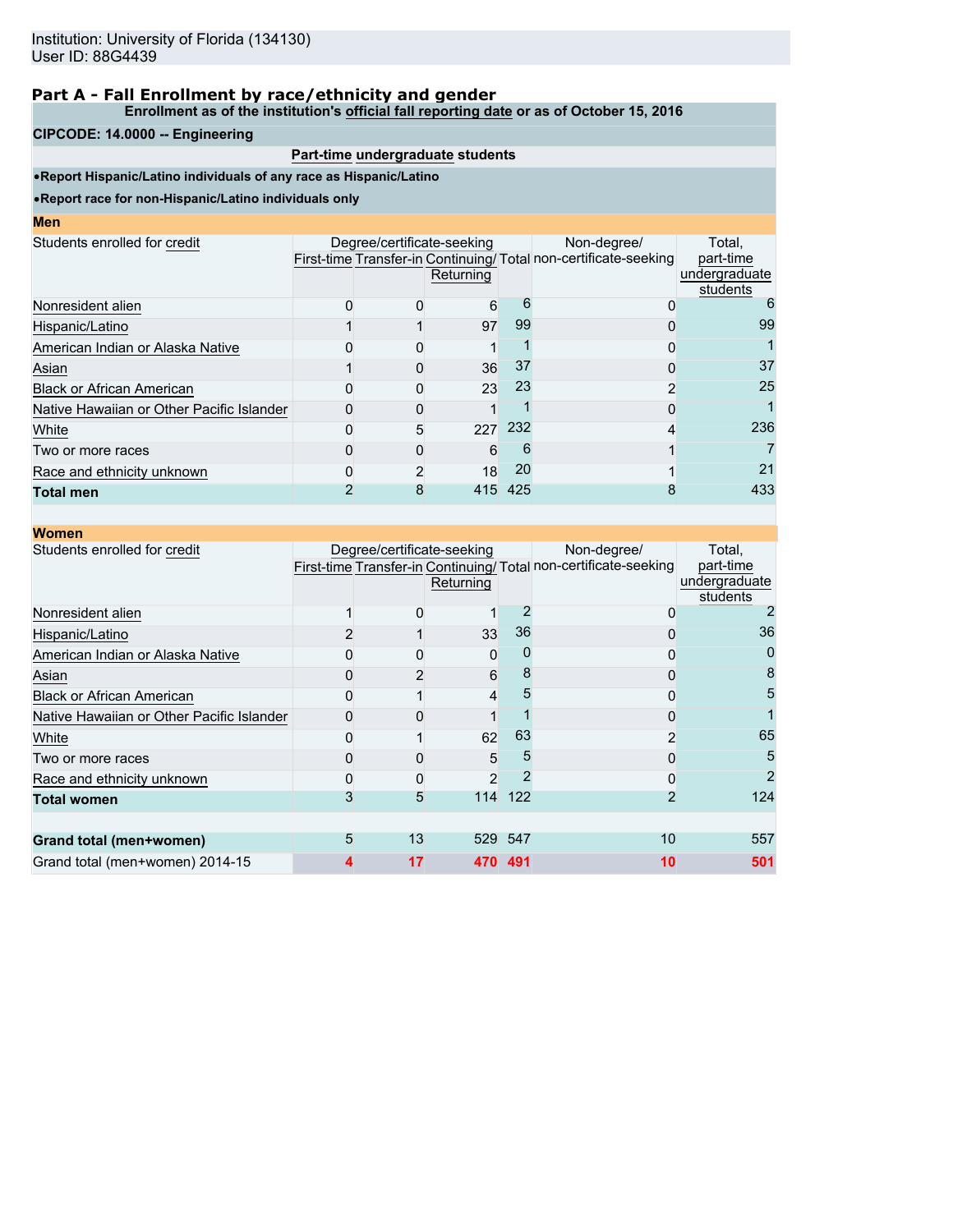#### **Enrollment as of the institution's official fall reporting date or as of October 15, 2016**

### **CIPCODE: 26.0000 -- Biological and Biomedical Sciences**

## **Part-time undergraduate students**

•**Report Hispanic/Latino individuals of any race as Hispanic/Latino**

| I<br>ш<br>۱<br><b>Service Service</b> |  |  |
|---------------------------------------|--|--|
|                                       |  |  |

| Degree/certificate-seeking |           |     | Non-degree/    |                                                                 |
|----------------------------|-----------|-----|----------------|-----------------------------------------------------------------|
|                            | Returning |     |                | Total.<br>part-time<br>undergraduate<br>students                |
|                            |           |     |                |                                                                 |
|                            |           | 24  |                | 31                                                              |
|                            | 0         |     |                | 0                                                               |
|                            | 14        | 16  |                | 17                                                              |
|                            | 2         |     |                | 4                                                               |
|                            |           |     |                | 2                                                               |
|                            |           | 54  | 6              | 60                                                              |
|                            |           |     |                | 3                                                               |
|                            |           |     |                | 5                                                               |
| 11                         |           | 106 | 19             | 125                                                             |
|                            |           |     | 23<br>47<br>94 | First-time Transfer-in Continuing/Total non-certificate-seeking |

| <b>Women</b>                              |   |    |                                         |      |                                                                                |                                                  |
|-------------------------------------------|---|----|-----------------------------------------|------|--------------------------------------------------------------------------------|--------------------------------------------------|
| Students enrolled for credit              |   |    | Degree/certificate-seeking<br>Returning |      | Non-degree/<br>First-time Transfer-in Continuing/Total non-certificate-seeking | Total,<br>part-time<br>undergraduate<br>students |
| Nonresident alien                         |   |    | 2                                       |      |                                                                                |                                                  |
| Hispanic/Latino                           |   |    | 32                                      | 35   |                                                                                | 42                                               |
| American Indian or Alaska Native          |   |    | 0                                       |      | ი                                                                              |                                                  |
| Asian                                     |   |    | 19                                      | 20   |                                                                                | 21                                               |
| <b>Black or African American</b>          |   |    | 10                                      | 10   | 0                                                                              | 10                                               |
| Native Hawaiian or Other Pacific Islander |   |    | 3                                       |      | 0                                                                              | 3                                                |
| White                                     |   |    | 52                                      | 63   | 16                                                                             | 79                                               |
| Two or more races                         |   |    | 5                                       |      | 0                                                                              | 5                                                |
| Race and ethnicity unknown                |   |    | 4                                       | 5    | ი                                                                              | 5                                                |
| <b>Total women</b>                        | 5 | 12 | 127                                     | 144  | 25                                                                             | 169                                              |
| Grand total (men+women)                   | 6 | 23 | 221                                     | 250  | 44                                                                             | 294                                              |
| Grand total (men+women) 2014-15           | 2 | 15 | 158                                     | -175 | 24                                                                             | 199                                              |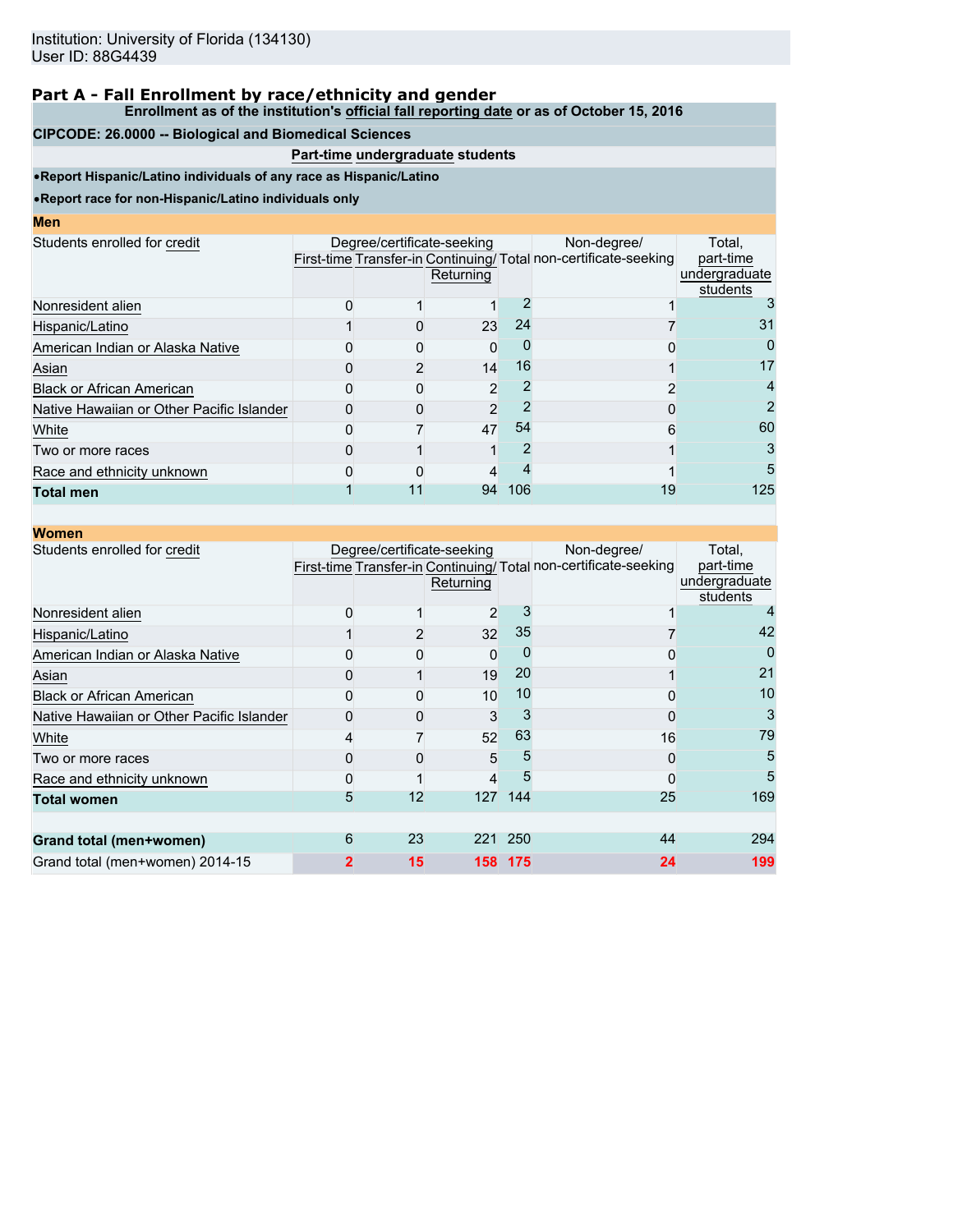**Enrollment as of the institution's official fall reporting date or as of October 15, 2016**

### **CIPCODE: 27.0000 -- Mathematics and Statistics**

## **Part-time undergraduate students**

•**Report Hispanic/Latino individuals of any race as Hispanic/Latino**

| Men |  |
|-----|--|
|-----|--|

| MGII                                      |                            |           |    |                                                                                |                                                  |
|-------------------------------------------|----------------------------|-----------|----|--------------------------------------------------------------------------------|--------------------------------------------------|
| Students enrolled for credit              | Degree/certificate-seeking | Returning |    | Non-degree/<br>First-time Transfer-in Continuing/Total non-certificate-seeking | Total.<br>part-time<br>undergraduate<br>students |
| Nonresident alien                         |                            | 0         |    |                                                                                |                                                  |
| Hispanic/Latino                           |                            | 5         |    |                                                                                | 6                                                |
| American Indian or Alaska Native          |                            | $\Omega$  |    |                                                                                | 0                                                |
| Asian                                     |                            | 4         |    |                                                                                | 4                                                |
| <b>Black or African American</b>          |                            | 2         |    |                                                                                |                                                  |
| Native Hawaiian or Other Pacific Islander |                            | 0         |    |                                                                                | $\mathbf{O}$                                     |
| White                                     |                            | 16        | 17 |                                                                                | 19                                               |
| Two or more races                         |                            |           |    |                                                                                |                                                  |
| Race/ethnicity unknown                    |                            |           |    |                                                                                |                                                  |
| <b>Total men</b>                          |                            | 30        | 33 |                                                                                | 35                                               |
|                                           |                            |           |    |                                                                                |                                                  |

| <b>Women</b>                              |                            |           |    |                                                                                |                                                  |
|-------------------------------------------|----------------------------|-----------|----|--------------------------------------------------------------------------------|--------------------------------------------------|
| Students enrolled for credit              | Degree/certificate-seeking | Returning |    | Non-degree/<br>First-time Transfer-in Continuing/Total non-certificate-seeking | Total,<br>part-time<br>undergraduate<br>students |
| Nonresident alien                         |                            | 0         |    |                                                                                |                                                  |
| Hispanic/Latino                           |                            |           |    |                                                                                |                                                  |
| American Indian or Alaska Native          |                            |           |    |                                                                                |                                                  |
| Asian                                     |                            | 3         |    | ი                                                                              |                                                  |
| <b>Black or African American</b>          |                            | 0         |    | 0                                                                              |                                                  |
| Native Hawaiian or Other Pacific Islander |                            | 0         |    | 0                                                                              |                                                  |
| White                                     |                            | 3         |    |                                                                                |                                                  |
| Two or more races                         |                            |           |    |                                                                                |                                                  |
| Race/ethnicity unknown                    |                            | 2         |    |                                                                                |                                                  |
| <b>Total women</b>                        |                            | 10        | 10 | Ω                                                                              | 10                                               |
| Grand total (men+women)                   | 3                          | 40        | 43 |                                                                                | 45                                               |
| Grand total (men+women) 2014-15           |                            | 30        | 31 |                                                                                | 33                                               |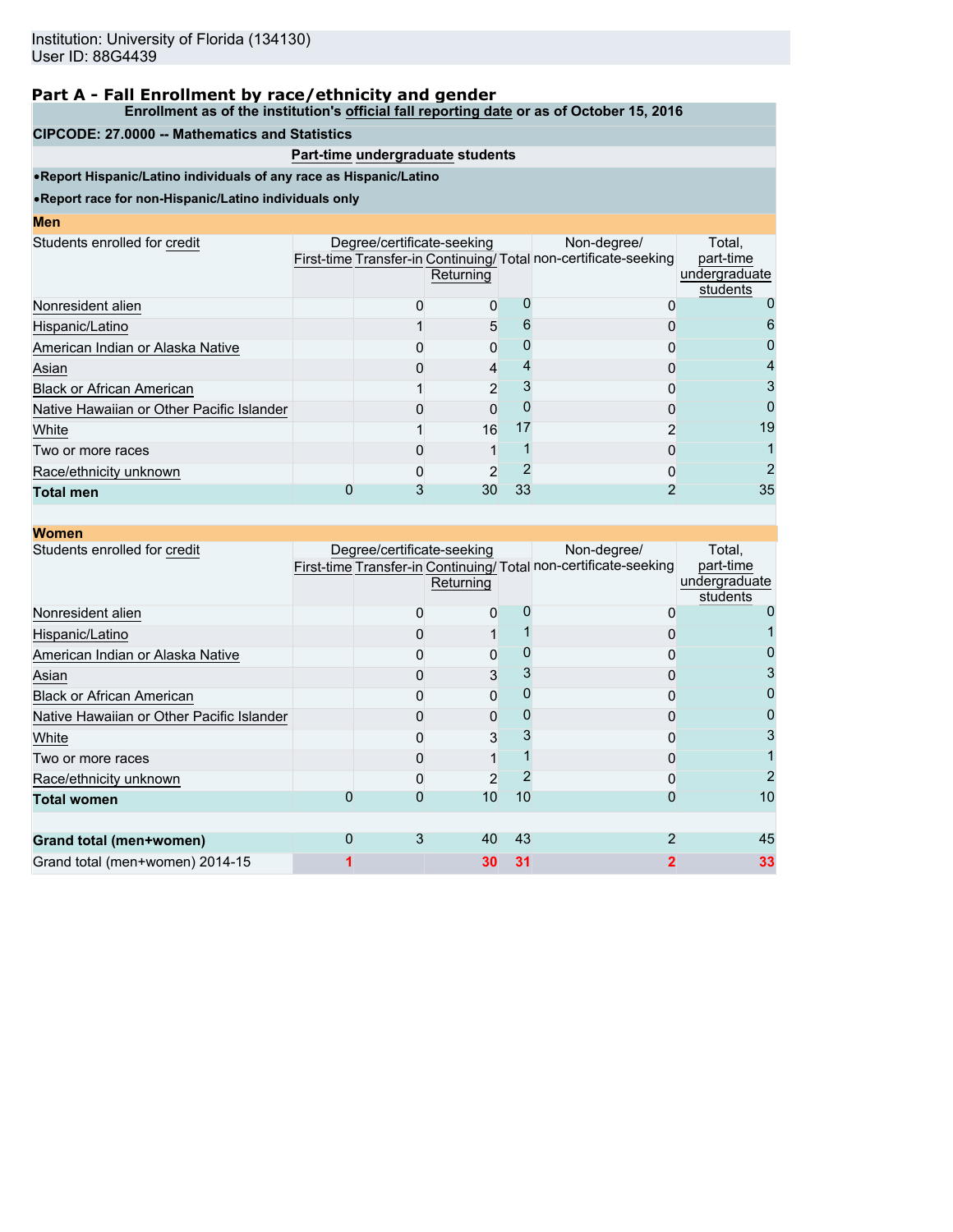#### **Enrollment as of the institution's official fall reporting date or as of October 15, 2016**

### **CIPCODE: 40.0000 -- Physical Sciences**

### **Part-time undergraduate students**

•**Report Hispanic/Latino individuals of any race as Hispanic/Latino**

| <b>Contract Contract Contract Contract Contract Contract Contract Contract Contract Contract Contract Contract Co</b> |  | <b>STATE OF STATE OF STATE OF STATE OF STATE OF STATE OF STATE OF STATE OF STATE OF STATE OF STATE OF STATE OF S</b> | <b>Contract Contract Contract Contract Contract Contract Contract Contract Contract Contract Contract Contract Co</b> |
|-----------------------------------------------------------------------------------------------------------------------|--|----------------------------------------------------------------------------------------------------------------------|-----------------------------------------------------------------------------------------------------------------------|
|                                                                                                                       |  |                                                                                                                      |                                                                                                                       |

| MGII                                      |                            |           |    |                                                                                |                                                  |
|-------------------------------------------|----------------------------|-----------|----|--------------------------------------------------------------------------------|--------------------------------------------------|
| Students enrolled for credit              | Degree/certificate-seeking | Returning |    | Non-degree/<br>First-time Transfer-in Continuing/Total non-certificate-seeking | Total.<br>part-time<br>undergraduate<br>students |
| Nonresident alien                         |                            | 0         |    |                                                                                |                                                  |
| Hispanic/Latino                           |                            | 8         |    |                                                                                |                                                  |
| American Indian or Alaska Native          |                            |           |    |                                                                                |                                                  |
| Asian                                     |                            |           |    |                                                                                |                                                  |
| <b>Black or African American</b>          |                            |           |    |                                                                                |                                                  |
| Native Hawaiian or Other Pacific Islander |                            |           |    |                                                                                |                                                  |
| White                                     |                            | 33        | 34 |                                                                                | 36                                               |
| Two or more races                         |                            |           |    | O                                                                              |                                                  |
| Race and ethnicity unknown                |                            |           |    |                                                                                |                                                  |
| <b>Total men</b>                          |                            | 51        | 52 |                                                                                | 54                                               |
|                                           |                            |           |    |                                                                                |                                                  |

| <b>Women</b>                              |                            |                |    |                                                                                |                                                  |
|-------------------------------------------|----------------------------|----------------|----|--------------------------------------------------------------------------------|--------------------------------------------------|
| Students enrolled for credit              | Degree/certificate-seeking | Returning      |    | Non-degree/<br>First-time Transfer-in Continuing/Total non-certificate-seeking | Total,<br>part-time<br>undergraduate<br>students |
| Nonresident alien                         |                            | 0              |    | 0                                                                              |                                                  |
| Hispanic/Latino                           |                            | 8              |    | 2                                                                              |                                                  |
| American Indian or Alaska Native          |                            | 0              |    | 0                                                                              |                                                  |
| Asian                                     |                            | $\overline{2}$ |    | 0                                                                              |                                                  |
| <b>Black or African American</b>          |                            | 0              |    | ი                                                                              |                                                  |
| Native Hawaiian or Other Pacific Islander |                            | 0              |    | 0                                                                              |                                                  |
| White                                     |                            | g              |    |                                                                                | 9                                                |
| Two or more races                         |                            |                |    |                                                                                |                                                  |
| Race and ethnicity unknown                |                            | 0              |    | ი                                                                              |                                                  |
| <b>Total women</b>                        |                            | 20             | 21 |                                                                                | 23                                               |
|                                           |                            |                |    |                                                                                |                                                  |
| Grand total (men+women)                   | $\overline{2}$             | 71             | 73 | 4                                                                              | 77                                               |
| Grand total (men+women) 2014-15           |                            |                | 49 |                                                                                | 53                                               |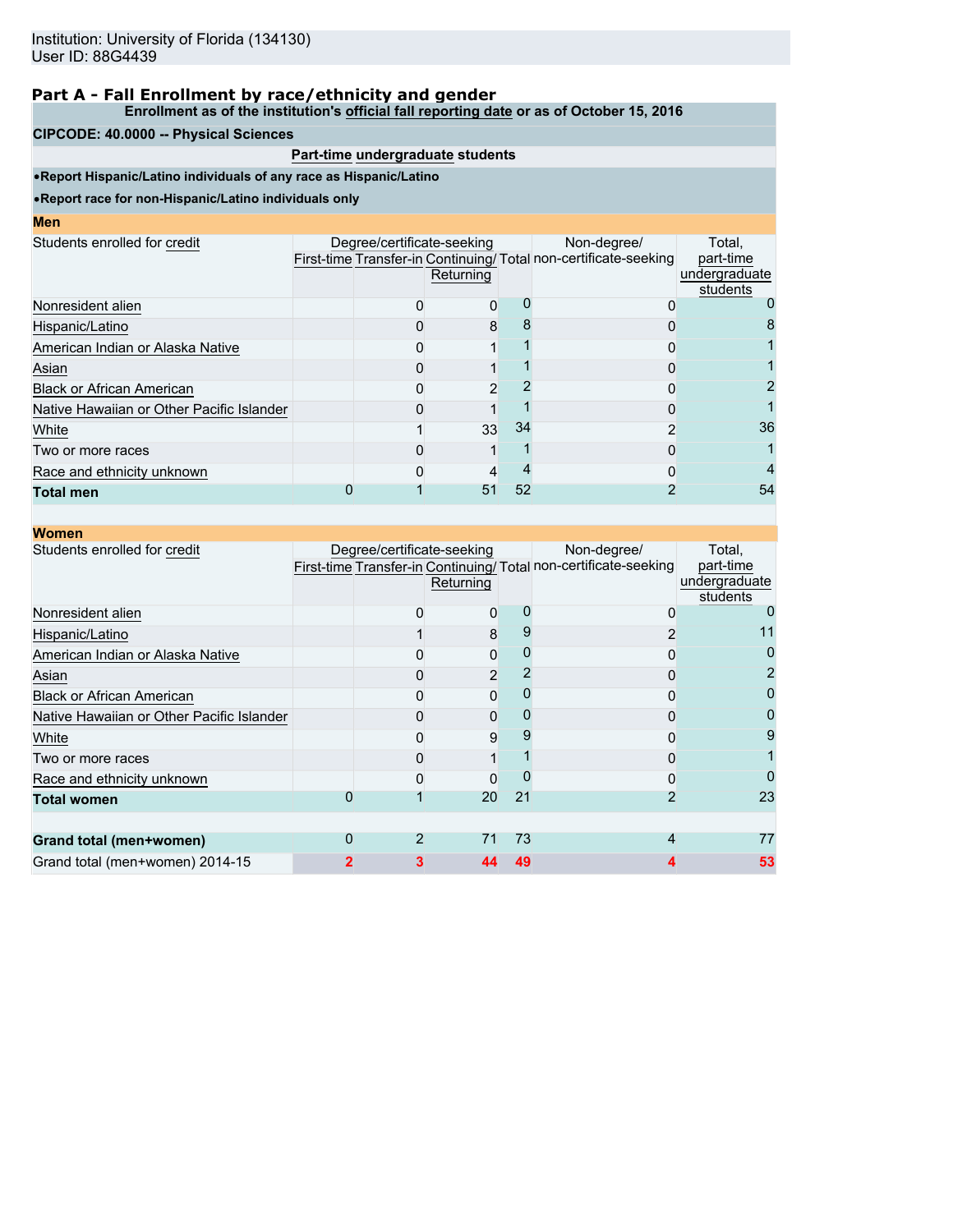**Enrollment as of the institution's official fall reporting date or as of October 15, 2016**

### **CIPCODE: 52.0000 -- Business, Management, Marketing and Related Support Services**

# **Part-time undergraduate students**

•**Report Hispanic/Latino individuals of any race as Hispanic/Latino**

| I<br>ш<br>۱<br><b>Service Service</b> |  |  |
|---------------------------------------|--|--|
|                                       |  |  |

| MCII                                      |                            |           |     |                                                                                |                                                  |
|-------------------------------------------|----------------------------|-----------|-----|--------------------------------------------------------------------------------|--------------------------------------------------|
| Students enrolled for credit              | Degree/certificate-seeking | Returning |     | Non-degree/<br>First-time Transfer-in Continuing/Total non-certificate-seeking | Total.<br>part-time<br>undergraduate<br>students |
| Nonresident alien                         |                            | 2         |     |                                                                                |                                                  |
| Hispanic/Latino                           |                            | 46        | 48  |                                                                                | 54                                               |
| American Indian or Alaska Native          |                            | 0         |     |                                                                                | 0                                                |
| Asian                                     |                            | 5         |     |                                                                                | 6                                                |
| <b>Black or African American</b>          |                            | 8         |     |                                                                                | 8                                                |
| Native Hawaiian or Other Pacific Islander |                            | 2         |     |                                                                                | 2                                                |
| White                                     |                            | 68        | 70  | 13                                                                             | 83                                               |
| Two or more races                         |                            |           |     | 0                                                                              |                                                  |
| Race and ethnicity unknown                |                            | 6         |     |                                                                                |                                                  |
| <b>Total men</b>                          |                            | 138       | 143 | 20                                                                             | 163                                              |
|                                           |                            |           |     |                                                                                |                                                  |

| <b>Women</b>                              |   |                            |                |         |                                                                                |                                                  |
|-------------------------------------------|---|----------------------------|----------------|---------|--------------------------------------------------------------------------------|--------------------------------------------------|
| Students enrolled for credit              |   | Degree/certificate-seeking | Returning      |         | Non-degree/<br>First-time Transfer-in Continuing/Total non-certificate-seeking | Total,<br>part-time<br>undergraduate<br>students |
| Nonresident alien                         |   |                            | 0              |         | 0                                                                              |                                                  |
| Hispanic/Latino                           |   |                            | 25             | 25      | 3                                                                              | 28                                               |
| American Indian or Alaska Native          |   |                            | 0              |         | ი                                                                              |                                                  |
| Asian                                     |   |                            | 5              |         | 0                                                                              | 5                                                |
| <b>Black or African American</b>          |   |                            | 6              | 6       | 0                                                                              | 6                                                |
| Native Hawaiian or Other Pacific Islander |   |                            | 0              |         | 0                                                                              | 0                                                |
| White                                     |   |                            | 53             | 57      | 9                                                                              | 66                                               |
| Two or more races                         |   |                            | 5              |         |                                                                                | 6                                                |
| Race and ethnicity unknown                |   |                            | $\overline{c}$ |         |                                                                                | 3                                                |
| <b>Total women</b>                        | 4 |                            | 96             | 101     | 13                                                                             | 114                                              |
| Grand total (men+women)                   | 5 | 5                          |                | 234 244 | 33                                                                             | 277                                              |
| Grand total (men+women) 2014-15           |   | 2                          | 227.           | -231    | 26                                                                             | 257                                              |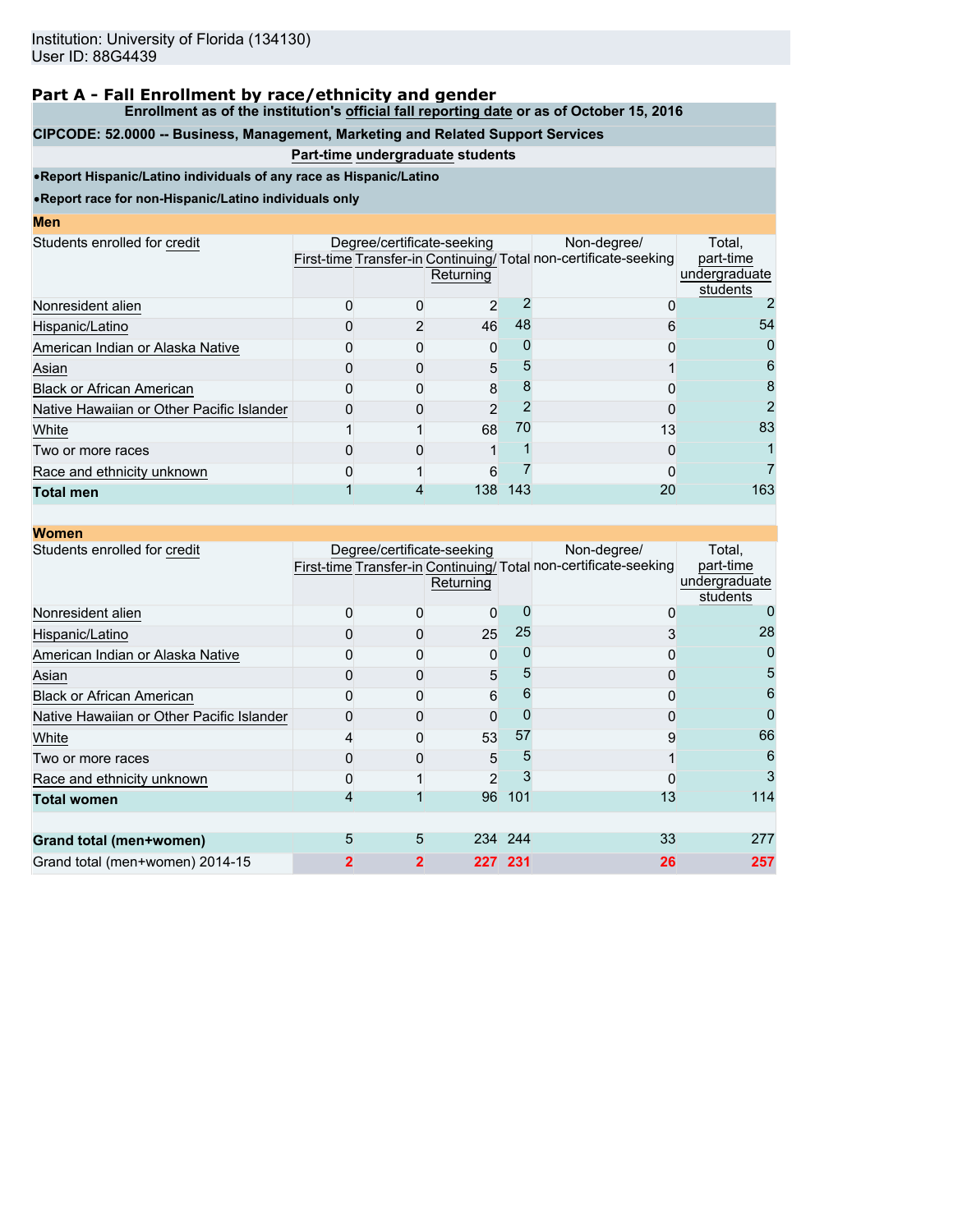### **Part A - Fall Enrollment for Graduate Students**

**Enrollment as of the institution's official fall reporting date or as of October 15, 2016**

|                                                                                                                          | <b>Graduate Students</b> |                 |                                  |
|--------------------------------------------------------------------------------------------------------------------------|--------------------------|-----------------|----------------------------------|
| <b>Race/Ethnicity Reporting Reminder:</b>                                                                                |                          |                 |                                  |
| . Report Hispanic/Latino individuals of any race as Hispanic/Latino                                                      |                          |                 |                                  |
| . Report race for non-Hispanic/Latino individuals only                                                                   |                          |                 |                                  |
| <b>Graduate Student Reporting Reminder:</b>                                                                              |                          |                 |                                  |
| . Report all postbaccalaureate degree and certificate students as graduate students, including any doctor's-professional |                          |                 |                                  |
| practice students (formerly first-professional)                                                                          |                          |                 |                                  |
| . Even though Teacher Preparation certificate programs may require a bachelor's degree for admission, they are           |                          |                 |                                  |
| considered subbaccalaureate undergraduate programs, and students in these programs are undergraduate students.           |                          |                 |                                  |
|                                                                                                                          |                          |                 |                                  |
| Men                                                                                                                      |                          |                 |                                  |
| Enrolled for credit                                                                                                      | Total full-time          | Total part-time | Total graduate students<br>2,674 |
| Nonresident alien                                                                                                        | 2,431                    | 243             | 725                              |
| Hispanic/Latino                                                                                                          | 542                      | 183             | 31                               |
| American Indian or Alaska Native                                                                                         | 21                       | 10              | 484                              |
| Asian                                                                                                                    | 352                      | 132             | 347                              |
| <b>Black or African American</b>                                                                                         | 216                      | 131             | 15                               |
| Native Hawaiian or Other Pacific Islander                                                                                | 13                       | $\overline{2}$  | 3,819                            |
| White                                                                                                                    | 2,542                    | 1,277           | 80                               |
| Two or more races                                                                                                        | 63                       | 17              | 321                              |
| Race and ethnicity unknown                                                                                               | 210<br>6,390             | 111<br>2,106    | 8.496                            |
| <b>Total men</b>                                                                                                         |                          |                 |                                  |
| Total men prior year                                                                                                     | 6,228                    | 1,995           | 8,223                            |
| <b>Women</b>                                                                                                             |                          |                 |                                  |
| Enrolled for credit                                                                                                      | Total full-time          | Total part-time | Total graduate students          |
| Nonresident alien                                                                                                        | 1,520                    | 219             | 1,739                            |
| Hispanic/Latino                                                                                                          | 746                      | 279             | 1,025                            |
| American Indian or Alaska Native                                                                                         | 16                       | 15              | 31                               |
| Asian                                                                                                                    | 435                      | 144             | 579                              |
| <b>Black or African American</b>                                                                                         | 347                      | 249             | 596                              |
| Native Hawaiian or Other Pacific Islander                                                                                | 33                       | 8               | 41                               |
| White                                                                                                                    | 2.993                    | 1.850           | 4,843                            |

Two or more races 141 Race and ethnicity unknown 322 328 322 **Total women** 8,317 Total women prior year **6,251 6,251 2,769 9,020** 

**Grand total (men+women)** 12,811 5,002 17,813 Grand total (men+women) prior year **12,479** 4,764 **17,243**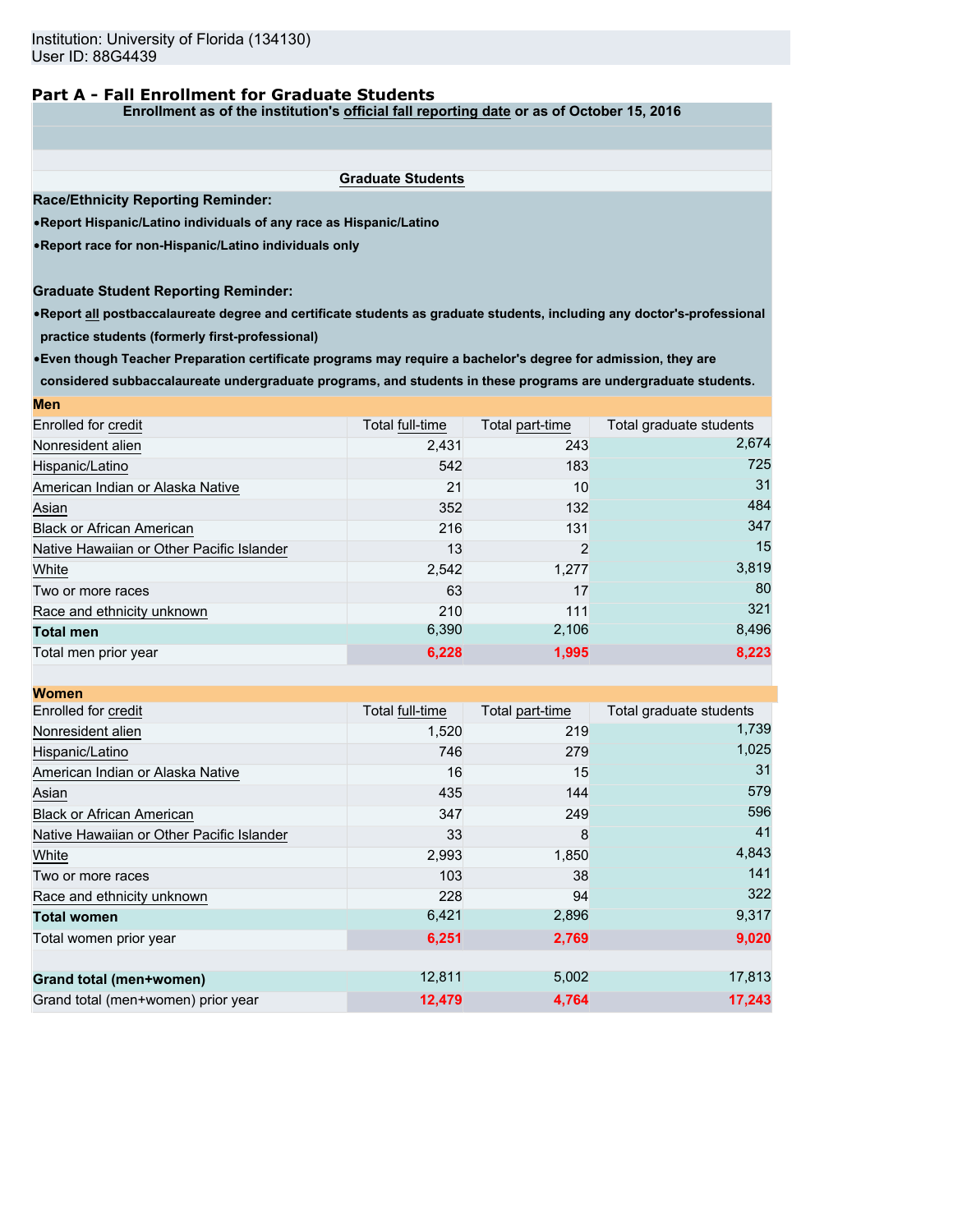**Enrollment as of the institution's official fall reporting date or as of October 15, 2016**

#### **CIPCODE: 13.0000 -- Education**

**Men**

**Graduate students** •**Report Hispanic/Latino individuals of any race as Hispanic/Latino**

•**Report race for non-Hispanic/Latino individuals only**

•**Report all postbaccalaureate degree and certificate students as graduate students, including any doctor's-professional**

**practice students (formerly first-professional)**

| ww                                        |                 |                 |                         |
|-------------------------------------------|-----------------|-----------------|-------------------------|
| Students enrolled for credit              | Total full-time | Total part-time | Total graduate students |
| Nonresident alien                         | 29              |                 | 30                      |
| Hispanic/Latino                           |                 | 20              | 28                      |
| American Indian or Alaska Native          |                 |                 | $\mathbf{I}$            |
| Asian                                     |                 |                 |                         |
| <b>Black or African American</b>          |                 | 20              | 28                      |
| Native Hawaiian or Other Pacific Islander |                 |                 | 0                       |
| White                                     | 52              | 147             | 199                     |
| Two or more races                         |                 |                 |                         |
| Race and ethnicity unknown                |                 | 11              | 15                      |
| <b>Total men</b>                          | 103             | 207             | 310                     |
|                                           |                 |                 |                         |

| <b>Women</b>                              |                 |                 |                         |
|-------------------------------------------|-----------------|-----------------|-------------------------|
| Students enrolled for credit              | Total full-time | Total part-time | Total graduate students |
| Nonresident alien                         | 77              | 13              | 90                      |
| Hispanic/Latino                           | 40              | 52              | 92                      |
| American Indian or Alaska Native          |                 |                 |                         |
| Asian                                     | 10              | 8               | 18                      |
| <b>Black or African American</b>          | 18              | 49              | 67                      |
| Native Hawaiian or Other Pacific Islander |                 |                 |                         |
| White                                     | 209             | 410             | 619                     |
| Two or more races                         | 10              |                 | 17                      |
| Race and ethnicity unknown                | 8               | 12              | 20                      |
| <b>Total women</b>                        | 372             | 554             | 926                     |
|                                           |                 |                 |                         |
| Grand total (men+women)                   | 475             | 761             | 1,236                   |
| Grand total (men+women) 2014-15           | 483             | 772             | 1.255                   |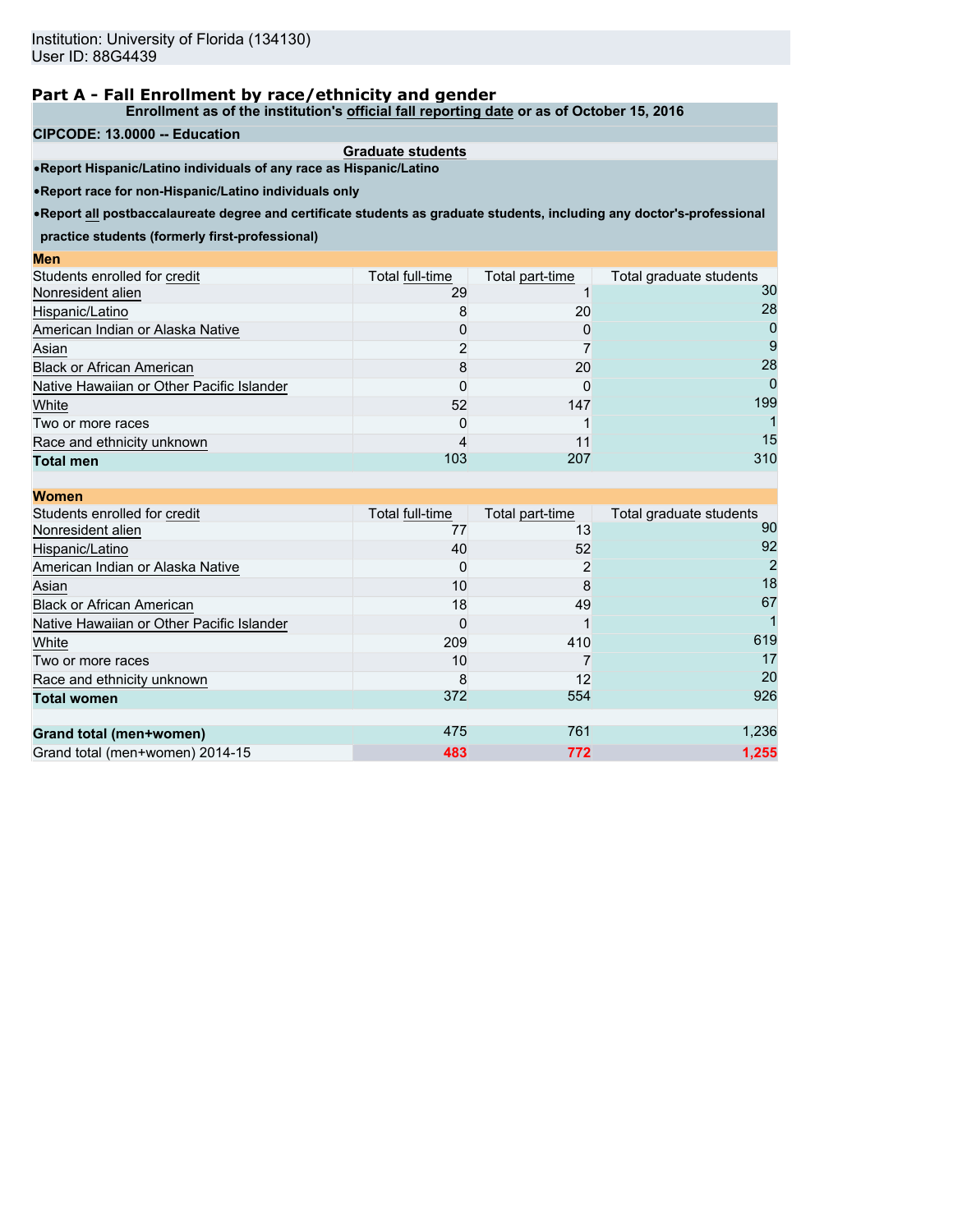**Enrollment as of the institution's official fall reporting date or as of October 15, 2016**

#### **CIPCODE: 14.0000 -- Engineering**

**Men**

**Graduate students** •**Report Hispanic/Latino individuals of any race as Hispanic/Latino**

•**Report race for non-Hispanic/Latino individuals only**

•**Report all postbaccalaureate degree and certificate students as graduate students, including any doctor's-professional**

**practice students (formerly first-professional)**

| шы                                        |                 |                 |                         |
|-------------------------------------------|-----------------|-----------------|-------------------------|
| Students enrolled for credit              | Total full-time | Total part-time | Total graduate students |
| Nonresident alien                         | 931             | 78              | 1,009                   |
| Hispanic/Latino                           | 67              | 39              | 106                     |
| American Indian or Alaska Native          |                 |                 |                         |
| Asian                                     | 44              | 29              | 73                      |
| <b>Black or African American</b>          | 16              | 16              | 32                      |
| Native Hawaiian or Other Pacific Islander |                 |                 |                         |
| White                                     | 290             | 225             | 515                     |
| Two or more races                         | 13              |                 | 16                      |
| Race and ethnicity unknown                | 36              | 26              | 62                      |
| <b>Total men</b>                          | 1,400           | 417             | 1,817                   |
|                                           |                 |                 |                         |

| <b>Women</b>                              |                 |                 |                         |
|-------------------------------------------|-----------------|-----------------|-------------------------|
| Students enrolled for credit              | Total full-time | Total part-time | Total graduate students |
| Nonresident alien                         | 305             | 28              | 333                     |
| Hispanic/Latino                           | 25              | 16              | 41                      |
| American Indian or Alaska Native          |                 |                 |                         |
| Asian                                     | 17              | 15              | 32                      |
| <b>Black or African American</b>          | 8               |                 | 10                      |
| Native Hawaiian or Other Pacific Islander |                 |                 |                         |
| White                                     | 88              | 52              | 140                     |
| Two or more races                         |                 |                 |                         |
| Race and ethnicity unknown                | 5               |                 |                         |
| <b>Total women</b>                        | 452             | 119             | 571                     |
|                                           |                 |                 |                         |
| Grand total (men+women)                   | 1,852           | 536             | 2,388                   |
| Grand total (men+women) 2014-15           | 1.758           | 544             | 2.302                   |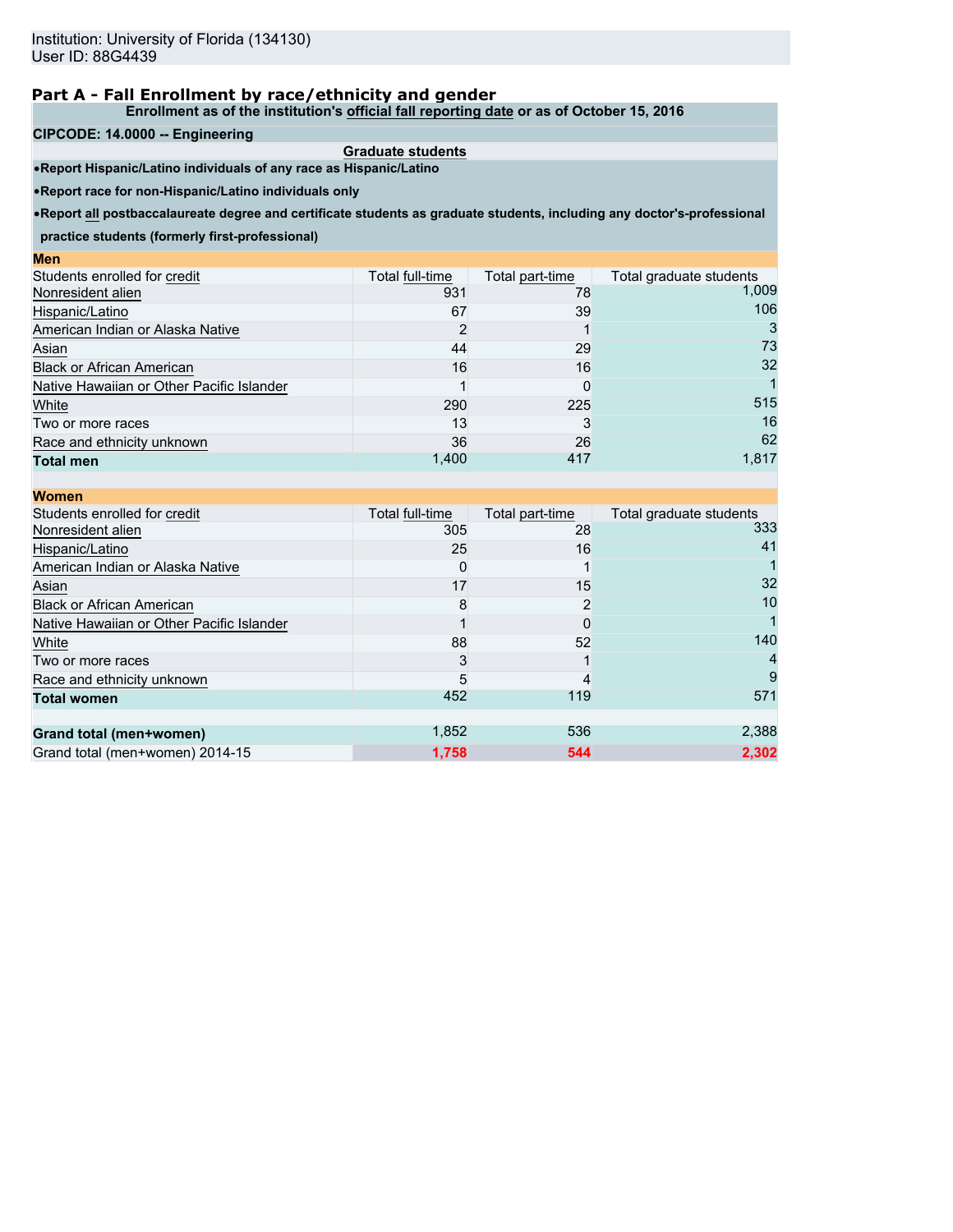**Enrollment as of the institution's official fall reporting date or as of October 15, 2016**

#### **CIPCODE: 26.0000 -- Biological and Biomedical Sciences**

**Graduate students**

•**Report Hispanic/Latino individuals of any race as Hispanic/Latino**

•**Report race for non-Hispanic/Latino individuals only**

•**Report all postbaccalaureate degree and certificate students as graduate students, including any doctor's-professional**

**practice students (formerly first-professional)**

| $\mathbf{v}$                              |                 |                 |                         |
|-------------------------------------------|-----------------|-----------------|-------------------------|
| Students enrolled for credit              | Total full-time | Total part-time | Total graduate students |
| Nonresident alien                         | 139             |                 | 147                     |
| Hispanic/Latino                           | 16              | 15              | 31                      |
| American Indian or Alaska Native          |                 |                 |                         |
| Asian                                     | 13              | 10              | 23                      |
| <b>Black or African American</b>          | 8               | 10              | 18                      |
| Native Hawaiian or Other Pacific Islander |                 |                 | 0                       |
| White                                     | 196             | 86              | 282                     |
| Two or more races                         | 5               | 5               | 10                      |
| Race and ethnicity unknown                | 16              |                 | 20                      |
| <b>Total men</b>                          | 394             | 138             | 532                     |
|                                           |                 |                 |                         |

| <b>Women</b>                              |                 |                 |                         |
|-------------------------------------------|-----------------|-----------------|-------------------------|
| Students enrolled for credit              | Total full-time | Total part-time | Total graduate students |
| Nonresident alien                         | 185             | 12              | 197                     |
| Hispanic/Latino                           | 36              | 32              | 68                      |
| American Indian or Alaska Native          |                 |                 | 3                       |
| Asian                                     | 23              | 9               | 32                      |
| <b>Black or African American</b>          | 28              | 18              | 46                      |
| Native Hawaiian or Other Pacific Islander | 0               |                 | 2                       |
| White                                     | 219             | 125             | 344                     |
| Two or more races                         | 5               |                 |                         |
| Race and ethnicity unknown                | 19              | 5               | 24                      |
| <b>Total women</b>                        | 516             | 207             | 723                     |
|                                           |                 |                 |                         |
| Grand total (men+women)                   | 910             | 345             | 1,255                   |
| Grand total (men+women) 2014-15           | 802             | 120             | 922                     |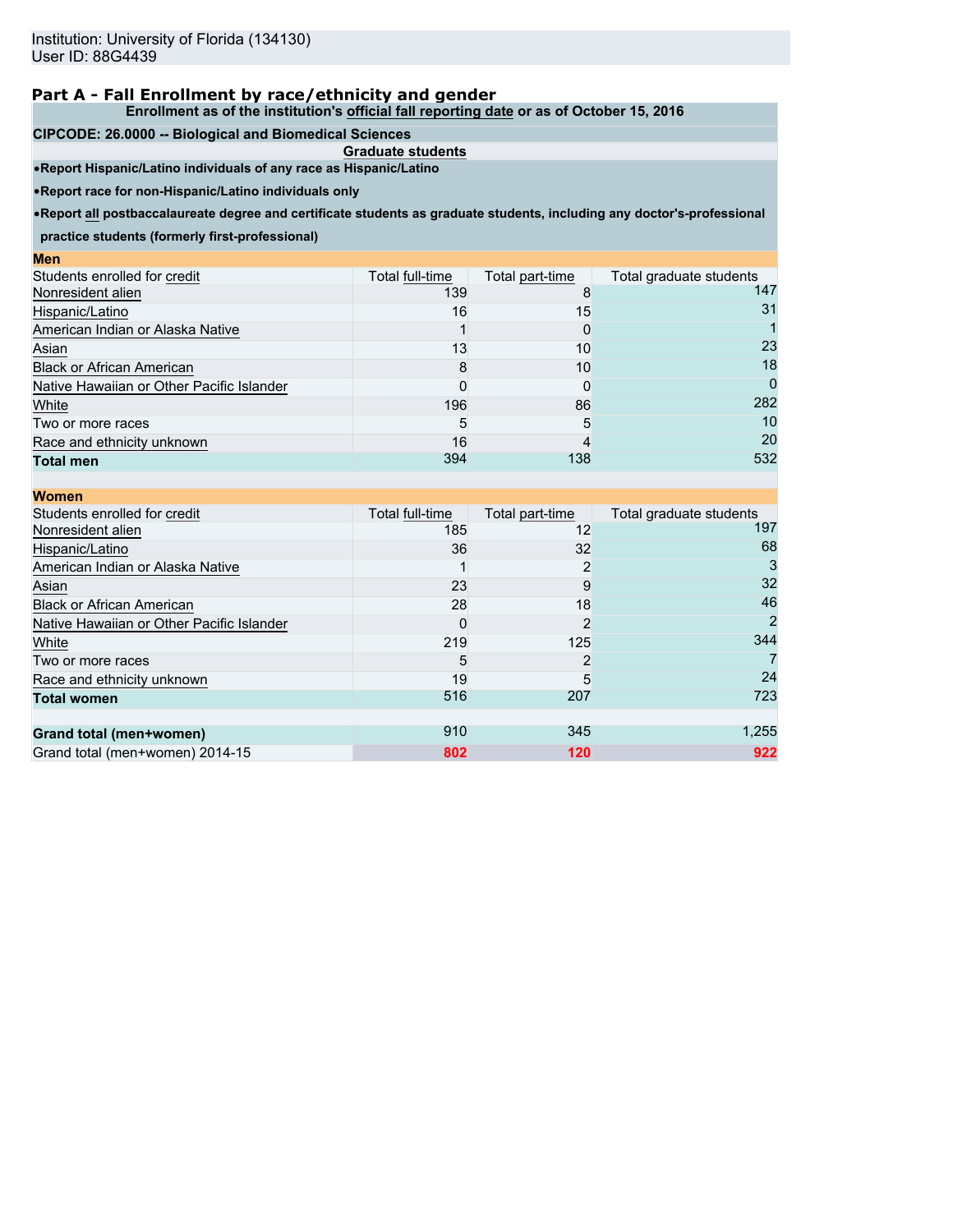**Enrollment as of the institution's official fall reporting date or as of October 15, 2016**

#### **CIPCODE: 27.0000 -- Mathematics and Statistics**

**Graduate students** •**Report Hispanic/Latino individuals of any race as Hispanic/Latino**

•**Report race for non-Hispanic/Latino individuals only**

•**Report all postbaccalaureate degree and certificate students as graduate students, including any doctor's-professional**

**practice students (formerly first-professional)**

| wcu                                       |                 |                 |                         |
|-------------------------------------------|-----------------|-----------------|-------------------------|
| Students enrolled for credit              | Total full-time | Total part-time | Total graduate students |
| Nonresident alien                         | 43              |                 | 44                      |
| Hispanic/Latino                           |                 |                 |                         |
| American Indian or Alaska Native          |                 |                 |                         |
| Asian                                     |                 |                 |                         |
| <b>Black or African American</b>          |                 |                 |                         |
| Native Hawaiian or Other Pacific Islander |                 |                 |                         |
| White                                     | 34              |                 | 35                      |
| Two or more races                         |                 |                 |                         |
| Race/ethnicity unknown                    |                 |                 |                         |
| <b>Total men</b>                          | 90              |                 | 92                      |
|                                           |                 |                 |                         |

| <b>Women</b>                              |                 |                 |                         |
|-------------------------------------------|-----------------|-----------------|-------------------------|
| Students enrolled for credit              | Total full-time | Total part-time | Total graduate students |
| Nonresident alien                         | 23              |                 | 25                      |
| Hispanic/Latino                           |                 |                 |                         |
| American Indian or Alaska Native          |                 |                 |                         |
| Asian                                     |                 |                 |                         |
| <b>Black or African American</b>          |                 |                 |                         |
| Native Hawaiian or Other Pacific Islander |                 |                 |                         |
| White                                     | 12              |                 | 12                      |
| Two or more races                         |                 |                 |                         |
| Race/ethnicity unknown                    |                 |                 |                         |
| <b>Total women</b>                        | 42              |                 | 45                      |
| Grand total (men+women)                   | 132             | 5               | 137                     |
| Grand total (men+women) 2014-15           | 124             |                 | 133                     |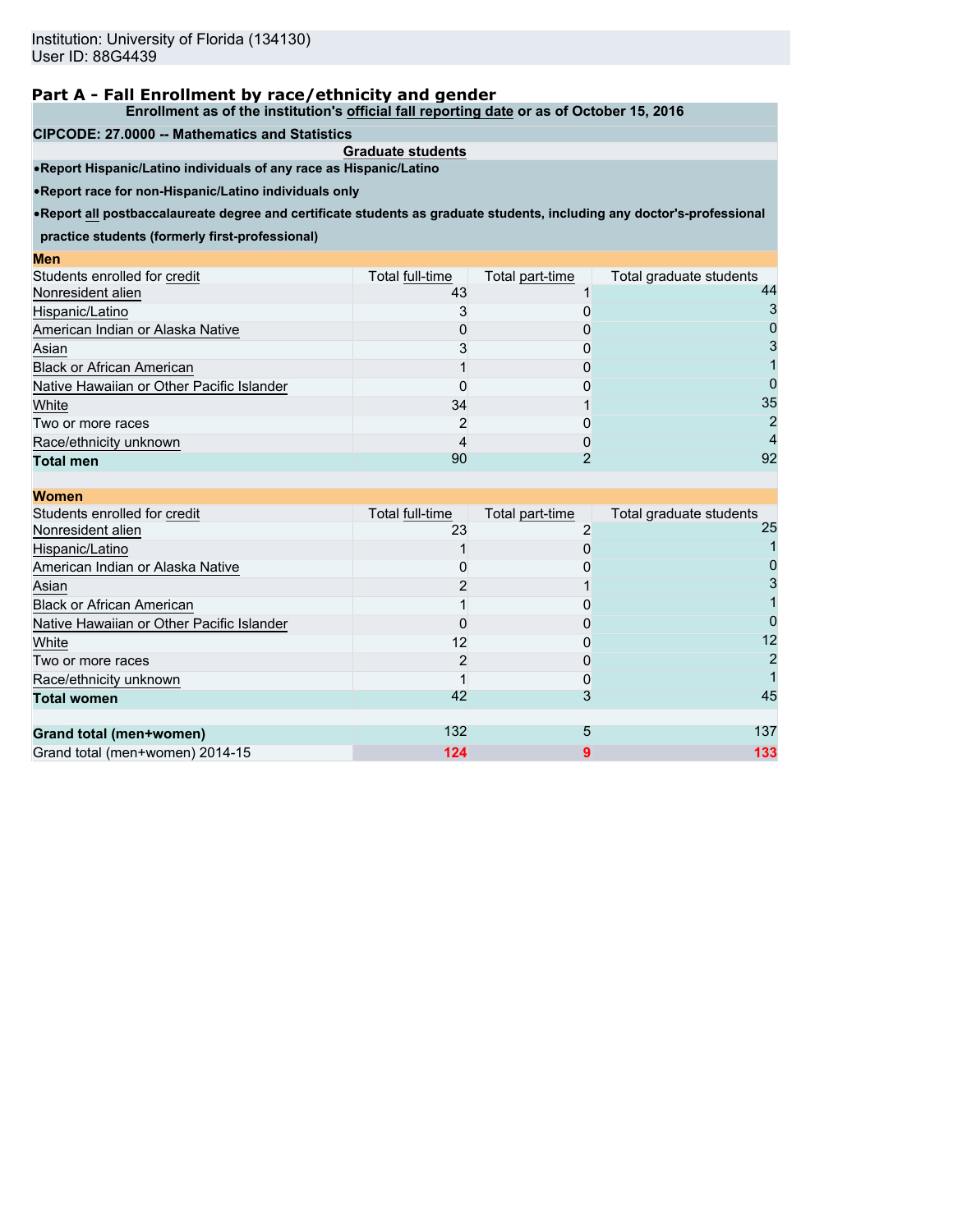**Enrollment as of the institution's official fall reporting date or as of October 15, 2016**

**CIPCODE: 40.0000 -- Physical Sciences**

**Graduate students** •**Report Hispanic/Latino individuals of any race as Hispanic/Latino**

•**Report race for non-Hispanic/Latino individuals only**

•**Report all postbaccalaureate degree and certificate students as graduate students, including any doctor's-professional**

**practice students (formerly first-professional)**

| шы                                        |                 |                 |                         |
|-------------------------------------------|-----------------|-----------------|-------------------------|
| Students enrolled for credit              | Total full-time | Total part-time | Total graduate students |
| Nonresident alien                         | 164             |                 | 167                     |
| Hispanic/Latino                           | 12              |                 | 12                      |
| American Indian or Alaska Native          |                 |                 |                         |
| Asian                                     | 13              |                 | 13                      |
| <b>Black or African American</b>          |                 |                 |                         |
| Native Hawaiian or Other Pacific Islander |                 |                 |                         |
| White                                     | 105             |                 | 107                     |
| Two or more races                         | 6               |                 | 6                       |
| Race and ethnicity unknown                |                 |                 |                         |
| <b>Total men</b>                          | 309             | h               | 315                     |
|                                           |                 |                 |                         |

| <b>Women</b>                              |                 |                 |                         |
|-------------------------------------------|-----------------|-----------------|-------------------------|
| Students enrolled for credit              | Total full-time | Total part-time | Total graduate students |
| Nonresident alien                         | 70              |                 | 73                      |
| Hispanic/Latino                           | 9               |                 |                         |
| American Indian or Alaska Native          |                 |                 |                         |
| Asian                                     | 5               |                 | 5                       |
| <b>Black or African American</b>          |                 |                 |                         |
| Native Hawaiian or Other Pacific Islander |                 |                 |                         |
| White                                     | 46              |                 | 48                      |
| Two or more races                         |                 |                 |                         |
| Race and ethnicity unknown                | 6               |                 | 6                       |
| <b>Total women</b>                        | 141             | 5               | 146                     |
| Grand total (men+women)                   | 450             | 11              | 461                     |
| Grand total (men+women) 2014-15           | 443             | 11              | 454                     |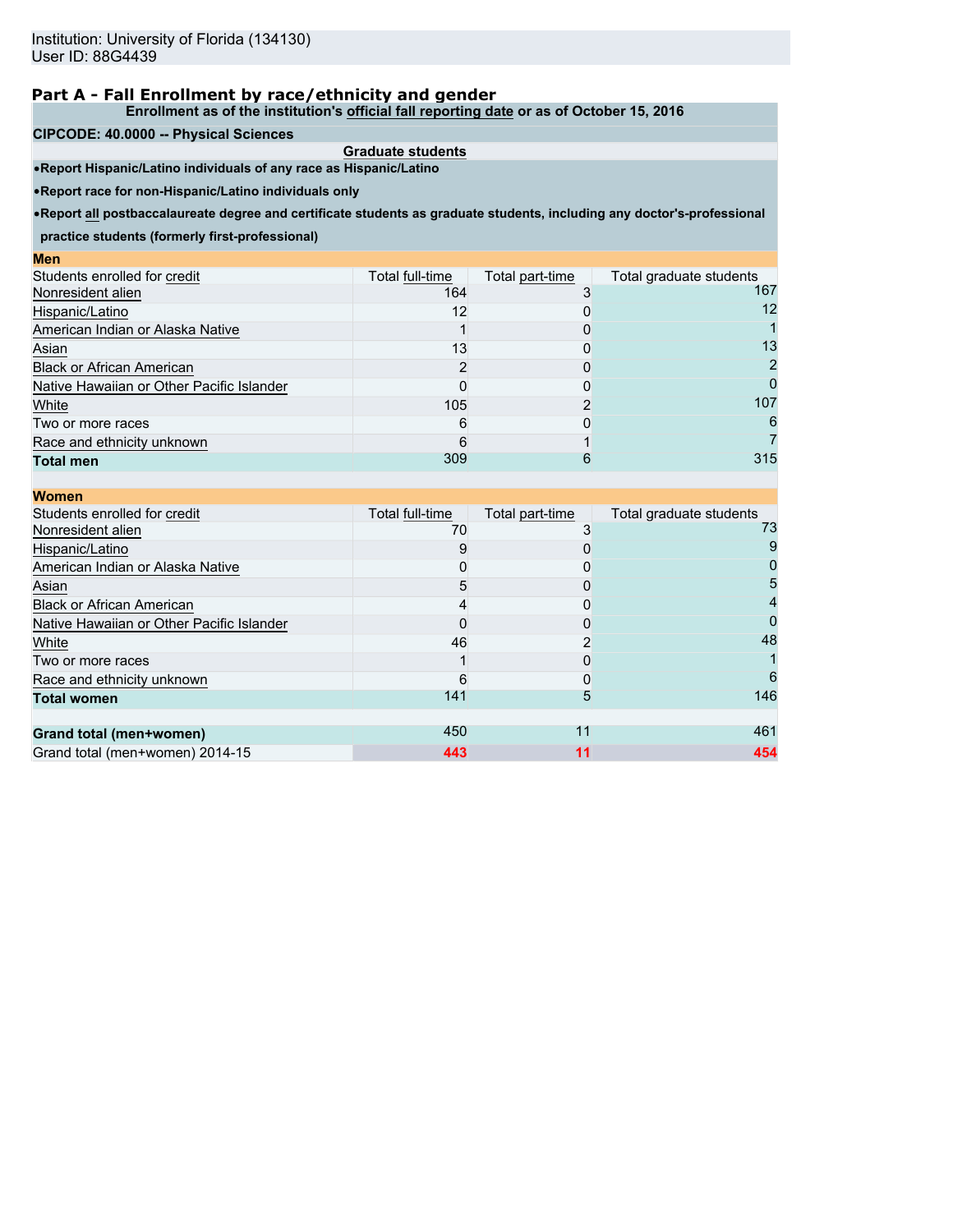**Enrollment as of the institution's official fall reporting date or as of October 15, 2016**

#### **CIPCODE: 52.0000 -- Business, Management, Marketing and Related Support Services**

**Graduate students** •**Report Hispanic/Latino individuals of any race as Hispanic/Latino**

•**Report race for non-Hispanic/Latino individuals only**

•**Report all postbaccalaureate degree and certificate students as graduate students, including any doctor's-professional**

**practice students (formerly first-professional)**

| ww                                        |                 |                 |                         |
|-------------------------------------------|-----------------|-----------------|-------------------------|
| Students enrolled for credit              | Total full-time | Total part-time | Total graduate students |
| Nonresident alien                         | 78              | 19              | 97                      |
| Hispanic/Latino                           | 74              | 48              | 122                     |
| American Indian or Alaska Native          |                 | 4               | 8                       |
| Asian                                     | 48              | 34              | 82                      |
| <b>Black or African American</b>          | 18              | 25              | 43                      |
| Native Hawaiian or Other Pacific Islander |                 |                 | 2                       |
| White                                     | 318             | 278             | 596                     |
| Two or more races                         |                 |                 | 6                       |
| Race and ethnicity unknown                | 16              | 22              | 38                      |
| <b>Total men</b>                          | 560             | 434             | 994                     |
|                                           |                 |                 |                         |

| <b>Women</b>                              |                 |                 |                         |
|-------------------------------------------|-----------------|-----------------|-------------------------|
| Students enrolled for credit              | Total full-time | Total part-time | Total graduate students |
| Nonresident alien                         | 51              | 8               | 59                      |
| Hispanic/Latino                           | 45              | 21              | 66                      |
| American Indian or Alaska Native          |                 | 4               |                         |
| Asian                                     | 22              | 15              | 37                      |
| <b>Black or African American</b>          | 20              | 23              | 43                      |
| Native Hawaiian or Other Pacific Islander |                 | 2               | 3                       |
| White                                     | 163             | 114             | 277                     |
| Two or more races                         | 6               | 4               | 10                      |
| Race and ethnicity unknown                | 19              | 10              | 29                      |
| <b>Total women</b>                        | 327             | 201             | 528                     |
|                                           |                 |                 |                         |
| Grand total (men+women)                   | 887             | 635             | 1,522                   |
| Grand total (men+women) 2014-15           | 857             | 583             | 1,440                   |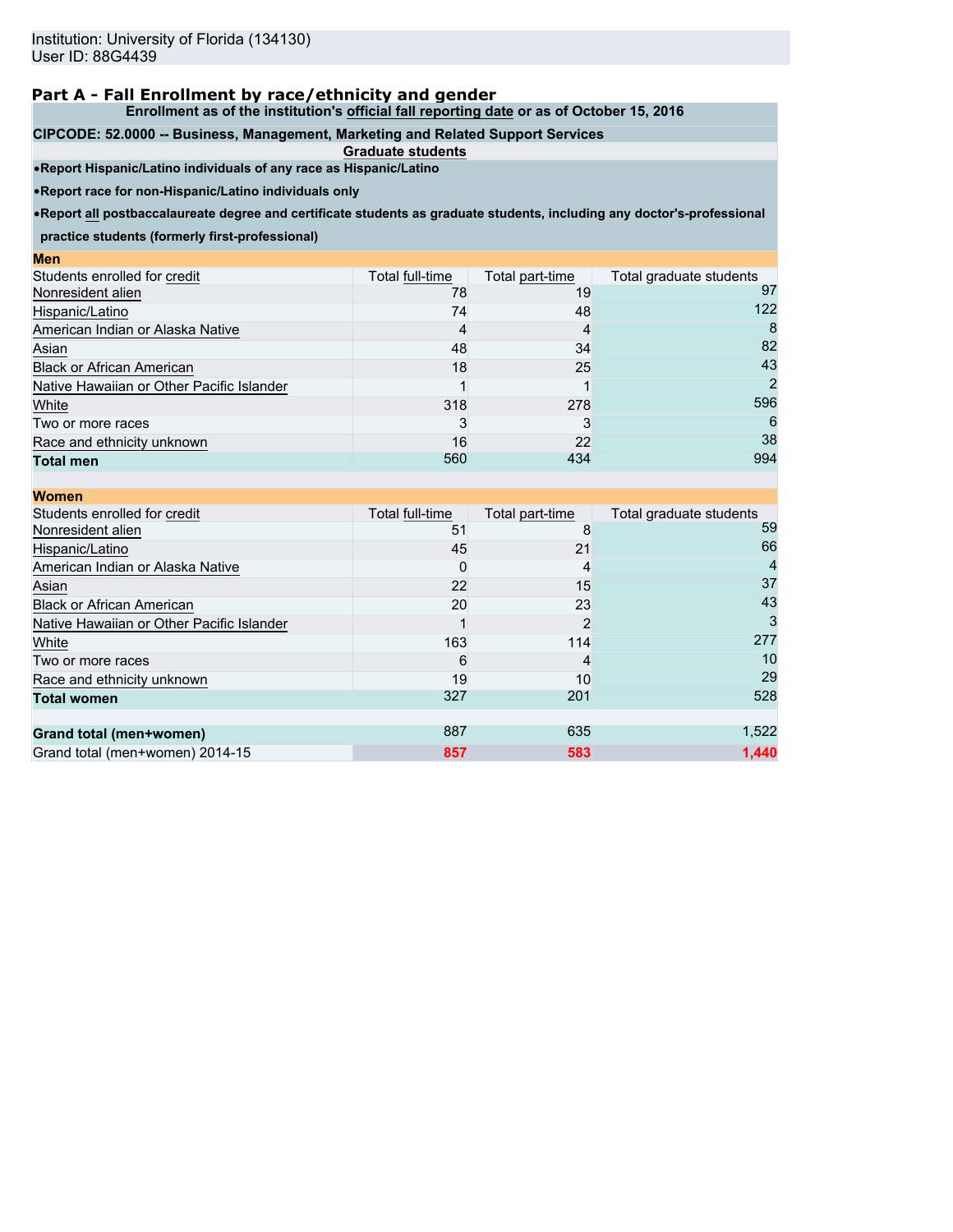**Enrollment as of the institution's official fall reporting date or as of October 15, 2016**

### **CIPCODE: 22.0101 -- Law (LL.B., J.D.)**

•**Report Hispanic/Latino individuals of any race as Hispanic/Latino**

| <b>Men</b>                                |                 |                 |       |
|-------------------------------------------|-----------------|-----------------|-------|
| Students enrolled for credit              | Total full-time | Total part-time | Total |
| Nonresident alien                         |                 | 0               | 3     |
| Hispanic/Latino                           | 88              | 0               | 88    |
| American Indian or Alaska Native          | 2               | 0               | 2     |
| Asian                                     | 19              | $\Omega$        | 19    |
| <b>Black or African American</b>          | 33              | $\Omega$        | 33    |
| Native Hawaiian or Other Pacific Islander | 2               | $\Omega$        | 2     |
| White                                     | 353             | 4               | 357   |
| Two or more races                         | 8               | $\Omega$        | 8     |
| Race and ethnicity unknown                | 32              | $\Omega$        | 32    |
| <b>Total men</b>                          | 540             |                 | 544   |

| <b>Women</b>                              |                 |                 |       |
|-------------------------------------------|-----------------|-----------------|-------|
| Students enrolled for credit              | Total full-time | Total part-time | Total |
| Nonresident alien                         |                 | 0               |       |
| Hispanic/Latino                           | 81              | 0               | 81    |
| American Indian or Alaska Native          |                 | 0               |       |
| Asian                                     | 18              | 0               | 18    |
| <b>Black or African American</b>          | 52              |                 | 53    |
| Native Hawaiian or Other Pacific Islander | O               | 0               |       |
| White                                     | 242             | 0               | 242   |
| Two or more races                         | 11              | 0               | 11    |
| Race and ethnicity unknown                | 18              | $\Omega$        | 18    |
| <b>Total women</b>                        | 427             |                 | 428   |
|                                           |                 |                 |       |
| Grand total (men+women)                   | 967             | 5               | 972   |
| Grand total (men+women) 2014-15           | 942             | 3               |       |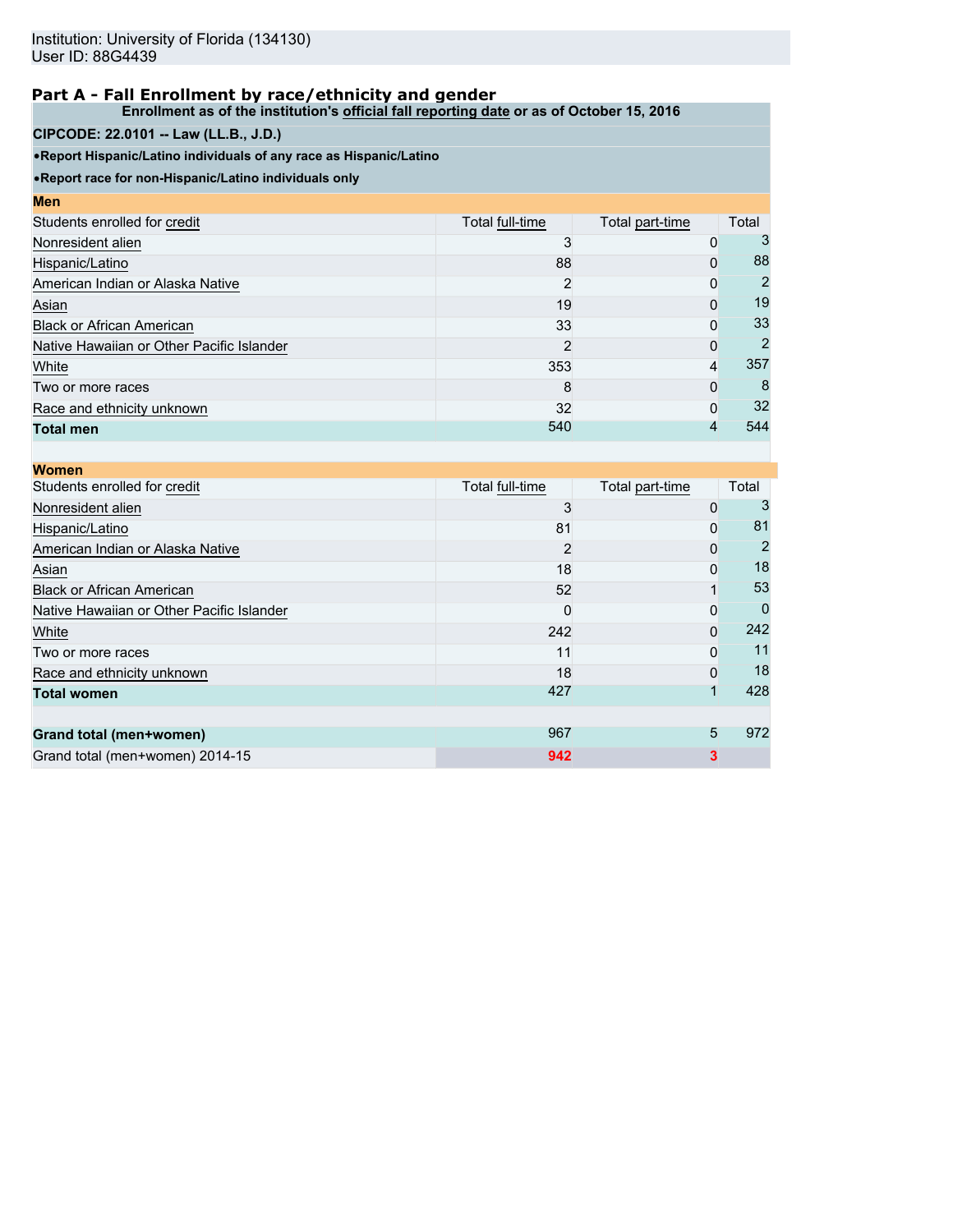**Enrollment as of the institution's official fall reporting date or as of October 15, 2016**

## **CIPCODE: 51.0401 -- Dentistry (D.D.S., D.M.D.)**

•**Report Hispanic/Latino individuals of any race as Hispanic/Latino**

| <b>Men</b>                                |                 |                 |       |
|-------------------------------------------|-----------------|-----------------|-------|
| Students enrolled for credit              | Total full-time | Total part-time | Total |
| Nonresident alien                         |                 |                 |       |
| Hispanic/Latino                           | 32              |                 | 32    |
| American Indian or Alaska Native          | 0               |                 | 0     |
| Asian                                     | 27              |                 | 27    |
| <b>Black or African American</b>          | 9               |                 | 9     |
| Native Hawaiian or Other Pacific Islander | 3               |                 | 3     |
| White                                     | 80              |                 | 80    |
| Two or more races                         | 4               |                 | 4     |
| Race and ethnicity unknown                | 6               |                 | 6     |
| <b>Total men</b>                          | 161             | 0               | 161   |

| <b>Women</b>                              |                 |                 |       |
|-------------------------------------------|-----------------|-----------------|-------|
| Students enrolled for credit              | Total full-time | Total part-time | Total |
| Nonresident alien                         |                 |                 |       |
| Hispanic/Latino                           | 57              |                 | 57    |
| American Indian or Alaska Native          |                 |                 |       |
| Asian                                     | 43              |                 | 43    |
| <b>Black or African American</b>          | 10              |                 | 10    |
| Native Hawaiian or Other Pacific Islander |                 |                 |       |
| White                                     | 86              |                 | 86    |
| Two or more races                         |                 |                 |       |
| Race and ethnicity unknown                |                 |                 |       |
| <b>Total women</b>                        | 209             | $\mathbf 0$     | 209   |
|                                           |                 |                 |       |
| Grand total (men+women)                   | 370             | $\mathbf{0}$    | 370   |
| Grand total (men+women) 2014-15           | 349             |                 |       |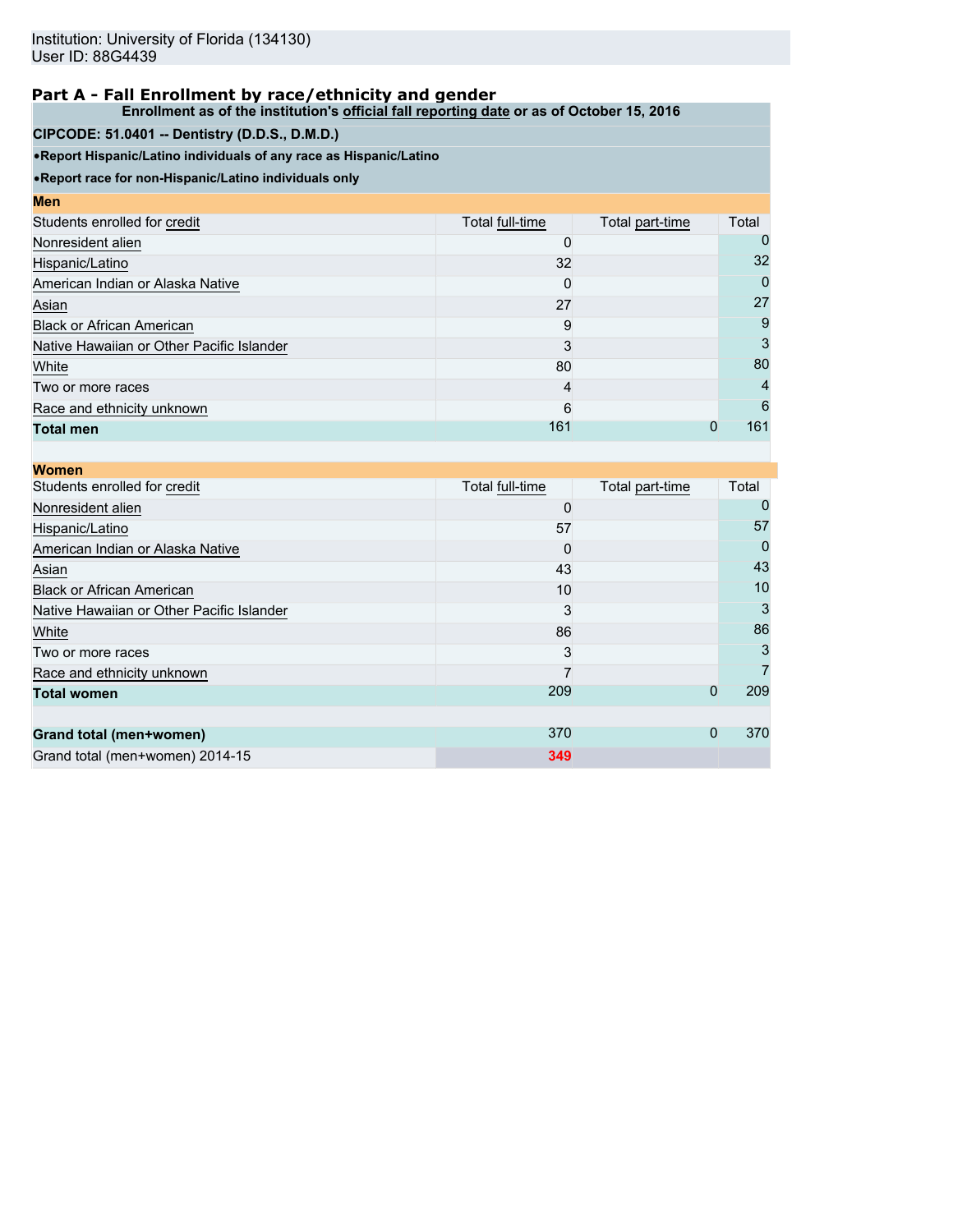**Enrollment as of the institution's official fall reporting date or as of October 15, 2016**

## **CIPCODE: 51.1201 -- Medicine (M.D.)**

•**Report Hispanic/Latino individuals of any race as Hispanic/Latino**

| <b>Men</b>                                |                 |                 |                |
|-------------------------------------------|-----------------|-----------------|----------------|
| Students enrolled for credit              | Total full-time | Total part-time | Total          |
| Nonresident alien                         |                 |                 | 0              |
| Hispanic/Latino                           | 24              |                 | 24             |
| American Indian or Alaska Native          |                 |                 |                |
| Asian                                     | 38              |                 | 38             |
| <b>Black or African American</b>          | 28              |                 | 28             |
| Native Hawaiian or Other Pacific Islander | 2               |                 | 2              |
| White                                     | 166             |                 | 166            |
| Two or more races                         | 4               |                 | $\overline{4}$ |
| Race and ethnicity unknown                | 16              |                 | 16             |
| <b>Total men</b>                          | 279             |                 | 279            |

| <b>Women</b>                              |                 |                 |       |
|-------------------------------------------|-----------------|-----------------|-------|
| Students enrolled for credit              | Total full-time | Total part-time | Total |
| Nonresident alien                         |                 |                 |       |
| Hispanic/Latino                           | 48              |                 | 48    |
| American Indian or Alaska Native          |                 |                 |       |
| Asian                                     | 31              |                 | 31    |
| <b>Black or African American</b>          | 31              |                 | 31    |
| Native Hawaiian or Other Pacific Islander |                 |                 |       |
| White                                     | 158             |                 | 158   |
| Two or more races                         | 6               |                 | 6     |
| Race and ethnicity unknown                | 13              |                 | 13    |
| <b>Total women</b>                        | 288             | $\mathbf 0$     | 288   |
|                                           |                 |                 |       |
| Grand total (men+women)                   | 567             | $\mathbf{0}$    | 567   |
| Grand total (men+women) 2014-15           | 543             |                 |       |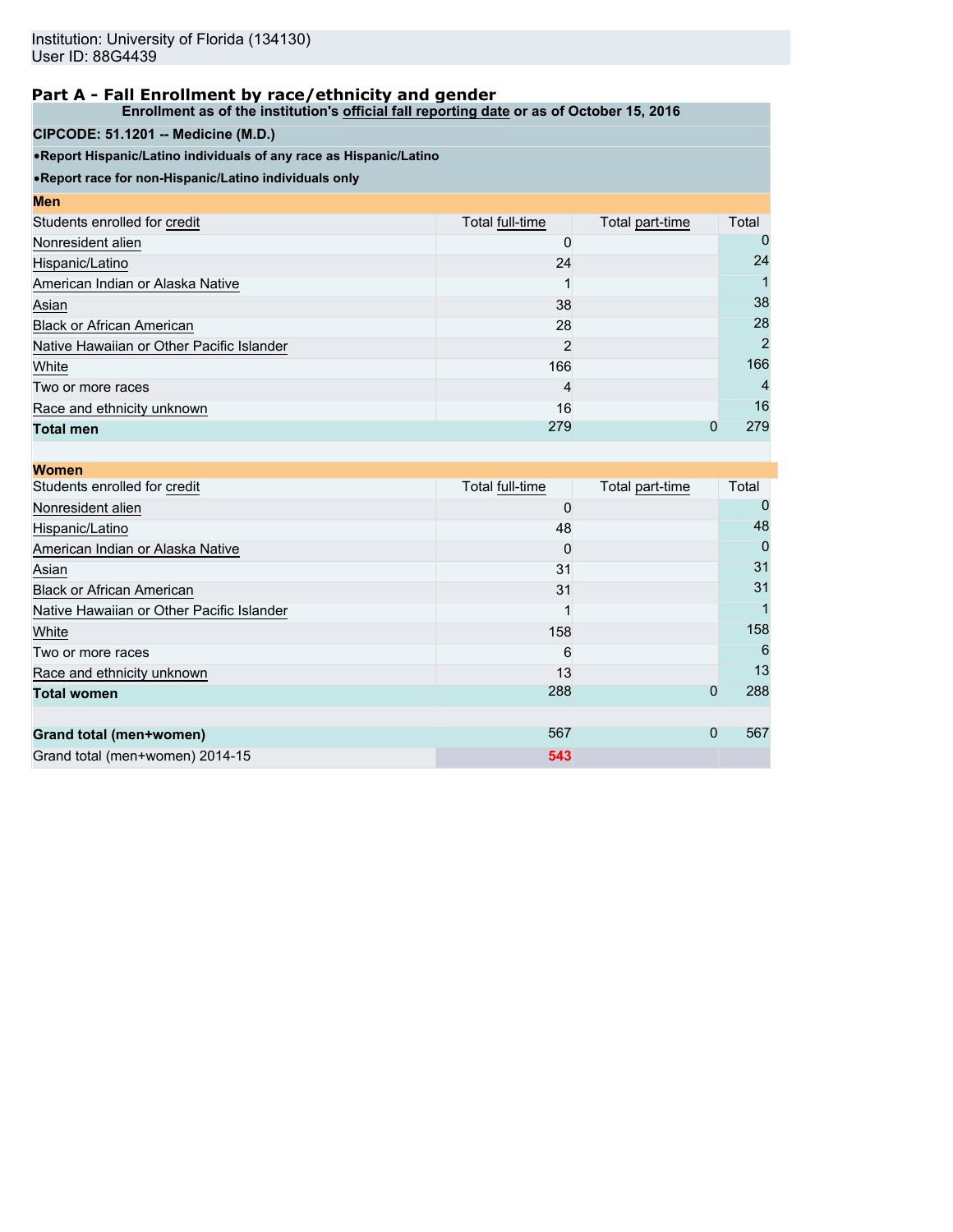### **Part A - Fall Enrollment by Distance Education Status**

**Enrollment as of the institution's official fall reporting date or as of October 15, 2016**

|                                                                   |                               | <b>Undergraduate Students</b>     | <b>Graduate</b> |  |
|-------------------------------------------------------------------|-------------------------------|-----------------------------------|-----------------|--|
|                                                                   | Degree/Certificate<br>Seeking | Non-Degree/Certificate<br>Seeking | <b>Students</b> |  |
| <b>CEnrolled</b> exclusively in distance education<br>courses     | 1,250                         | 699                               | 4.360           |  |
| <b>Enrolled</b> in some but not all distance<br>education courses | 20.748                        | 239                               | 3.424           |  |
| Not enrolled in any distance education<br>courses                 | 11.311                        | 307                               | 10.029          |  |
|                                                                   |                               |                                   |                 |  |
| <b>Total</b> (from prior part A screens)                          | 33,309                        | 1.245                             | 17,813          |  |

 $\bigoplus$  You may use the space below to provide context for the data you've reported above.

**These context notes may be posted on the College Navigator website, and should be written to be understood by students and parents.**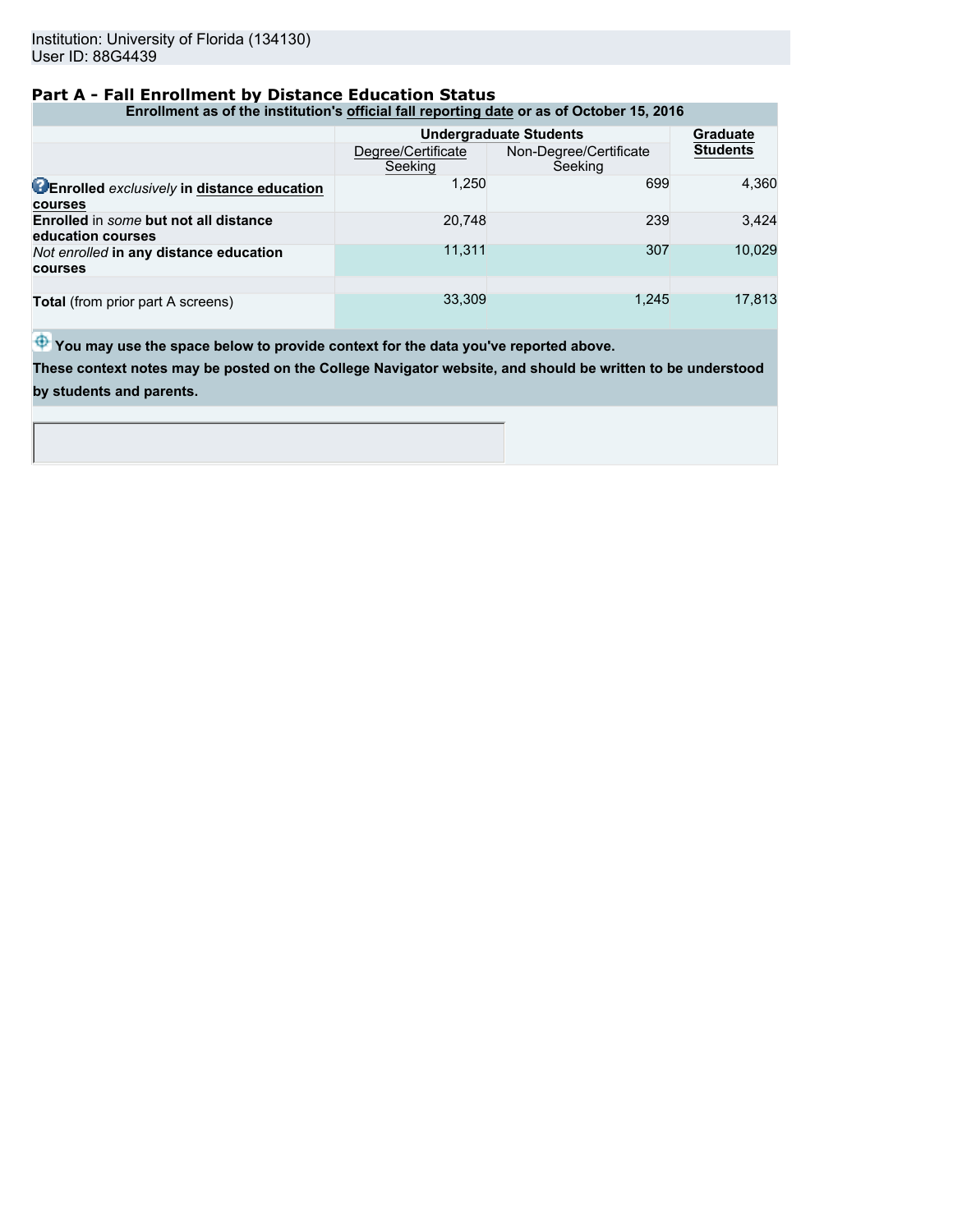# **Part A - Fall Enrollment by Distance Education Status**

|                                                                                                      |    | <b>Undergraduate Students</b> | <b>Graduate</b>                   |                 |
|------------------------------------------------------------------------------------------------------|----|-------------------------------|-----------------------------------|-----------------|
| Of those students exclusively enrolled in distance<br>education courses, report the number that are: |    | Degree/Certificate<br>Seeking | Non-Degree/Certificate<br>Seeking | <b>Students</b> |
| Located in                                                                                           | FL | 1.182                         | 584                               | 2,154           |
| Located in the U.S. but not in                                                                       | FL | 62                            | 91                                | 1.931           |
| Located in the U.S. but state/jurisdiction unknown                                                   |    |                               |                                   | 10              |
| Located outside the U.S.                                                                             |    |                               | 24                                | 265             |
| Location unknown/unreported                                                                          |    |                               |                                   | $\Omega$        |
| Total students exclusively enrolled in distance education<br>(from section above)                    |    | 1.250                         | 699                               | 4.360           |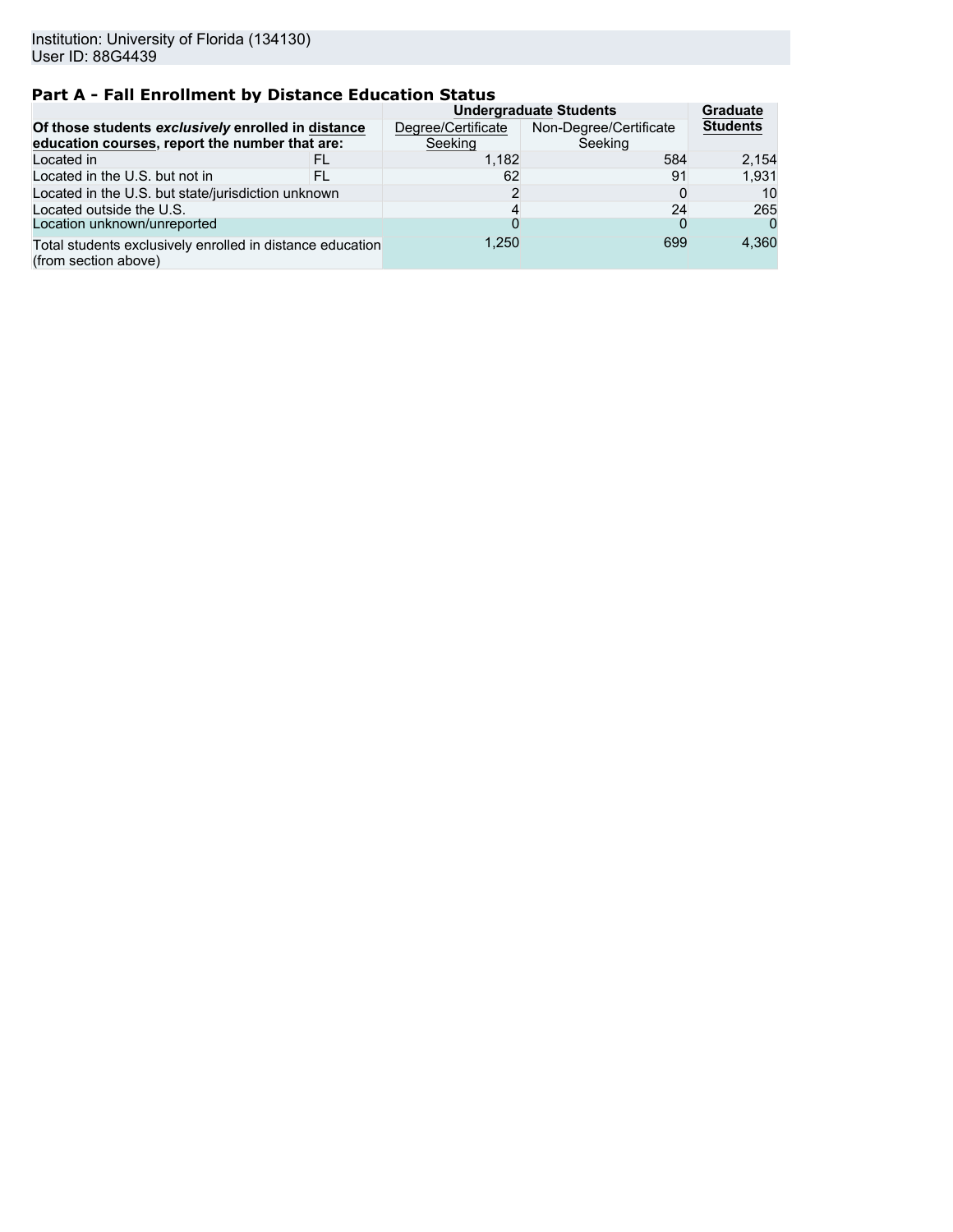# **Part A - Fall Enrollment Summary**

| <b>Fall Enrollment Summary</b>            |                             |                             |                              |  |  |
|-------------------------------------------|-----------------------------|-----------------------------|------------------------------|--|--|
| <b>Men</b>                                |                             |                             |                              |  |  |
| Students enrolled for credit              | Total full-time<br>students | Total part-time<br>students | Grand total.<br>all students |  |  |
| Nonresident alien                         | 2,773                       | 269                         | 3,042                        |  |  |
| Hispanic/Latino                           | 3,312                       | 613                         | 3,925                        |  |  |
| American Indian or Alaska Native          | 42                          | 17                          | 59                           |  |  |
| Asian                                     | 1,552                       | 263                         | 1,815                        |  |  |
| <b>Black or African American</b>          | 882                         | 232                         | 1,114                        |  |  |
| Native Hawaiian or Other Pacific Islander | 65                          | 18                          | 83                           |  |  |
| White                                     | 10,246                      | 2,300                       | 12,546                       |  |  |
| Two or more races                         | 485                         | 55                          | 540                          |  |  |
| Race and ethnicity unknown                | 580                         | 194                         | 774                          |  |  |
| <b>Total men</b>                          | 19,937                      | 3,961                       | 23,898                       |  |  |
|                                           |                             |                             |                              |  |  |

| Total full-time<br>students | Total part-time<br>students | Grand total,<br>all students |
|-----------------------------|-----------------------------|------------------------------|
| 1.901                       | 256                         | 2,157                        |
| 4,479                       | 698                         | 5,177                        |
| 52                          | 18                          | 70                           |
| 1,792                       | 264                         | 2,056                        |
| 1,562                       | 397                         | 1,959                        |
| 138                         | 21                          | 159                          |
| 12,593                      | 2,688                       | 15,281                       |
| 687                         | 92                          | 779                          |
| 684                         | 147                         | 831                          |
| 23,888                      | 4,581                       | 28,469                       |
|                             |                             |                              |
| 43,825                      | 8,542                       | 52,367                       |
|                             |                             |                              |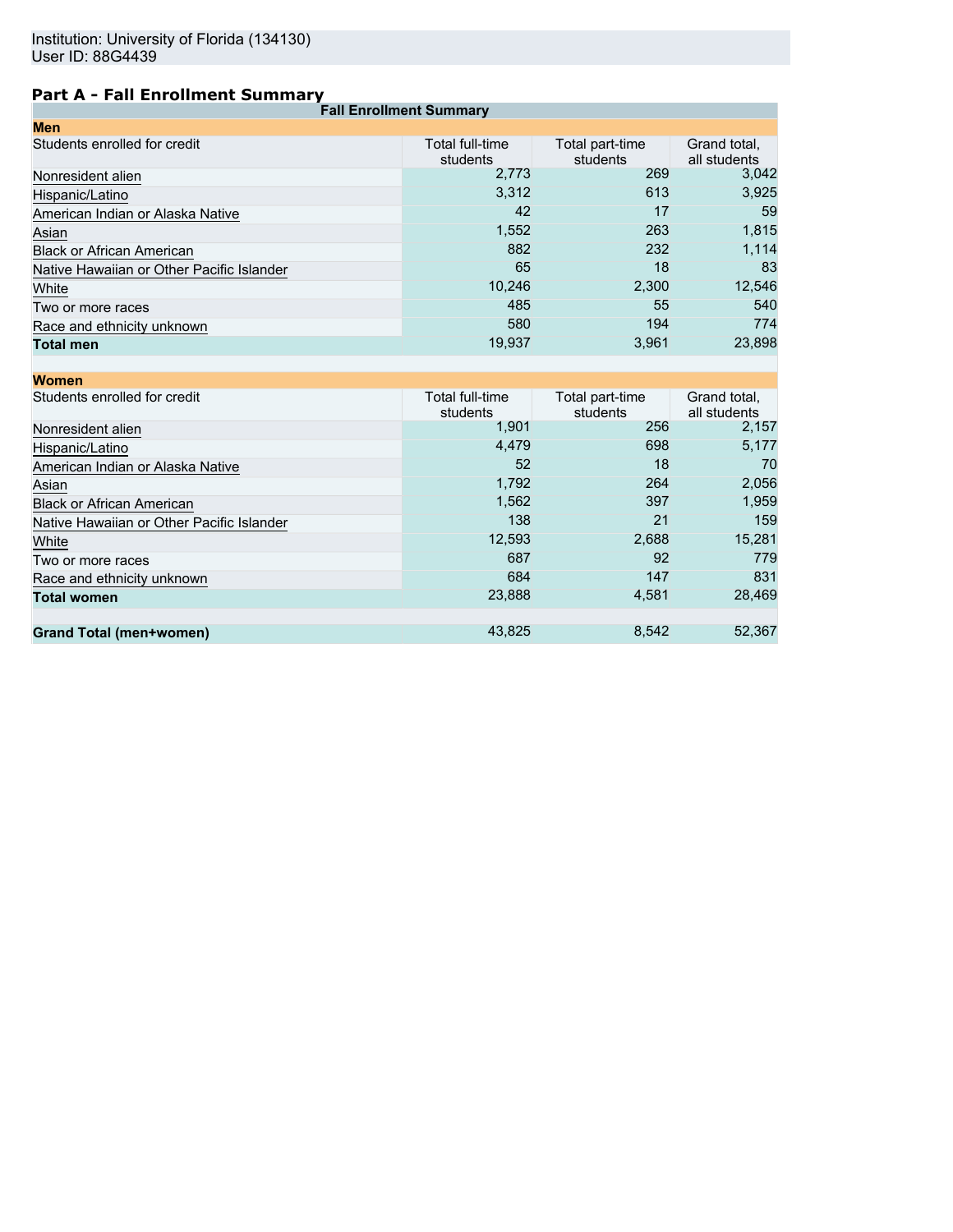| .<br><b>Fall enrollment totals</b>        |                             |                             |                              |
|-------------------------------------------|-----------------------------|-----------------------------|------------------------------|
| CIPCODE: 13.0000 -- Education             |                             |                             |                              |
| <b>Men</b>                                |                             |                             |                              |
| Students enrolled for credit              | Total full-time<br>students | Total part-time<br>students | Grand total,<br>all students |
| Nonresident alien                         | 29                          |                             | 30                           |
| Hispanic/Latino                           | 13                          | 21                          | 34                           |
| American Indian or Alaska Native          | 0                           | O                           | 0                            |
| Asian                                     | 4                           |                             | 11                           |
| <b>Black or African American</b>          | 11                          | 20                          | 31                           |
| Native Hawaiian or Other Pacific Islander | 0                           | O                           | 0                            |
| White                                     | 122                         | 152                         | 274                          |
| Two or more races                         | 2                           |                             | 3                            |
| Race and ethnicity unknown                | 5                           | 12                          | 17                           |
| <b>Total men</b>                          | 186                         | 214                         | 400                          |

| <b>Women</b>                              |                             |                             |                              |
|-------------------------------------------|-----------------------------|-----------------------------|------------------------------|
| Students enrolled for credit              | Total full-time<br>students | Total part-time<br>students | Grand total,<br>all students |
| Nonresident alien                         | 81                          | 13                          | 94                           |
| Hispanic/Latino                           | 107                         | 56                          | 163                          |
| American Indian or Alaska Native          | 2                           | 2                           | 4                            |
| Asian                                     | 20                          | 8                           | 28                           |
| <b>Black or African American</b>          | 31                          | 51                          | 82                           |
| Native Hawaiian or Other Pacific Islander |                             |                             | 2                            |
| White                                     | 509                         | 418                         | 927                          |
| Two or more races                         | 21                          |                             | 28                           |
| Race and ethnicity unknown                | 13                          | 13                          | 26                           |
| <b>Total women</b>                        | 785                         | 569                         | 1,354                        |
|                                           |                             |                             |                              |
| <b>Grand Total (men+women)</b>            | 971                         | 783                         | 1,754                        |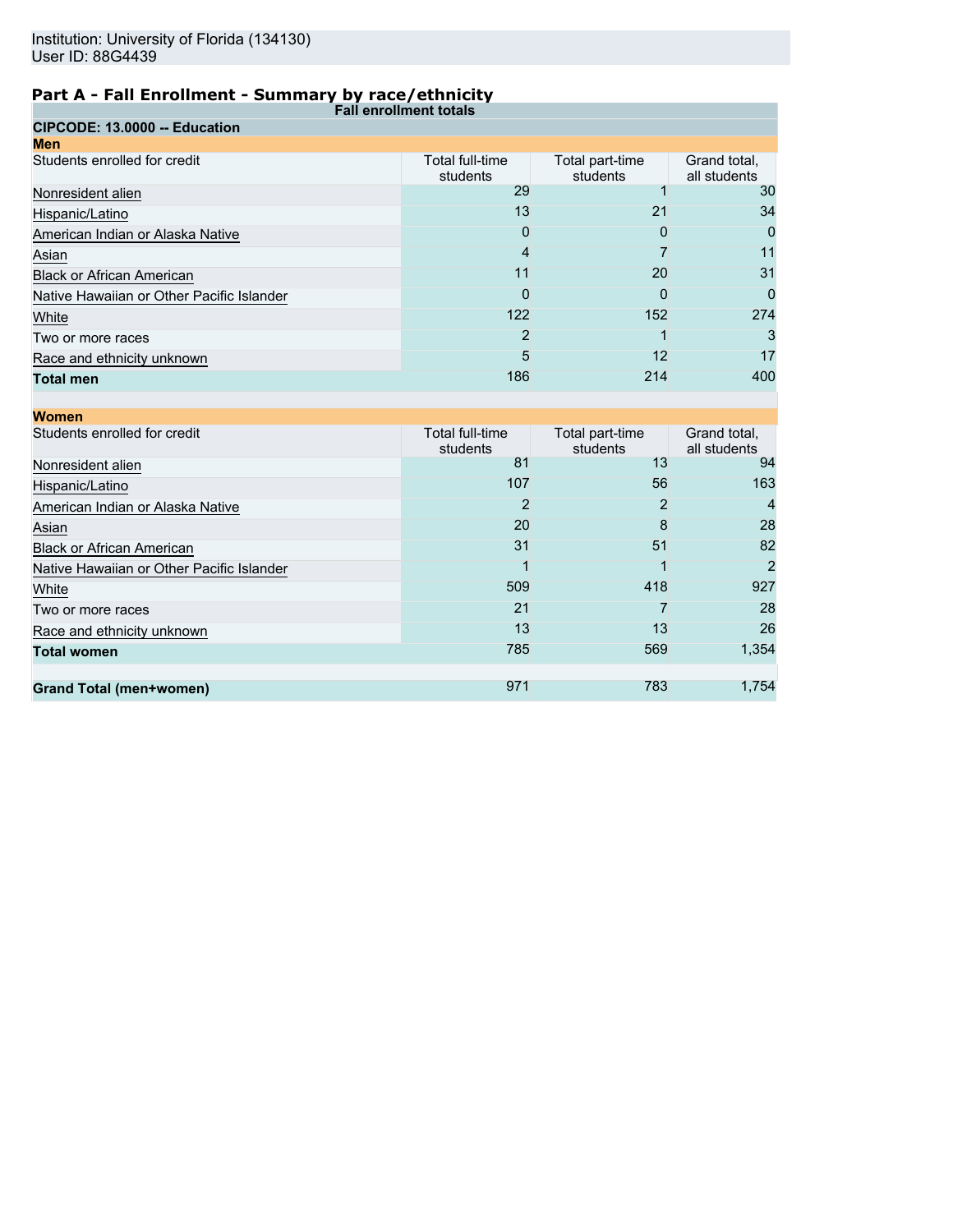|                                           | ------------<br><b>Fall enrollment totals</b> |                             |                              |
|-------------------------------------------|-----------------------------------------------|-----------------------------|------------------------------|
| CIPCODE: 14.0000 -- Engineering           |                                               |                             |                              |
| <b>Men</b>                                |                                               |                             |                              |
| Students enrolled for credit              | Total full-time<br>students                   | Total part-time<br>students | Grand total,<br>all students |
| Nonresident alien                         | 1,011                                         | 84                          | 1,095                        |
| Hispanic/Latino                           | 855                                           | 138                         | 993                          |
| American Indian or Alaska Native          | 8                                             | 2                           | 10                           |
| Asian                                     | 397                                           | 66                          | 463                          |
| <b>Black or African American</b>          | 131                                           | 41                          | 172                          |
| Native Hawaiian or Other Pacific Islander | 10                                            |                             | 11                           |
| White                                     | 2,389                                         | 461                         | 2,850                        |
| Two or more races                         | 126                                           | 10                          | 136                          |
| Race and ethnicity unknown                | 135                                           | 47                          | 182                          |
| <b>Total men</b>                          | 5,062                                         | 850                         | 5,912                        |
|                                           |                                               |                             |                              |
| <b>Women</b>                              |                                               |                             |                              |

| .                                         |                             |                             |                              |
|-------------------------------------------|-----------------------------|-----------------------------|------------------------------|
| Students enrolled for credit              | Total full-time<br>students | Total part-time<br>students | Grand total,<br>all students |
| Nonresident alien                         | 334                         | 30                          | 364                          |
| Hispanic/Latino                           | 352                         | 52                          | 404                          |
| American Indian or Alaska Native          | 0                           |                             |                              |
| Asian                                     | 142                         | 23                          | 165                          |
| <b>Black or African American</b>          | 60                          |                             | 67                           |
| Native Hawaiian or Other Pacific Islander |                             |                             | 8                            |
| White                                     | 866                         | 117                         | 983                          |
| Two or more races                         | 60                          | 6                           | 66                           |
| Race and ethnicity unknown                | 62                          | 6                           | 68                           |
| <b>Total women</b>                        | 1,883                       | 243                         | 2,126                        |
|                                           |                             |                             |                              |
| <b>Grand Total (men+women)</b>            | 6,945                       | 1,093                       | 8,038                        |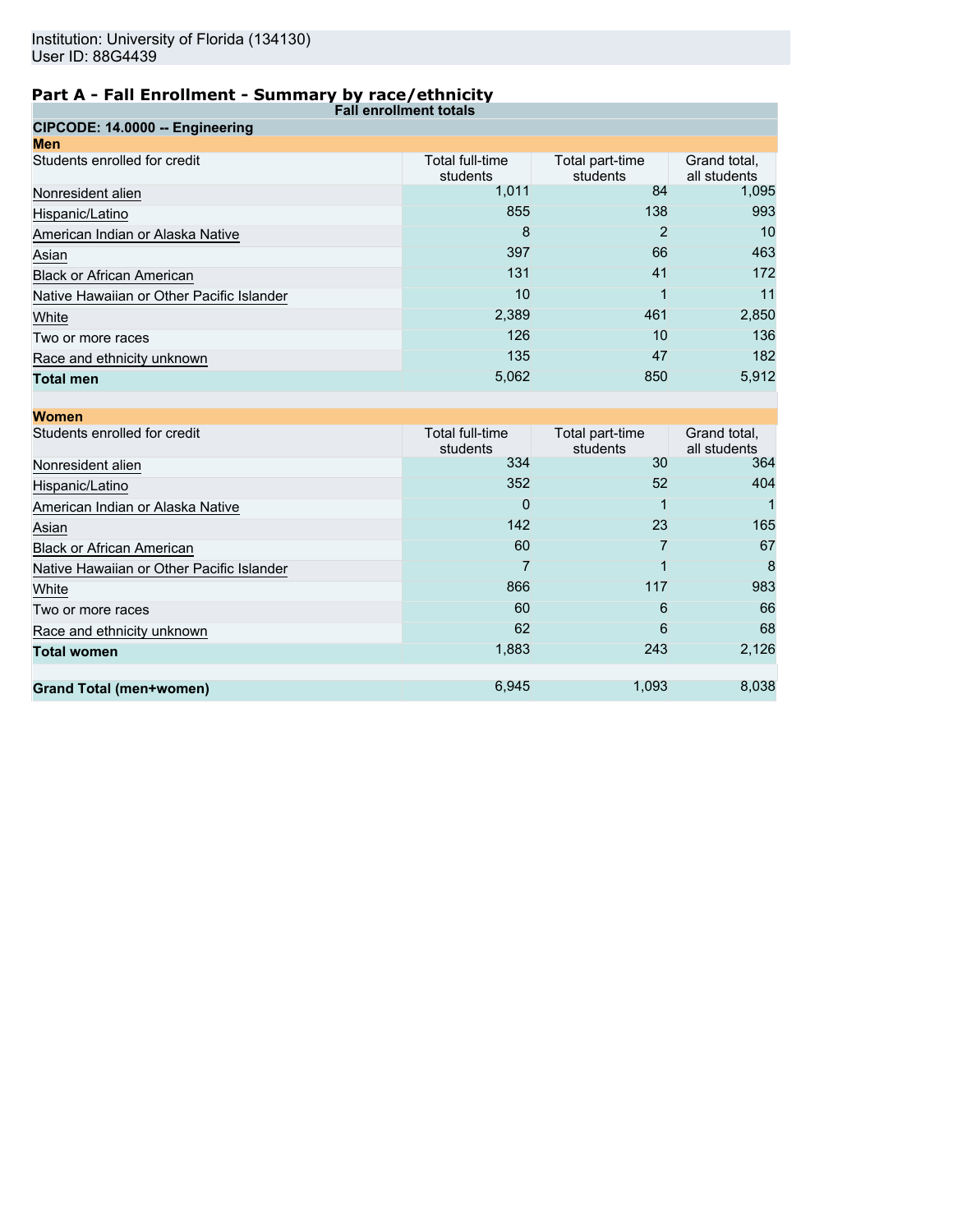| <b>Fall enrollment totals</b>                          |                             |                             |                              |
|--------------------------------------------------------|-----------------------------|-----------------------------|------------------------------|
| CIPCODE: 26.0000 -- Biological and Biomedical Sciences |                             |                             |                              |
| Men                                                    |                             |                             |                              |
| Students enrolled for credit                           | Total full-time<br>students | Total part-time<br>students | Grand total,<br>all students |
| Nonresident alien                                      | 150                         | 11                          | 161                          |
| Hispanic/Latino                                        | 325                         | 46                          | 371                          |
| American Indian or Alaska Native                       | 2                           | 0                           | 2                            |
| Asian                                                  | 230                         | 27                          | 257                          |
| <b>Black or African American</b>                       | 62                          | 14                          | 76                           |
| Native Hawaiian or Other Pacific Islander              | 14                          | 2                           | 16                           |
| White                                                  | 840                         | 146                         | 986                          |
| Two or more races                                      | 51                          | 8                           | 59                           |
| Race and ethnicity unknown                             | 52                          | 9                           | 61                           |
| <b>Total men</b>                                       | 1,726                       | 263                         | 1,989                        |

| <b>Women</b>                              |                             |                             |                              |
|-------------------------------------------|-----------------------------|-----------------------------|------------------------------|
| Students enrolled for credit              | Total full-time<br>students | Total part-time<br>students | Grand total,<br>all students |
| Nonresident alien                         | 209                         | 16                          | 225                          |
| Hispanic/Latino                           | 558                         | 74                          | 632                          |
| American Indian or Alaska Native          |                             | 2                           | 3                            |
| Asian                                     | 328                         | 30                          | 358                          |
| <b>Black or African American</b>          | 155                         | 28                          | 183                          |
| Native Hawaiian or Other Pacific Islander | 21                          | 5                           | 26                           |
| White                                     | 1,455                       | 204                         | 1,659                        |
| Two or more races                         | 89                          |                             | 96                           |
| Race and ethnicity unknown                | 87                          | 10                          | 97                           |
| <b>Total women</b>                        | 2,903                       | 376                         | 3,279                        |
|                                           |                             |                             |                              |
| <b>Grand Total (men+women)</b>            | 4,629                       | 639                         | 5,268                        |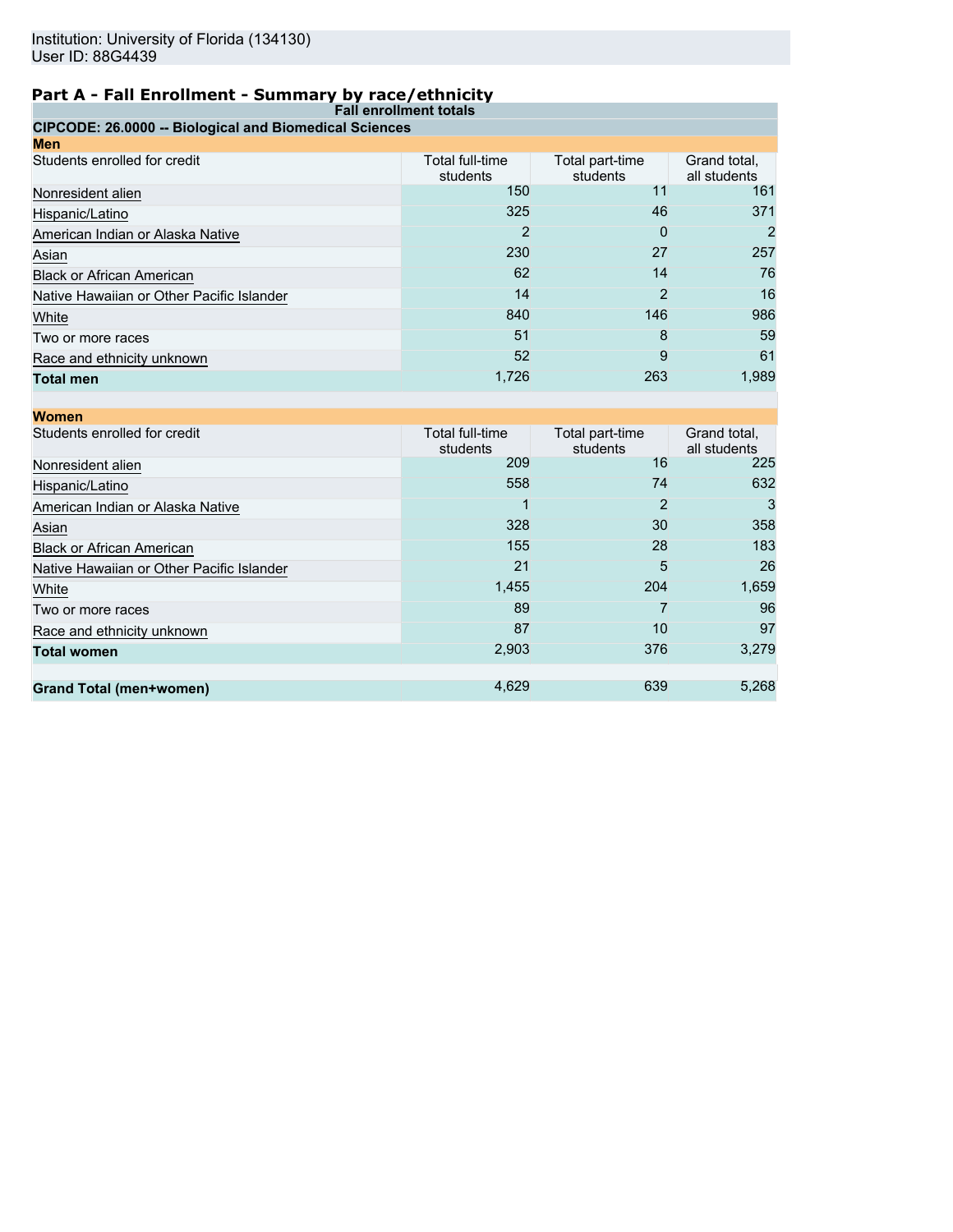| <b>Fall enrollment totals</b>                         |                             |                             |                              |
|-------------------------------------------------------|-----------------------------|-----------------------------|------------------------------|
| <b>CIPCODE: 27,0000 -- Mathematics and Statistics</b> |                             |                             |                              |
| Men                                                   |                             |                             |                              |
| Students enrolled for credit                          | Total full-time<br>students | Total part-time<br>students | Grand total,<br>all students |
| Nonresident alien                                     | 52                          |                             | 53                           |
| Hispanic/Latino                                       | 32                          | 6                           | 38                           |
| American Indian or Alaska Native                      | 0                           | 0                           | 0                            |
| Asian                                                 | 21                          | 4                           | 25                           |
| <b>Black or African American</b>                      | 5                           | 3                           | 8                            |
| Native Hawaiian or Other Pacific Islander             |                             | O                           |                              |
| White                                                 | 152                         | 20                          | 172                          |
| Two or more races                                     | 16                          |                             | 17                           |
| Race and ethnicity unknown                            |                             |                             | 9                            |
| <b>Total men</b>                                      | 286                         | 37                          | 323                          |

| <b>Women</b>                              |                             |                             |                              |
|-------------------------------------------|-----------------------------|-----------------------------|------------------------------|
| Students enrolled for credit              | Total full-time<br>students | Total part-time<br>students | Grand total,<br>all students |
| Nonresident alien                         | 30                          |                             | 32                           |
| Hispanic/Latino                           | 22                          |                             | 23                           |
| American Indian or Alaska Native          |                             | 0                           |                              |
| Asian                                     | 10                          | 4                           | 14                           |
| <b>Black or African American</b>          | 6                           | 0                           | 6                            |
| Native Hawaiian or Other Pacific Islander |                             | 0                           |                              |
| White                                     | 98                          | 3                           | 101                          |
| Two or more races                         | 12                          |                             | 13                           |
| Race and ethnicity unknown                | 10                          | 2                           | 12                           |
| <b>Total women</b>                        | 190                         | 13                          | 203                          |
|                                           |                             |                             |                              |
| <b>Grand Total (men+women)</b>            | 476                         | 50                          | 526                          |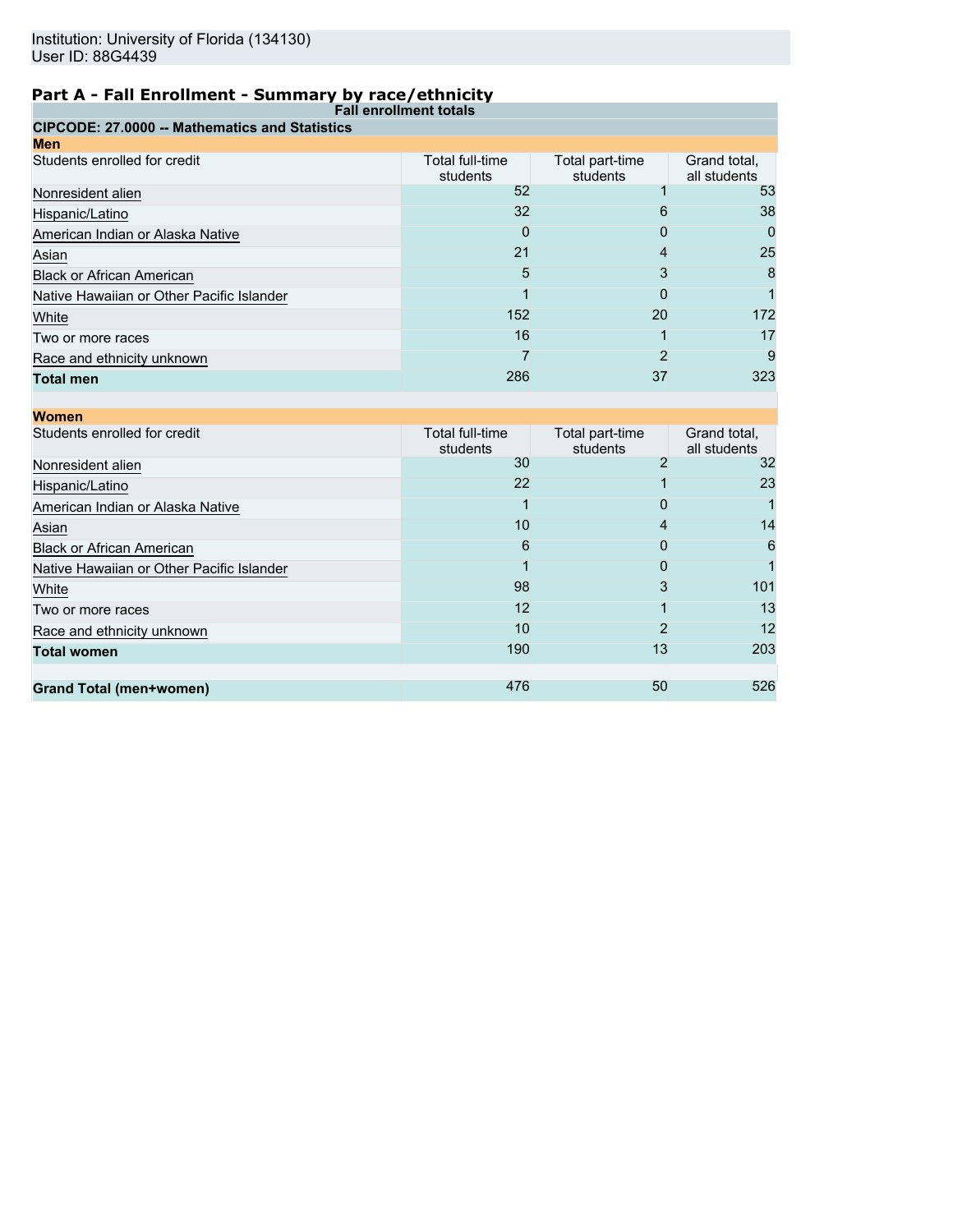| <b>Fall enrollment totals</b>             |                             |                             |                              |
|-------------------------------------------|-----------------------------|-----------------------------|------------------------------|
| CIPCODE: 40.0000 -- Physical Sciences     |                             |                             |                              |
| <b>Men</b>                                |                             |                             |                              |
| Students enrolled for credit              | Total full-time<br>students | Total part-time<br>students | Grand total,<br>all students |
| Nonresident alien                         | 175                         |                             | 178                          |
| Hispanic/Latino                           | 124                         | 8                           | 132                          |
| American Indian or Alaska Native          |                             |                             | 2                            |
| Asian                                     | 72                          |                             | 73                           |
| <b>Black or African American</b>          | 15                          | 2                           | 17                           |
| Native Hawaiian or Other Pacific Islander |                             |                             | 2                            |
| White                                     | 383                         | 38                          | 421                          |
| Two or more races                         | 18                          |                             | 19                           |
| Race and ethnicity unknown                | 19                          | 5                           | 24                           |
| <b>Total men</b>                          | 808                         | 60                          | 868                          |

| <b>Women</b>                              |                             |                             |                              |
|-------------------------------------------|-----------------------------|-----------------------------|------------------------------|
| Students enrolled for credit              | Total full-time<br>students | Total part-time<br>students | Grand total,<br>all students |
| Nonresident alien                         | 75                          | 3                           | 78                           |
| Hispanic/Latino                           | 79                          | 11                          | 90                           |
| American Indian or Alaska Native          |                             | 0                           |                              |
| Asian                                     | 64                          |                             | 66                           |
| <b>Black or African American</b>          | 30                          | 0                           | 30                           |
| Native Hawaiian or Other Pacific Islander | 4                           | 0                           |                              |
| White                                     | 233                         | 11                          | 244                          |
| Two or more races                         | 16                          |                             | 17                           |
| Race and ethnicity unknown                | 15                          | O                           | 15                           |
| <b>Total women</b>                        | 517                         | 28                          | 545                          |
|                                           |                             |                             |                              |
| <b>Grand Total (men+women)</b>            | 1,325                       | 88                          | 1,413                        |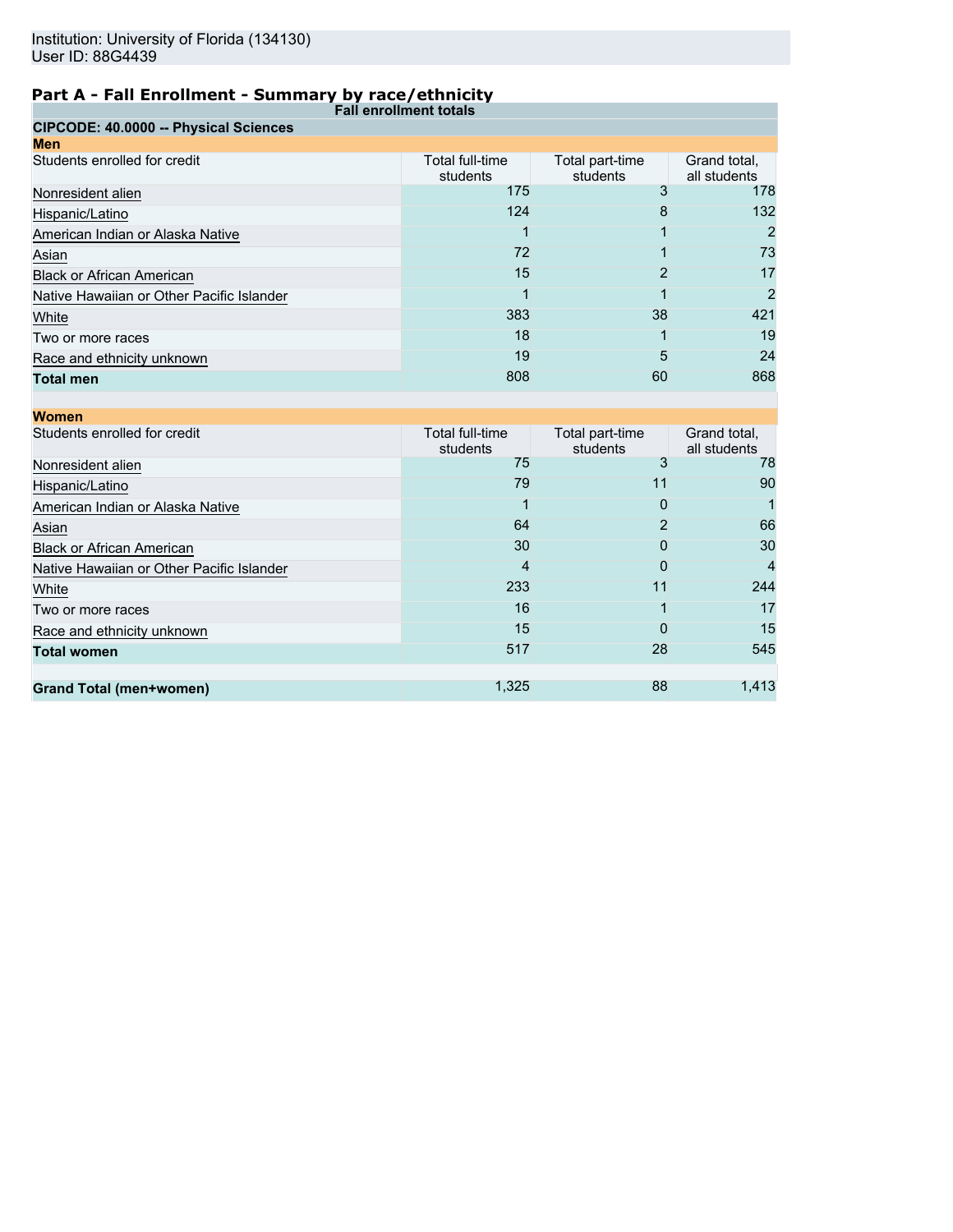| <b>Fall enrollment totals</b>                                                    |                             |                             |                              |
|----------------------------------------------------------------------------------|-----------------------------|-----------------------------|------------------------------|
| CIPCODE: 52.0000 -- Business, Management, Marketing and Related Support Services |                             |                             |                              |
| Men                                                                              |                             |                             |                              |
| Students enrolled for credit                                                     | Total full-time<br>students | Total part-time<br>students | Grand total.<br>all students |
| Nonresident alien                                                                | 118                         | 21                          | 139                          |
| Hispanic/Latino                                                                  | 429                         | 102                         | 531                          |
| American Indian or Alaska Native                                                 | 5                           | 4                           | 9                            |
| Asian                                                                            | 183                         | 40                          | 223                          |
| <b>Black or African American</b>                                                 | 76                          | 33                          | 109                          |
| Native Hawaiian or Other Pacific Islander                                        | 3                           | 3                           | 6                            |
| White                                                                            | 1,703                       | 361                         | 2,064                        |
| Two or more races                                                                | 55                          | 4                           | 59                           |
| Race and ethnicity unknown                                                       | 75                          | 29                          | 104                          |
| <b>Total men</b>                                                                 | 2,647                       | 597                         | 3,244                        |
|                                                                                  |                             |                             |                              |

| <b>Women</b>                              |                             |                             |                              |
|-------------------------------------------|-----------------------------|-----------------------------|------------------------------|
| Students enrolled for credit              | Total full-time<br>students | Total part-time<br>students | Grand total,<br>all students |
| Nonresident alien                         | 105                         | 8                           | 113                          |
| Hispanic/Latino                           | 422                         | 49                          | 471                          |
| American Indian or Alaska Native          | 4                           | 4                           | 8                            |
| Asian                                     | 150                         | 20                          | 170                          |
| <b>Black or African American</b>          | 75                          | 29                          | 104                          |
| Native Hawaiian or Other Pacific Islander |                             | 2                           | 3                            |
| White                                     | 1,205                       | 180                         | 1,385                        |
| Two or more races                         | 59                          | 10                          | 69                           |
| Race and ethnicity unknown                | 72                          | 13                          | 85                           |
| <b>Total women</b>                        | 2,093                       | 315                         | 2,408                        |
|                                           |                             |                             |                              |
| <b>Grand Total (men+women)</b>            | 4,740                       | 912                         | 5,652                        |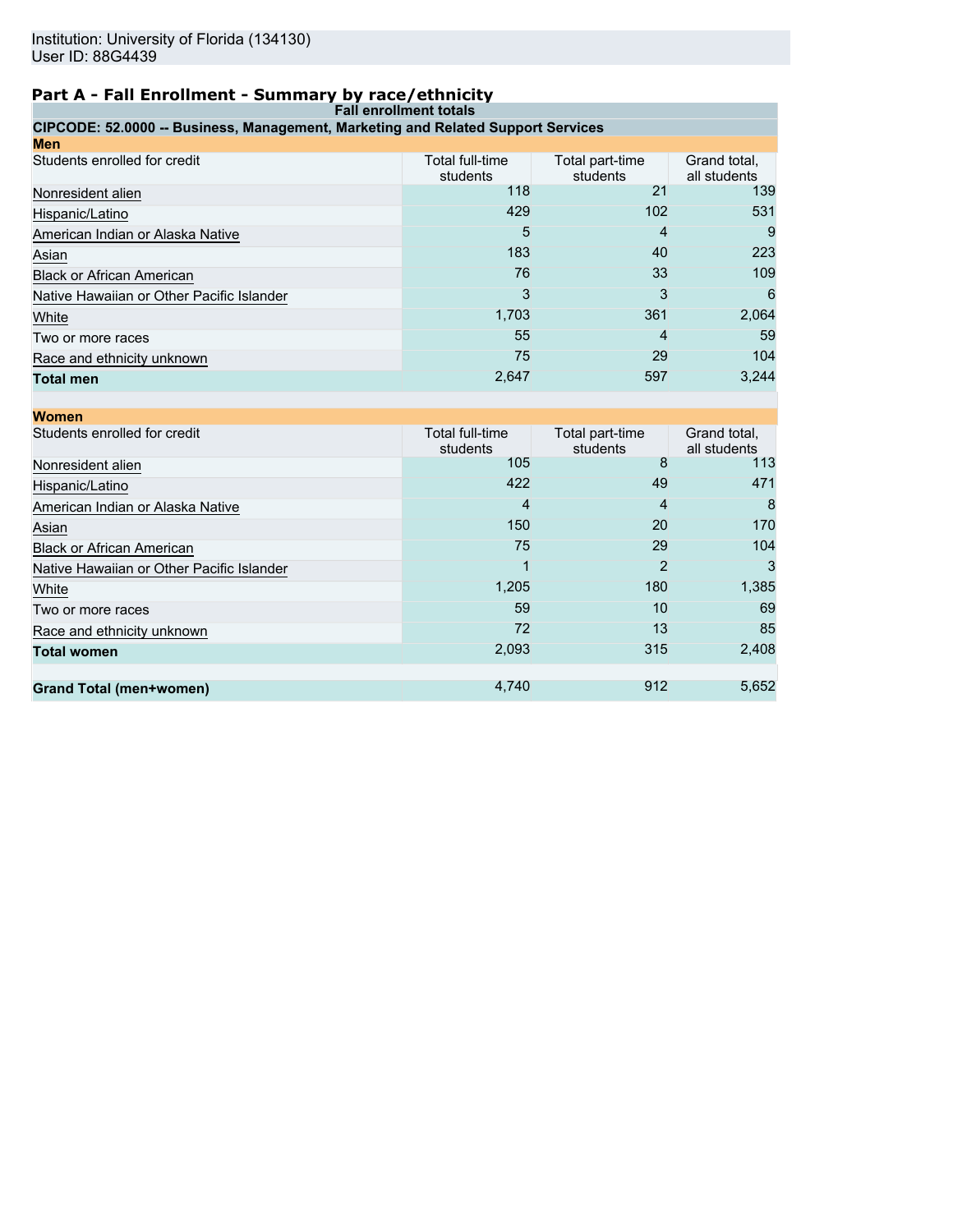### **Part B - Fall Enrollment by Age and Gender for Full-time Undergraduate Students NOTE: These data are optional this year.**

| Enrollment as of the institution's official fall reporting date or as of October 15, 2016 |                                         |        |  |
|-------------------------------------------------------------------------------------------|-----------------------------------------|--------|--|
| Age                                                                                       | <b>Full-time Undergraduate Students</b> |        |  |
|                                                                                           | Men                                     | Women  |  |
| Under 18                                                                                  | 41                                      | 57     |  |
| $18 - 19$                                                                                 | 4,701                                   | 6,918  |  |
| $20 - 21$                                                                                 | 5,687                                   | 7,877  |  |
| $22 - 24$                                                                                 | 2,620                                   | 2,348  |  |
| $25 - 29$                                                                                 | 356                                     | 180    |  |
| $30 - 34$                                                                                 | 98                                      | 49     |  |
| $35 - 39$                                                                                 | 26                                      | 16     |  |
| 40-49                                                                                     | 14                                      | 17     |  |
| 50-64                                                                                     | 3                                       | 5      |  |
| 65 and over                                                                               |                                         | 0      |  |
| Age unknown/unreported                                                                    | 0                                       | 0      |  |
| Total full-time undergraduate students (from part A)                                      | 13,547                                  | 17,467 |  |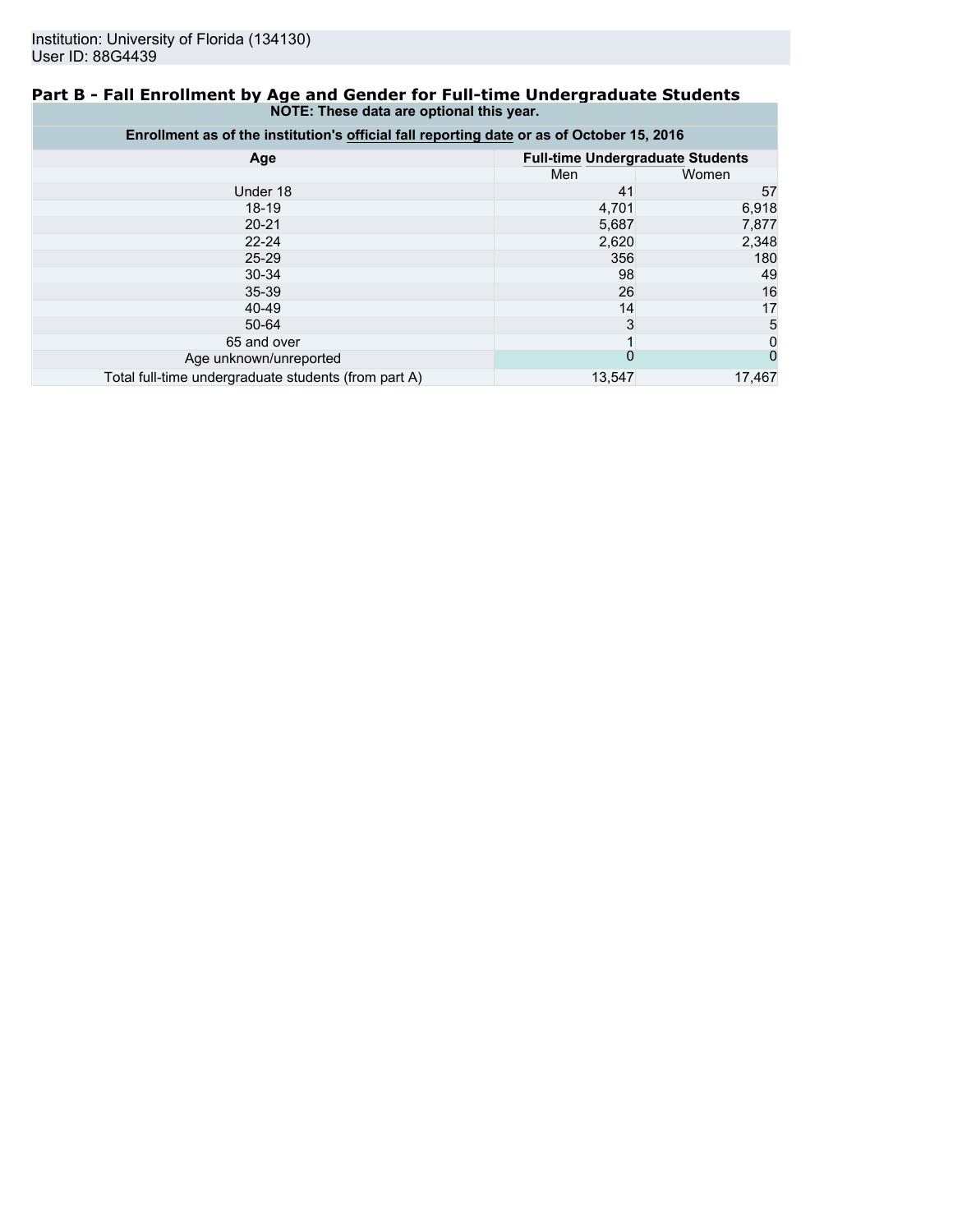### **Part B - Fall Enrollment by Age and Gender for Part-time Undergraduate Students NOTE: These data are optional this year.**

| Enrollment as of the institution's official fall reporting date or as of October 15, 2016 |                                         |       |  |
|-------------------------------------------------------------------------------------------|-----------------------------------------|-------|--|
| Age                                                                                       | <b>Part-time Undergraduate Students</b> |       |  |
|                                                                                           | Men                                     | Women |  |
| Under 18                                                                                  | 69                                      | 116   |  |
| $18-19$                                                                                   | 183                                     | 215   |  |
| $20 - 21$                                                                                 | 388                                     | 427   |  |
| $22 - 24$                                                                                 | 791                                     | 620   |  |
| $25 - 29$                                                                                 | 207                                     | 161   |  |
| 30-34                                                                                     | 100                                     | 59    |  |
| 35-39                                                                                     | 53                                      | 36    |  |
| 40-49                                                                                     | 52                                      | 36    |  |
| 50-64                                                                                     | 10                                      | 14    |  |
| 65 and over                                                                               | $\overline{2}$                          |       |  |
| Age unknown/unreported                                                                    | $\overline{0}$                          | 0     |  |
| Total part-time undergraduate students (from part A)                                      | 1,855                                   | 1.685 |  |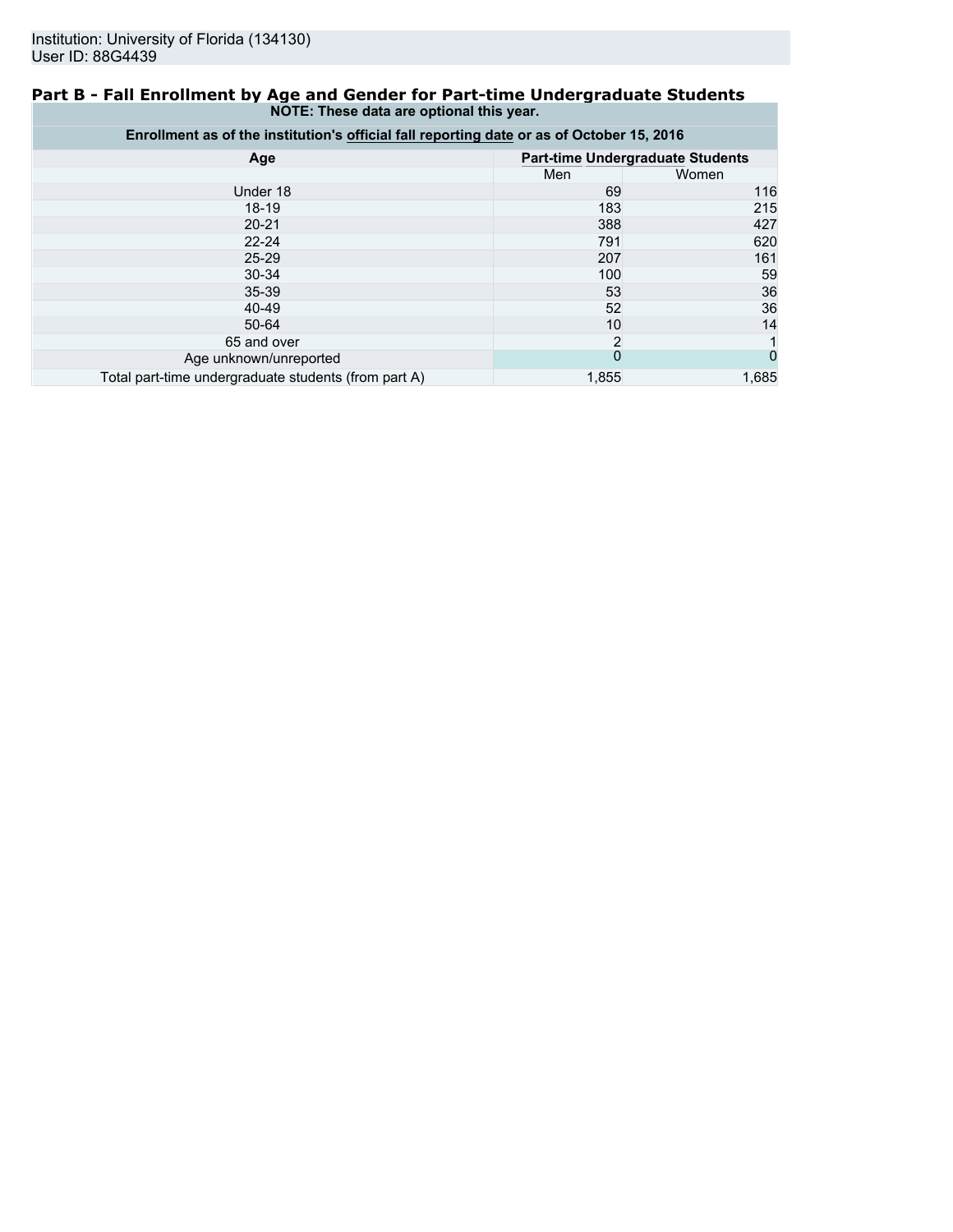### **Part B - Fall Enrollment by Age and Gender for Full-time Graduate Students NOTE: These data are optional this year.**

| Enrollment as of the institution's official fall reporting date or as of October 15, 2016 |                |                                    |  |
|-------------------------------------------------------------------------------------------|----------------|------------------------------------|--|
| Age                                                                                       |                | <b>Full-time Graduate Students</b> |  |
|                                                                                           | Men            | Women                              |  |
| Under 18                                                                                  | 0              | 0                                  |  |
| $18-19$                                                                                   | 3              | 8                                  |  |
| $20 - 21$                                                                                 | 129            | 176                                |  |
| $22 - 24$                                                                                 | 2,377          | 2,733                              |  |
| $25 - 29$                                                                                 | 2,528          | 2,352                              |  |
| 30-34                                                                                     | 793            | 658                                |  |
| 35-39                                                                                     | 328            | 271                                |  |
| 40-49                                                                                     | 183            | 165                                |  |
| 50-64                                                                                     | 45             | 57                                 |  |
| 65 and over                                                                               | 4              |                                    |  |
| Age unknown/unreported                                                                    | $\overline{0}$ |                                    |  |
| Total full-time graduate students (from part A)                                           | 6,390          | 6,421                              |  |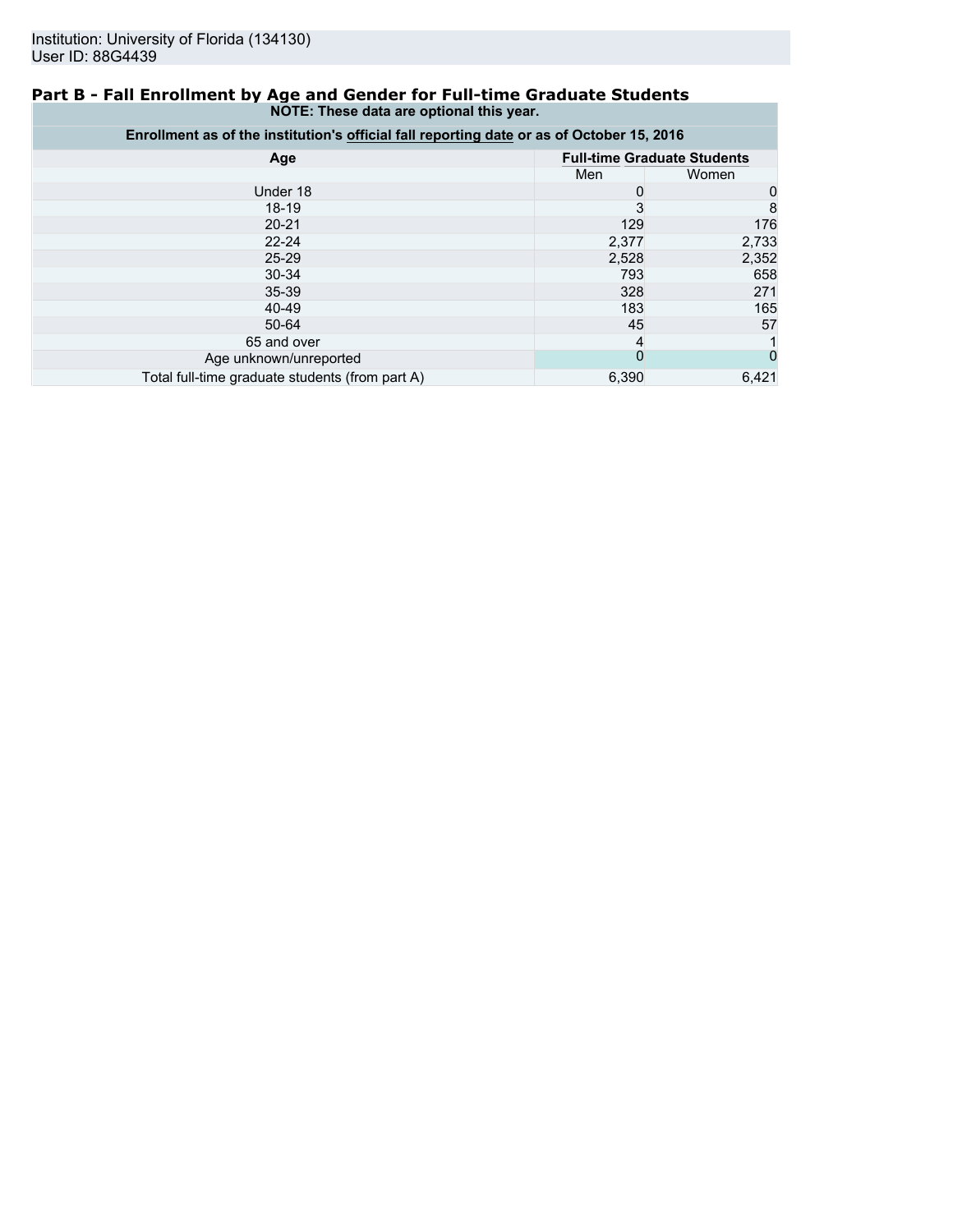### **Part B - Fall Enrollment by Age and Gender for Part-time Graduate Students NOTE: These data are optional this year.**

| Enrollment as of the institution's official fall reporting date or as of October 15, 2016 |                                    |       |  |
|-------------------------------------------------------------------------------------------|------------------------------------|-------|--|
| Age                                                                                       | <b>Part-time Graduate Students</b> |       |  |
|                                                                                           | Men                                | Women |  |
| Under 18                                                                                  | 0                                  | 0     |  |
| 18-19                                                                                     | 0                                  | 0     |  |
| $20 - 21$                                                                                 | $\overline{2}$                     | 13    |  |
| $22 - 24$                                                                                 | 230                                | 371   |  |
| $25 - 29$                                                                                 | 653                                | 839   |  |
| $30 - 34$                                                                                 | 491                                | 533   |  |
| $35 - 39$                                                                                 | 280                                | 365   |  |
| 40-49                                                                                     | 289                                | 490   |  |
| 50-64                                                                                     | 147                                | 277   |  |
| 65 and over                                                                               | 14                                 | 8     |  |
| Age unknown/unreported                                                                    | $\mathbf 0$                        | 0     |  |
| Total part-time graduate students (from part A)                                           | 2,106                              | 2,896 |  |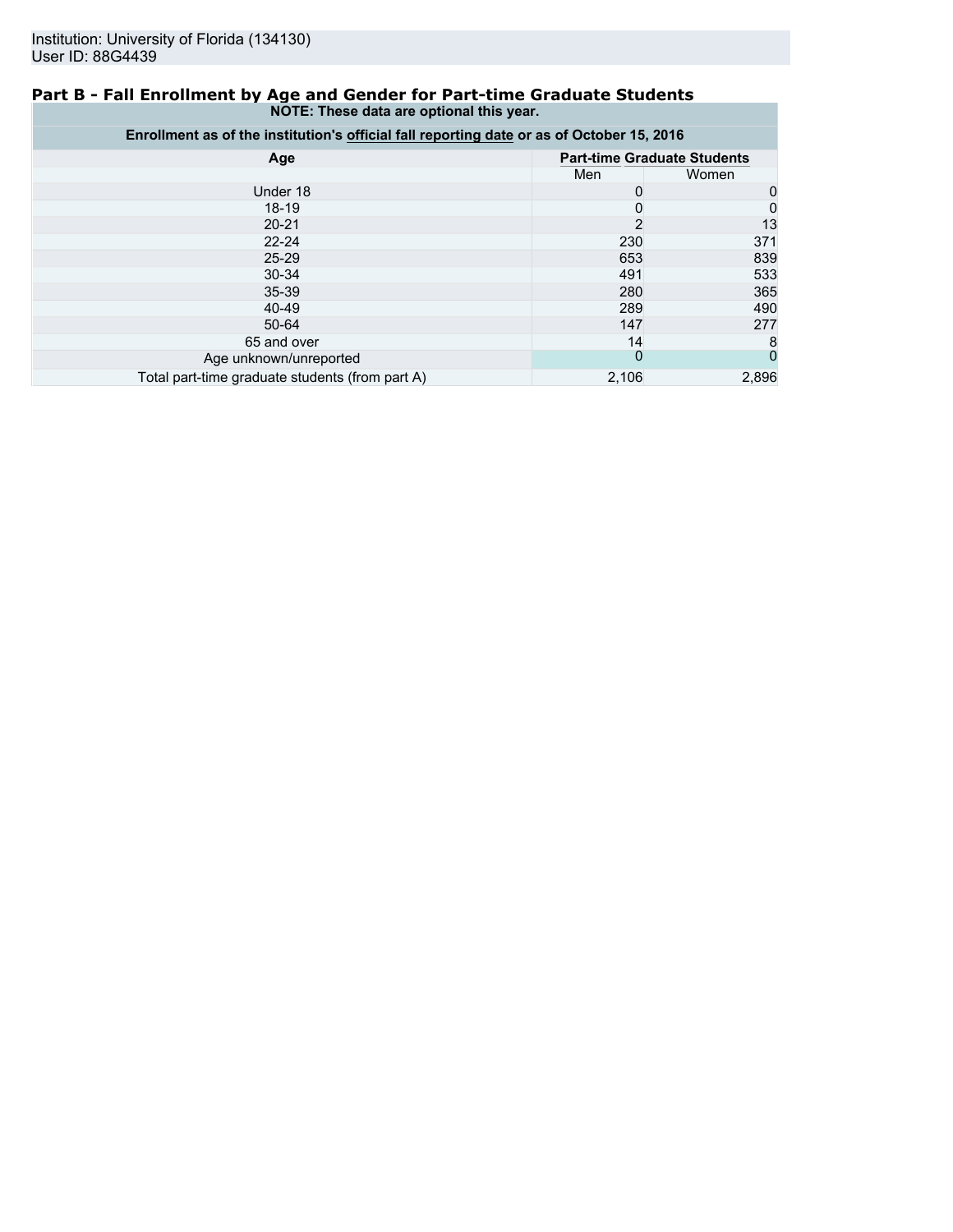# **Part C - Screening Question**

| Did any of your first-time degree/certificate-seeking undergraduate students (reported in Part A) enroll within 12 |  |  |  |
|--------------------------------------------------------------------------------------------------------------------|--|--|--|
| months of graduating high school or receiving their GED?                                                           |  |  |  |
|                                                                                                                    |  |  |  |
| No, we do not have any first-time students who enrolled within 12 months of their high school<br>graduation.       |  |  |  |
| Thes, we have first-time students who enrolled within 12 months of their high school graduation.                   |  |  |  |
| You may use the space below to provide context for the data you've reported above.                                 |  |  |  |
|                                                                                                                    |  |  |  |
|                                                                                                                    |  |  |  |
|                                                                                                                    |  |  |  |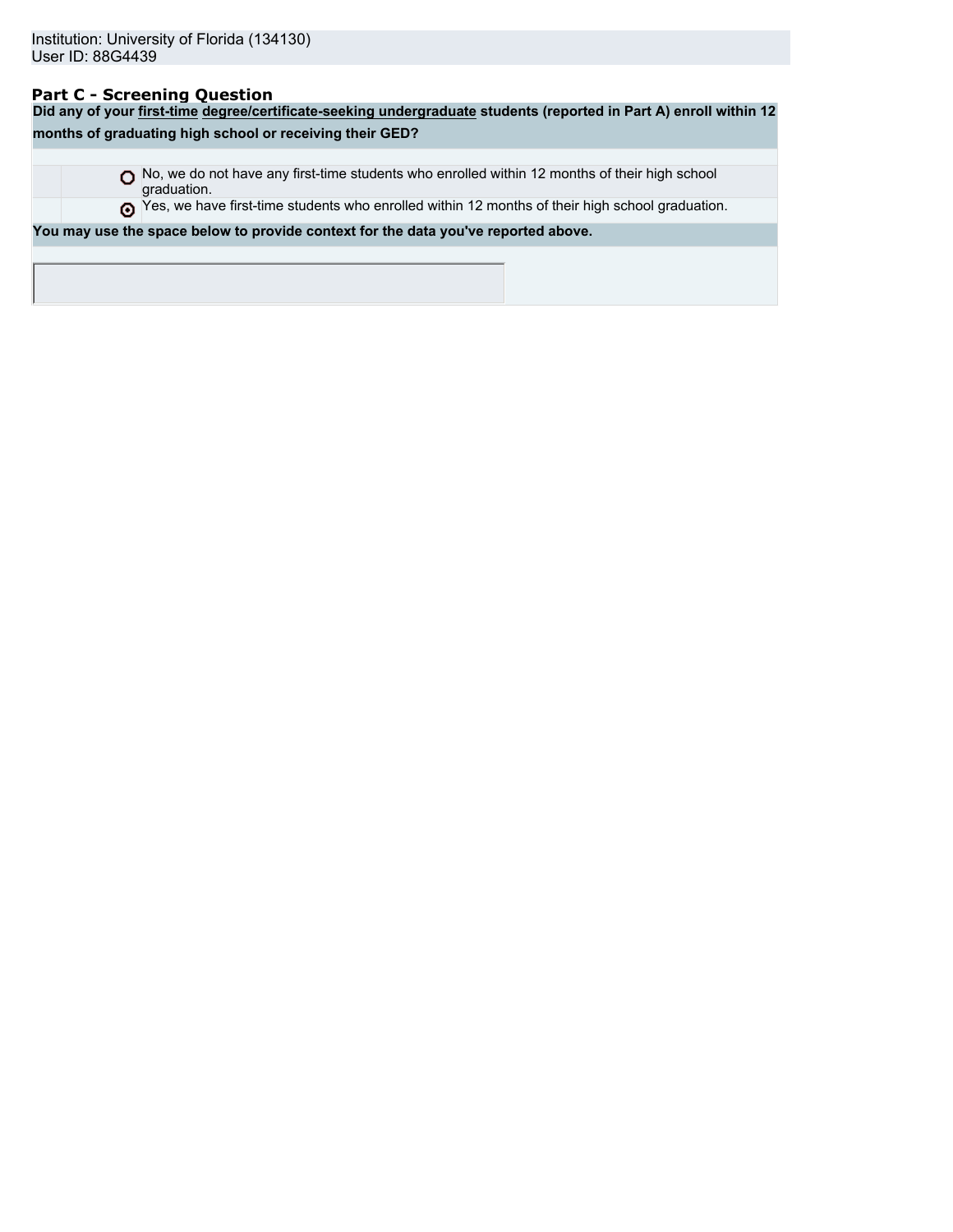### **Part C - Residence of First-time Undergraduates Enrollment as of the institution's official fall reporting date or as of October 15, 2016**

| Enter at least one zero, where applicable, to verify that the screen has not been skipped. |                  |                                                                         |                                                                                                                               |
|--------------------------------------------------------------------------------------------|------------------|-------------------------------------------------------------------------|-------------------------------------------------------------------------------------------------------------------------------|
| State of residence when student<br>was first admitted                                      | <b>FIPS Code</b> | Total first-time<br>degree/certificate-seeking<br>undergraduates<br>(1) | Of students in column 1, those<br>who enrolled within 12 months<br>of high school graduation<br>or receiving their GED<br>(2) |
| Alabama                                                                                    | 01               | 9                                                                       | 9                                                                                                                             |
| Alaska                                                                                     | 02               |                                                                         |                                                                                                                               |
| Arizona                                                                                    | 04               | 4                                                                       |                                                                                                                               |
| Arkansas                                                                                   | 05               | 3                                                                       | 3                                                                                                                             |
| California                                                                                 | 06               | 21                                                                      | 21                                                                                                                            |
| Colorado                                                                                   | 08               | 9                                                                       | 8                                                                                                                             |
| Connecticut                                                                                | 09               | 10                                                                      | 9                                                                                                                             |
| Delaware                                                                                   | 10               | 9                                                                       | 9                                                                                                                             |
| District of Columbia                                                                       | 11               |                                                                         |                                                                                                                               |
| Florida                                                                                    | 12               | 5,678                                                                   | 5,639                                                                                                                         |
| Georgia                                                                                    | 13               | 73                                                                      | 73                                                                                                                            |
| Hawaii                                                                                     | 15               |                                                                         |                                                                                                                               |
| Idaho                                                                                      | 16               |                                                                         |                                                                                                                               |
| <b>Illinois</b>                                                                            | 17               | 29                                                                      | 28                                                                                                                            |
| Indiana                                                                                    | 18               | 5                                                                       | 5                                                                                                                             |
| lowa                                                                                       | 19               |                                                                         |                                                                                                                               |
| Kansas                                                                                     | 20               | 3                                                                       | 3                                                                                                                             |
| Kentucky                                                                                   | 21               | 5                                                                       | 5                                                                                                                             |
| Louisiana                                                                                  | 22               | 8                                                                       | 8                                                                                                                             |
| Maine                                                                                      | 23               | 0                                                                       | $\overline{0}$                                                                                                                |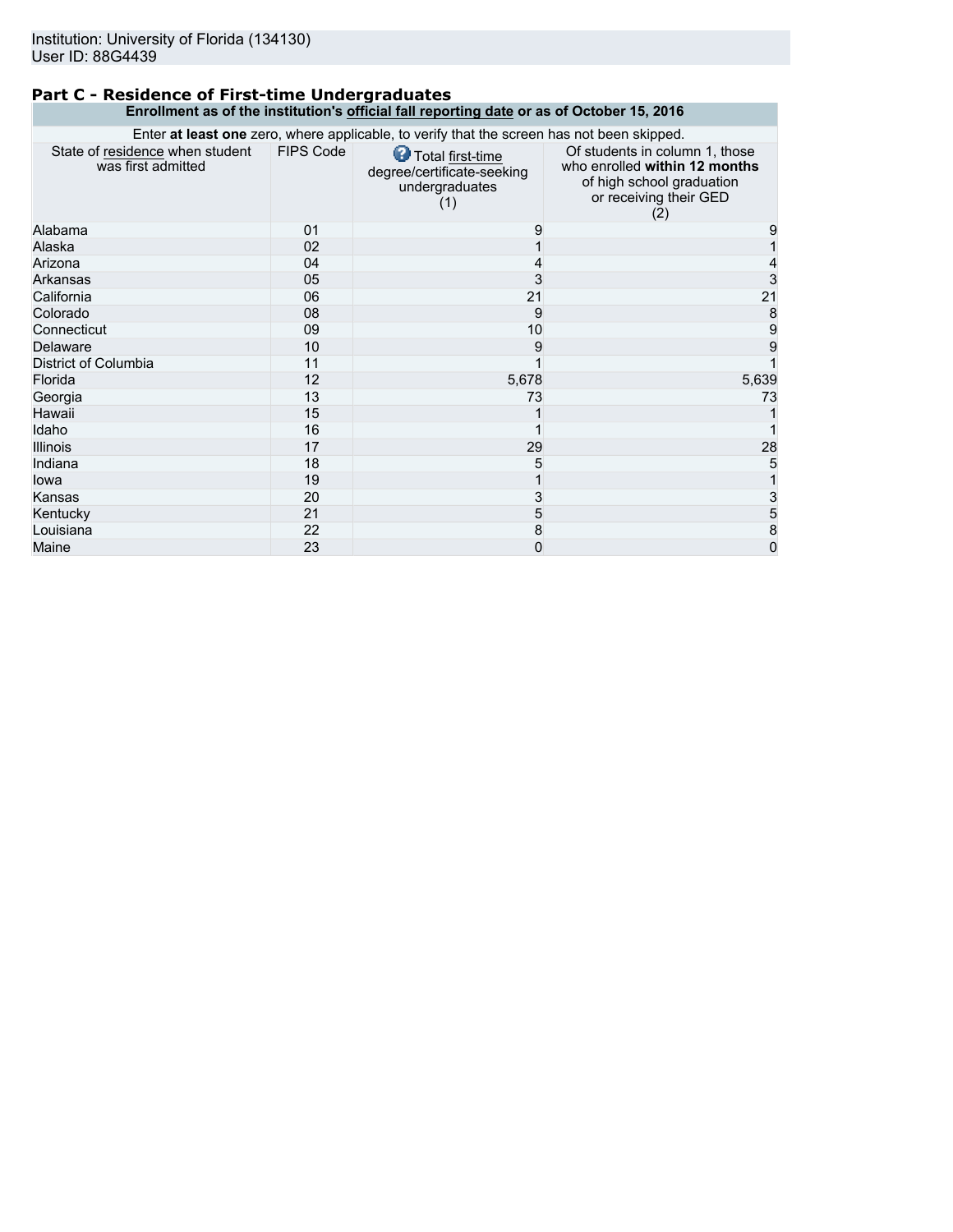### **Part C - Residence of First-time Undergraduates Enrollment as of the institution's official fall reporting date or as of October 15, 2016**

| Enter at least one zero, where applicable, to verify that the screen has not been skipped. |           |                                                                         |                                                                                                                               |
|--------------------------------------------------------------------------------------------|-----------|-------------------------------------------------------------------------|-------------------------------------------------------------------------------------------------------------------------------|
| State of residence when student<br>was first admitted                                      | FIPS Code | Total first-time<br>degree/certificate-seeking<br>undergraduates<br>(1) | Of students in column 1, those<br>who enrolled within 12 months<br>of high school graduation<br>or receiving their GED<br>(2) |
| Maryland                                                                                   | 24        | 43                                                                      | 43                                                                                                                            |
| <b>Massachusetts</b>                                                                       | 25        | 15                                                                      | 15                                                                                                                            |
| Michigan                                                                                   | 26        | 13                                                                      | 13                                                                                                                            |
| Minnesota                                                                                  | 27        | 6                                                                       |                                                                                                                               |
| Mississippi                                                                                | 28        | 3                                                                       | 6<br>3<br>8<br>0                                                                                                              |
| Missouri                                                                                   | 29        | 8                                                                       |                                                                                                                               |
| Montana                                                                                    | 30        | 0                                                                       |                                                                                                                               |
| Nebraska                                                                                   | 31        | $\overline{c}$                                                          | $\overline{2}$                                                                                                                |
| Nevada                                                                                     | 32        | 6                                                                       | $\overline{6}$                                                                                                                |
| New Hampshire                                                                              | 33        | 8                                                                       | $\overline{8}$                                                                                                                |
| New Jersey                                                                                 | 34        | 90                                                                      | 90                                                                                                                            |
| <b>New Mexico</b>                                                                          | 35        | 0                                                                       | $\Omega$                                                                                                                      |
| New York                                                                                   | 36        | 126                                                                     | 125                                                                                                                           |
| North Carolina                                                                             | 37        | 29                                                                      | 28                                                                                                                            |
| North Dakota                                                                               | 38        | $\mathbf{0}$                                                            | $\Omega$                                                                                                                      |
| Ohio                                                                                       | 39        | 22                                                                      | 22                                                                                                                            |
| Oklahoma                                                                                   | 40        | 4                                                                       |                                                                                                                               |
| Oregon                                                                                     | 41        |                                                                         |                                                                                                                               |
| Pennsylvania                                                                               | 42        | 45                                                                      | 44                                                                                                                            |
| Rhode Island                                                                               | 44        | 5                                                                       | 5                                                                                                                             |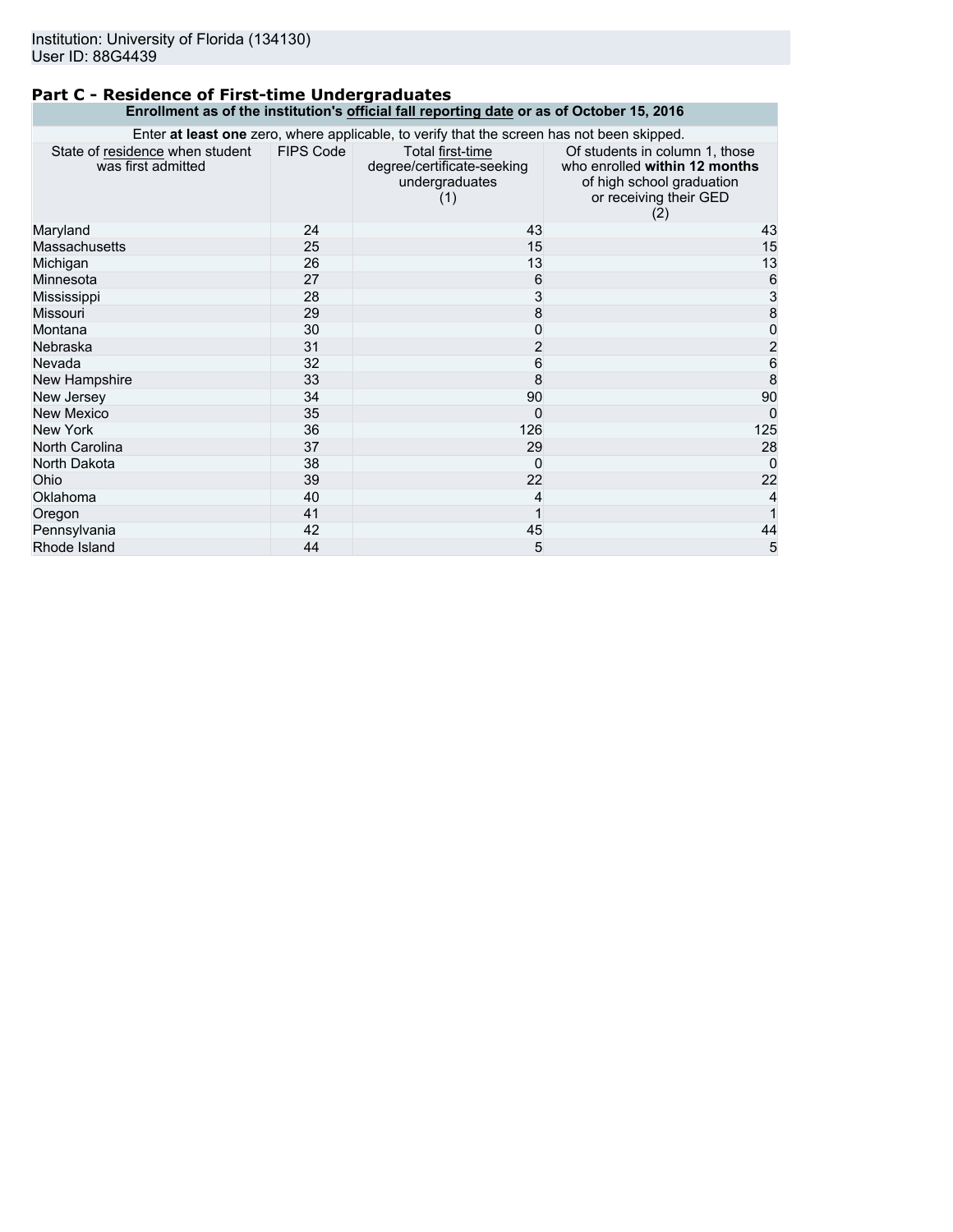#### **Part C - Residence of First-time Undergraduates Enrollment as of the institution's official fall reporting date or as of October 15, 2016**

| Enter at least one zero, where applicable, to verify that the screen has not been skipped. |             |                                           |                                                                                                                                                               |
|--------------------------------------------------------------------------------------------|-------------|-------------------------------------------|---------------------------------------------------------------------------------------------------------------------------------------------------------------|
| State of residence when student<br>was first admitted                                      | <b>FIPS</b> | Total first-time<br>undergraduates<br>(1) | Of students in column 1, those<br>Code degree/certificate-seeking who enrolled within 12 months of<br>high school graduation<br>or receiving their GED<br>(2) |
| South Carolina                                                                             | 45          | 11                                        | 11                                                                                                                                                            |
| South Dakota                                                                               | 46          |                                           | $\mathbf{0}$                                                                                                                                                  |
| Tennessee                                                                                  | 47          | 12                                        | 12                                                                                                                                                            |
| Texas                                                                                      | 48          | 48                                        | 48                                                                                                                                                            |
| Utah                                                                                       | 49          | 3                                         | $\mathbf{3}$                                                                                                                                                  |
| Vermont                                                                                    | 50          |                                           | $\overline{1}$                                                                                                                                                |
| Virginia                                                                                   | 51          | 54                                        | 54                                                                                                                                                            |
| Washington                                                                                 | 53          | 3                                         | 3                                                                                                                                                             |
| West Virginia                                                                              | 54          |                                           |                                                                                                                                                               |
| Wisconsin                                                                                  | 55          | 5                                         | 5                                                                                                                                                             |
| Wyoming                                                                                    | 56          |                                           |                                                                                                                                                               |
| State Unknown                                                                              | 57          | 49                                        | 48                                                                                                                                                            |
| American Samoa                                                                             | 60          |                                           |                                                                                                                                                               |
| <b>Federated States of Micronesia</b>                                                      | 64          |                                           |                                                                                                                                                               |
| Guam                                                                                       | 66          |                                           |                                                                                                                                                               |
| Marshall Islands                                                                           | 68          |                                           |                                                                                                                                                               |
| Northern Marianas                                                                          | 69          |                                           |                                                                                                                                                               |
| Palau                                                                                      | 70          |                                           |                                                                                                                                                               |
| Puerto Rico                                                                                | 72          |                                           |                                                                                                                                                               |
| Virgin Islands                                                                             | 78          |                                           |                                                                                                                                                               |
| <b>Foreign Countries</b>                                                                   | 90          | 348                                       | 334                                                                                                                                                           |
| Residence unknown/unreported                                                               | 98          | 0                                         |                                                                                                                                                               |
| Total first-time degree/certificate-seeking                                                |             | 6,833                                     | 6,772                                                                                                                                                         |
| undergraduates (from Part A)                                                               |             |                                           |                                                                                                                                                               |
| You may use the space below to provide context for the data you've reported above.         |             |                                           |                                                                                                                                                               |
|                                                                                            |             |                                           |                                                                                                                                                               |
|                                                                                            |             |                                           |                                                                                                                                                               |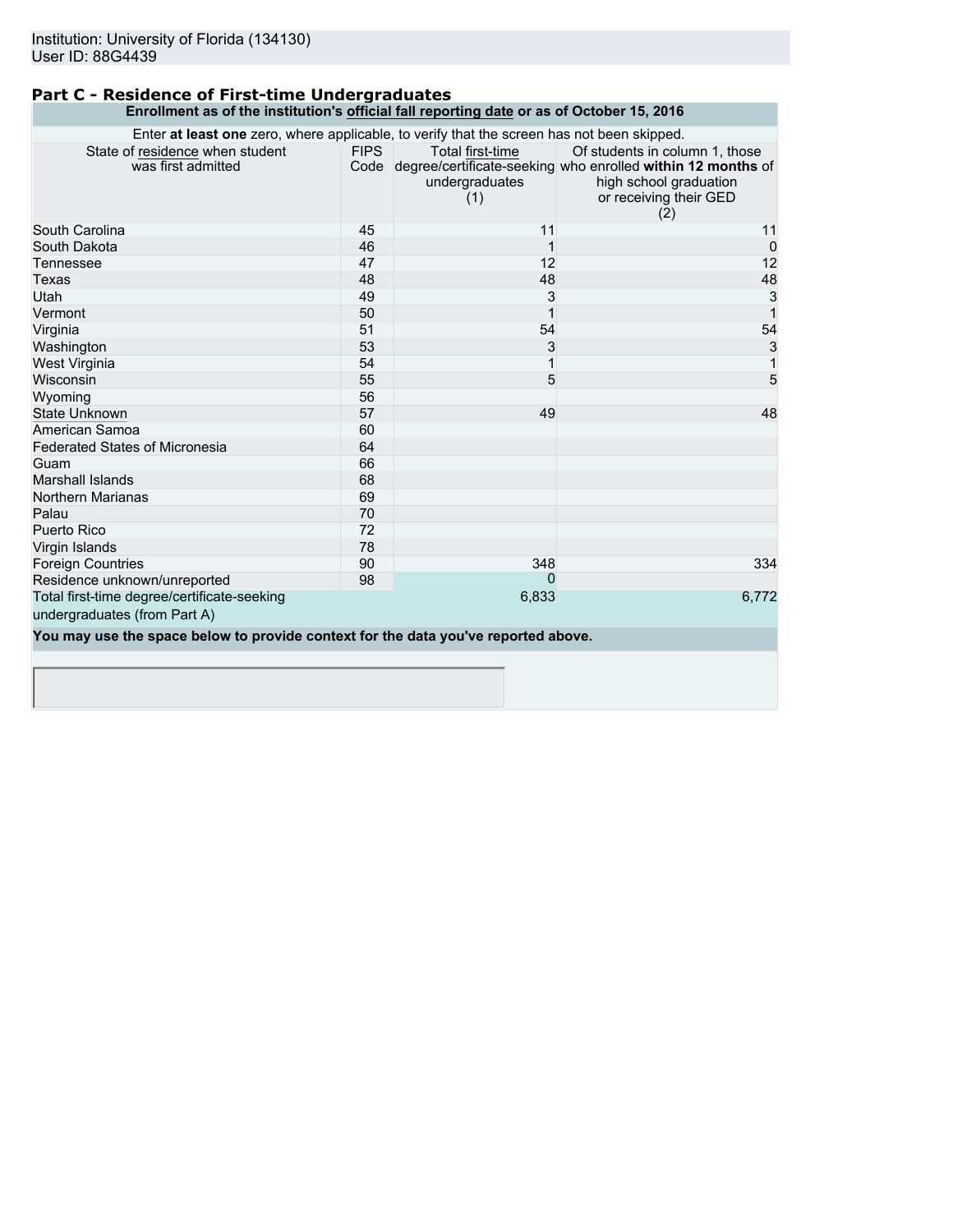#### **Part D - Total Undergraduate Entering Class Total Undergraduate Entering Class, Fall 2016** D1 Total full-time, first-time degree/certificate-seeking undergraduates from Part A (GR cohort) 6,801 D2 Total first-time degree/certificate-seeking undergraduates (full-time + part-time) from Part A 6,833 D2 Total first-time degree/certificate-seeking undergraduates (full-time + part-time) from Part A D3 Total transfer-in degree/certificate-seeking undergraduates (full-time + part-time) from Part A 1,841<br>D4 Total non-degree/certificate-seeking undergraduates (full-time + part-time) from Part A 1,245 D4 Total non-degree/certificate-seeking undergraduates (full-time + part-time) from Part A D5Of the total non-degree/certificate-seeking undergraduates displayed on line D4, **the number that are new to the institution in Fall 2016** 809 D6Total entering students at the undergraduate level **Note:** This is calculated as first-time students (line D2) + students transferring to the institution (line D3) + nondegree/certificate-seeking undergraduates entering in Fall 2016 (line D5). 9,483 D7 Percentage of undergraduate entering class represented by your GR cohort (line D1/line D6) 72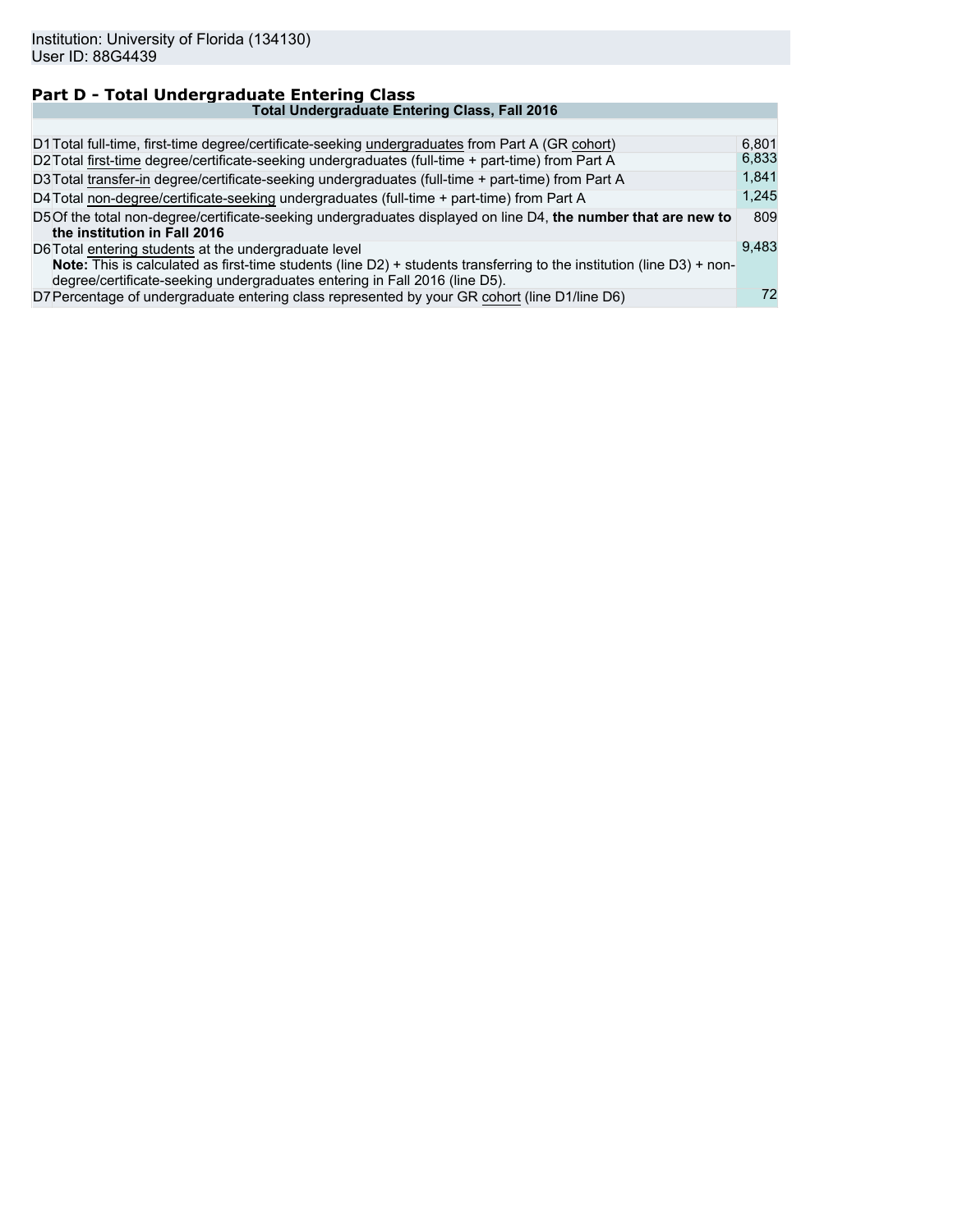# **Part E - First-time Bachelor's Cohort Retention Rates (Full-time)**

**Retention Rates**

**Full-time, First-time Bachelor's Cohort from Fall 2015**

**Academic reporters determine the cohort and retention as of the institution's official fall reporting date or as of October 15. Program reporters determine the cohort with enrollment any time between August 1 and October 31, 2015 and retention based on August 1, 2016.**

**The retention rate is calculated by the system after clicking "Save" on the screen. Exclusions are subtracted from and inclusions are added to the original cohort and the resulting adjusted cohort is used for calculating the retention rate.**

**Retention Data Reporting Reminders:**

- Include only **full-time, first-time bachelor's** students in this cohort.
- Determine the full-time cohort using Fall 2015 status (e.g. if a student was full-time in Fall 2015, report them in the full-time cohort regardless of their Fall 2016 status).
- If there are no students to report in the cohort, enter zero. Do not leave the field blank.
- Report in the exclusions box (line E2a) the number of students from the cohort who left the institution for any of the following reasons: died or were totally and permanently disabled; to serve in the armed forces (including those called to active duty); to serve with a foreign aid service of the Federal Government (e.g. Peace Corps); or to serve on official church missions.
- Report in the inclusion box (line E2b) first-time bachelor's-seeking study abroad students who were excluded from the first-time cohort (line E1) but who have re-enrolled at the institution their second year.

|                  |                                                                                                         |        | Prior year<br>data (Fall<br>2014 cohort) |               |
|------------------|---------------------------------------------------------------------------------------------------------|--------|------------------------------------------|---------------|
| E1               | FULL-TIME, FIRST-TIME BACHELOR'S COHORT RETENTION:<br>Full-time, first-time Fall 2015 bachelor's cohort | 6,848  | 6.475                                    |               |
| E2a              | Exclusions from the Fall 2015 cohort                                                                    |        |                                          |               |
| E <sub>2</sub> b | Inclusion to the Fall 2015 cohort                                                                       |        |                                          |               |
| E <sub>3</sub>   | Adjusted Fall 2015 cohort (line E1- E2a + E2b)                                                          | 6,848  | 6,475                                    |               |
| E4               | Students from Fall 2015 cohort still enrolled as of Fall 2016                                           | 6,627  | 6,198                                    |               |
| E <sub>5</sub>   | Full-time, first-time Fall 2015 bachelor's cohort retention rate (line E4 / line E3)                    | $97\%$ | 96                                       | $\frac{0}{0}$ |
|                  |                                                                                                         |        |                                          |               |

 $\bigoplus$  You may use the space below to provide context for the data you've reported above.

**These context notes will be posted on the College Navigator website, and should be written to be understood by students and parents.**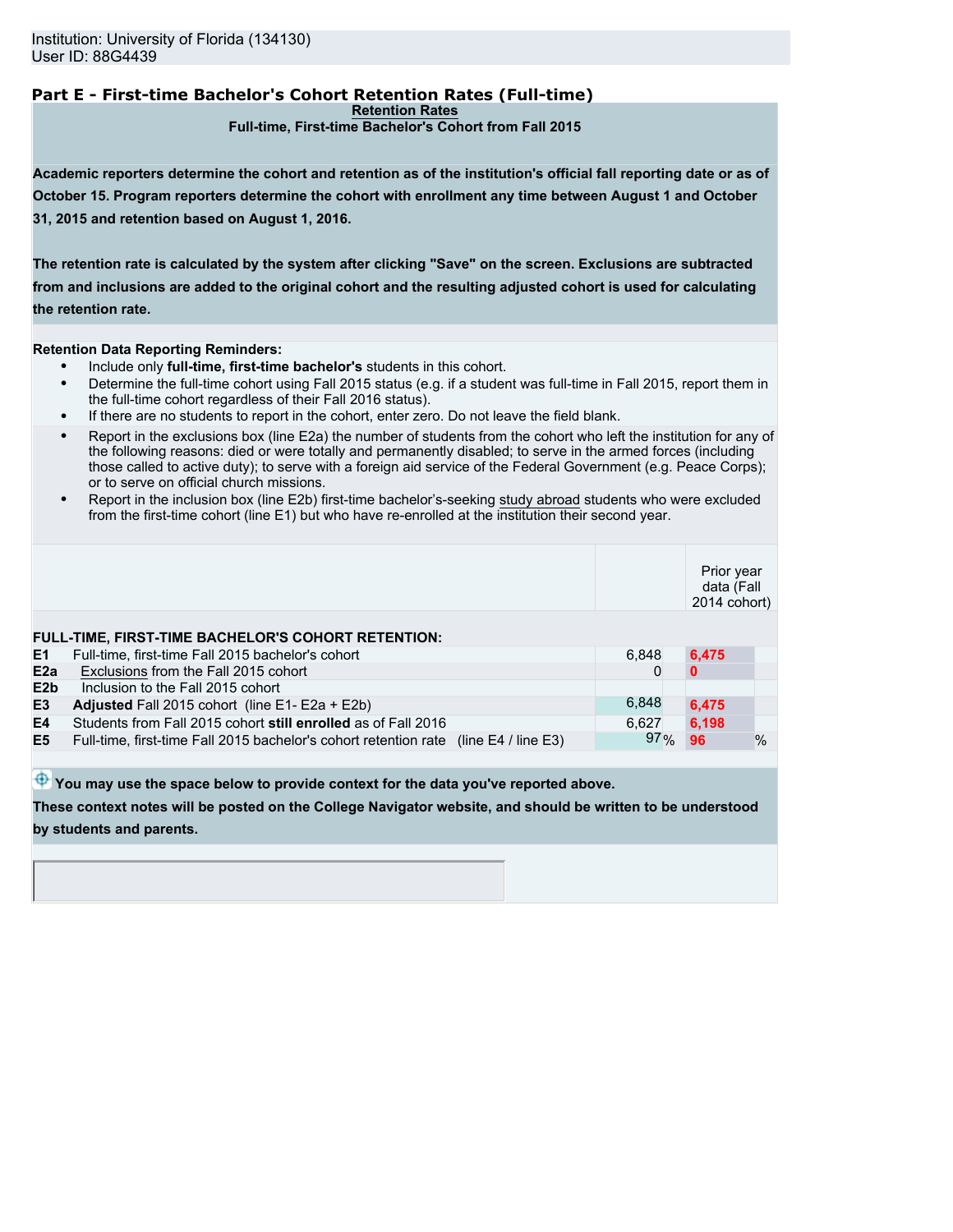# **Part E - First-time Bachelor's Cohort Retention Rates (Part-time)**

**Retention Rates**

**Part-time, First-time Bachelor's Cohort from Fall 2015**

**Academic reporters determine the cohort and retention as of the institution's official fall reporting date or as of October 15. Program reporters determine the cohort with enrollment any time between August 1 and October 31, 2015 and retention based on August 1, 2016.**

**The retention rate is calculated by the system after clicking "Save" on the screen. Exclusions are subtracted from the original cohort and the resulting adjusted cohort is used for calculating the retention rate.**

### **Retention Data Reporting Reminders:**

- Include only **part-time, first-time bachelor's-seeking** students in this cohort.
- Determine part-time using Fall 2015 attendance status (e.g. if a student was part-time in Fall 2015, report them in the part-time cohort regardless of their Fall 2016 status).
- If there are no students to report in the cohort, enter zero. Do not leave the field blank.
- Report in the exclusions box (line E7a) the number of students from the cohort who left the institution for any of the following reasons: died or were totally and permanently disabled; to serve in the armed forces (including those called to active duty); to serve with a foreign aid service of the Federal Government (e.g. Peace Corps); or to serve on official church missions.
- Report in the inclusion box (line E7b) first-time bachelor's-seeking study abroad students who were excluded from the first-time cohort (line E6) but who have re-enrolled at the institution their second year.

|                 |                                                                                      |     | Prior year<br>data (Fall<br>2014 cohort) |               |
|-----------------|--------------------------------------------------------------------------------------|-----|------------------------------------------|---------------|
|                 | <b>PART-TIME, FIRST-TIME BACHELOR'S COHORT RETENTION:</b>                            |     |                                          |               |
| E6              | Part-time, first-time Fall 2015 bachelor's cohort                                    | 27  | 29                                       |               |
| E7a             | Exclusions from the Fall 2015 cohort                                                 | 0   |                                          |               |
| E7b             | Inclusions to the Fall 2015 cohort                                                   |     |                                          |               |
| E <sub>8</sub>  | <b>Adjusted</b> Fall 2015 cohort (line $E6 - E7a + E7b$ )                            | 27  | 29                                       |               |
| E <sub>9</sub>  | Students from Fall 2015 cohort still enrolled as of Fall 2016                        | 21  | 21                                       |               |
| E <sub>10</sub> | Part-time, first-time Fall 2015 bachelor's cohort retention rate (line E9 / line E8) | 78% | 72                                       | $\frac{0}{0}$ |
|                 |                                                                                      |     |                                          |               |

 $\bigoplus$  You may use the space below to provide context for the data you've reported above.

**These context notes will be posted on the College Navigator website, and should be written to be understood by students and parents.**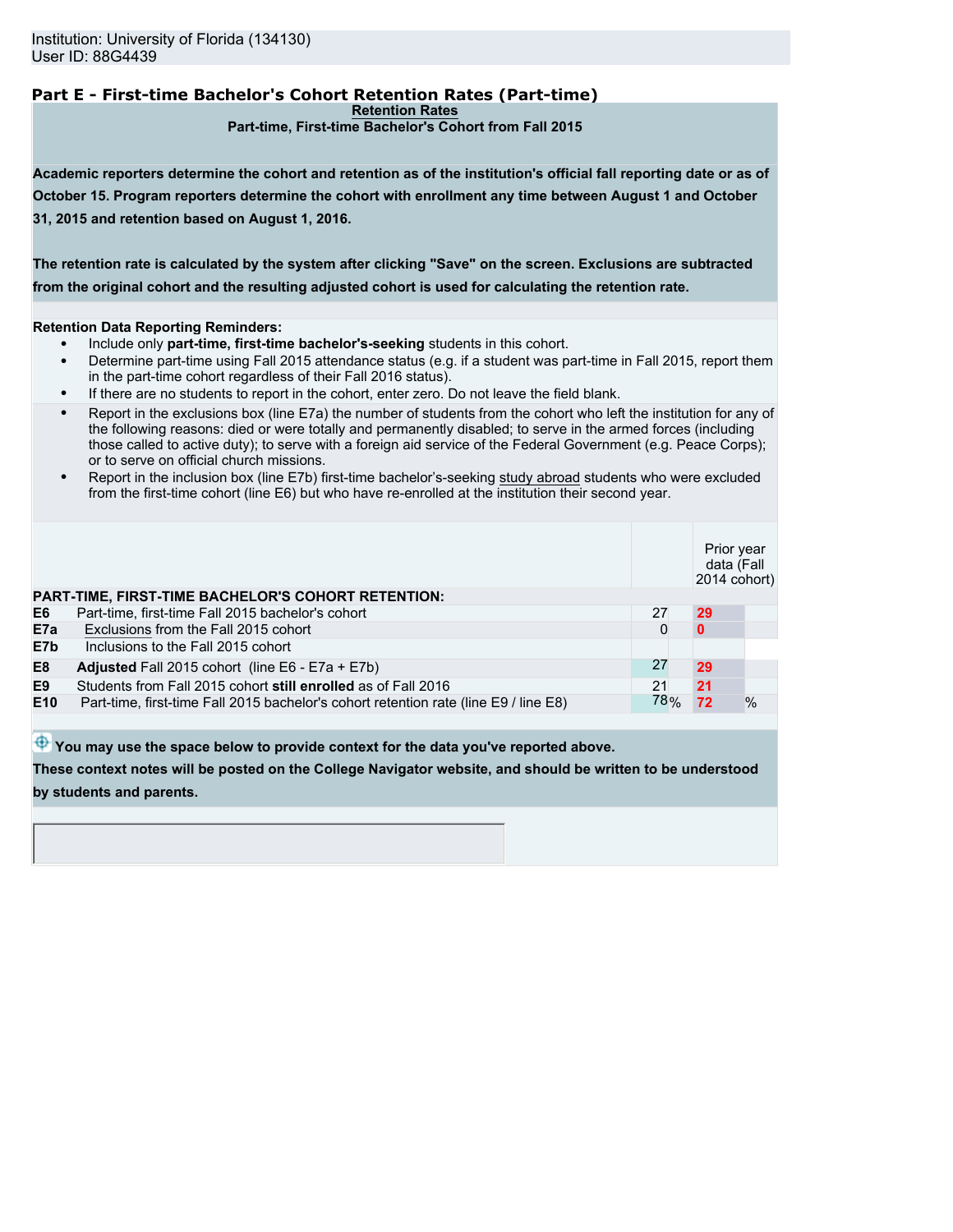### **Part F - Student-to-Faculty Ratio**

**Please provide your institution's student-to-faculty ratio (i.e., student-to-instructional staff) for undergraduate programs for Fall 2016. The student-to-faculty ratio and any accompanying context that is provided will be displayed on College Navigator.**

**Note: Logic in this item is similar to item I-2 from the Common Data Set data collection.**

| Click here to use a worksheet to help you determine the student-to-faculty ratio |  |
|----------------------------------------------------------------------------------|--|
|                                                                                  |  |

| Student-to-faculty ratio            | 20 |      |
|-------------------------------------|----|------|
| Student-to-faculty ratio prior year |    | to 1 |
|                                     |    |      |

 $\bigoplus$  You may use the space below to provide context for the data you've reported above.

**These context notes will be posted on the College Navigator website, and should be written to be understood by students and parents.**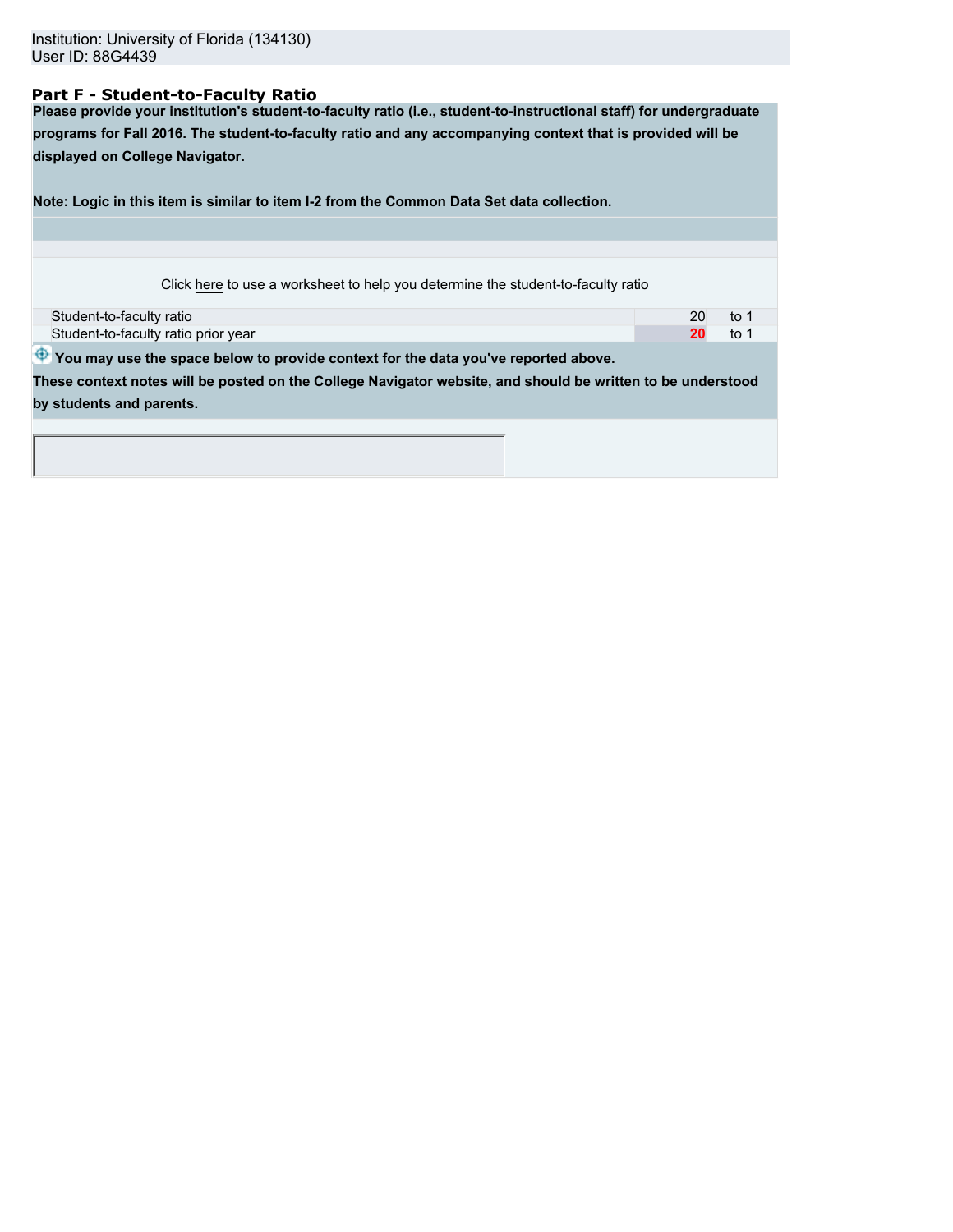# **Prepared by**

| This survey component was prepared by:                    |                          |            |  |  |
|-----------------------------------------------------------|--------------------------|------------|--|--|
| <b>6</b> Keyholder                                        | SFA Contact              | HR Contact |  |  |
| Finance Contact                                           | Academic Library Contact | Other      |  |  |
| Name: Marie Zeglen                                        |                          |            |  |  |
| Email: zeglenm@ufl.edu                                    |                          |            |  |  |
|                                                           |                          |            |  |  |
| How long did it take to prepare this<br>survey component? | 15hours                  | 30 minutes |  |  |
|                                                           |                          |            |  |  |

The name of the preparer is being collected so that we can follow up with the appropriate person in the event that there are questions concerning the data. The Keyholder will be copied on all email correspondence to other preparers. The time it took to prepare this component is being collected so that we can continue to improve our estimate of the reporting burden associated with IPEDS. Please include in your estimate the time it took for you to review instructions, query and search data sources, complete and review the component, and submit the data through the Data Collection System.

Thank you for your assistance.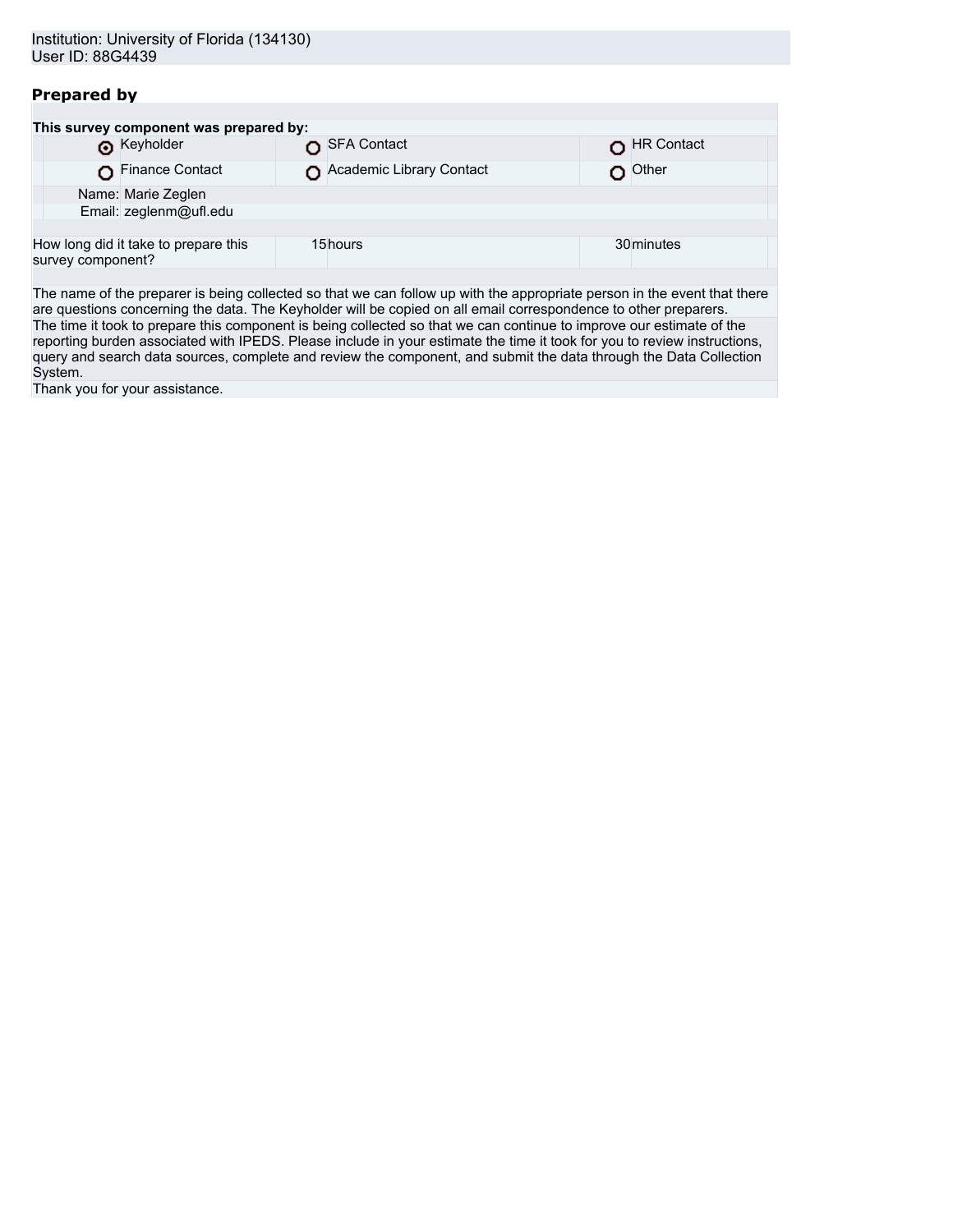### **Summary**

### **Fall Enrollment Survey Summary Four-Year Institutions with Graduate Students**

IPEDS collects important information regarding your institution. All data reported in IPEDS survey components become available in the IPEDS Data Center and appear as aggregated data in various Department of Education reports. Additionally, some of the reported data appears specifically for your institution through the College Navigator website and is included in your institution's Data Feedback Report (DFR). The purpose of this summary is to provide you an opportunity to view some of the data that, when accepted through the IPEDS quality control process, will appear on the College Navigator website and/or your DFR. College Navigator is updated approximately three months after the data collection period closes and Data Feedback Reports will be available through the [Data Center](http://nces.ed.gov/ipeds/datacenter/) and sent to your institution's CEO in November 2016.

Please review your data for accuracy. If you have questions about the data displayed below after reviewing the data reported on the survey screens, please contact the IPEDS Help Desk at: 1-877-225-2568 or ipedshelp@rti.org.

| <b>Student Enrollment</b>            |         |  |
|--------------------------------------|---------|--|
| Total enrollment                     | 52,367  |  |
| Undergraduate enrollment             | 34,554  |  |
| Undergraduate transfer-in enrollment | 1,841   |  |
| Graduate enrollment                  | 17,813  |  |
|                                      |         |  |
| Student-to-faculty ratio             | 20 to 1 |  |

| <b>Student Characteristics (All Students)</b> |     |  |
|-----------------------------------------------|-----|--|
| Percent of all students who are female        | 54% |  |
|                                               |     |  |
| Percent of all students by race/ethnicity:    |     |  |
| American Indian or Alaska Native              | 0%  |  |
| Asian                                         | 7%  |  |
| Black or African American                     | 6%  |  |
| Hispanic/Latino                               | 17% |  |
| Native Hawaiian or Pacific Islander           | 0%  |  |
| White                                         | 53% |  |
| Two or More Races                             | 3%  |  |
| Race and ethnicity unknown                    | 3%  |  |
| Nonresident alien                             | 10% |  |

| <b>Undergraduate Student Characteristics</b> |     |  |
|----------------------------------------------|-----|--|
| Percent of undergraduates who are female     | 55% |  |
| Percent of undergraduates who are full-time  | 90% |  |
|                                              |     |  |
| Percent of undergraduates by race/ethnicity: |     |  |
| American Indian or Alaska Native             | 0%  |  |
| Asian                                        | 8%  |  |
| Black or African American                    | 6%  |  |
| Hispanic/Latino                              | 21% |  |
| Native Hawaiian or Pacific Islander          | 1%  |  |
| White                                        | 55% |  |
| Two or More Races                            | 3%  |  |
| Race and ethnicity unknown                   | 3%  |  |
| Nonresident alien                            | 2%  |  |
|                                              |     |  |
| Percent of undergraduate students by age:    |     |  |
| 24 and under                                 | 96% |  |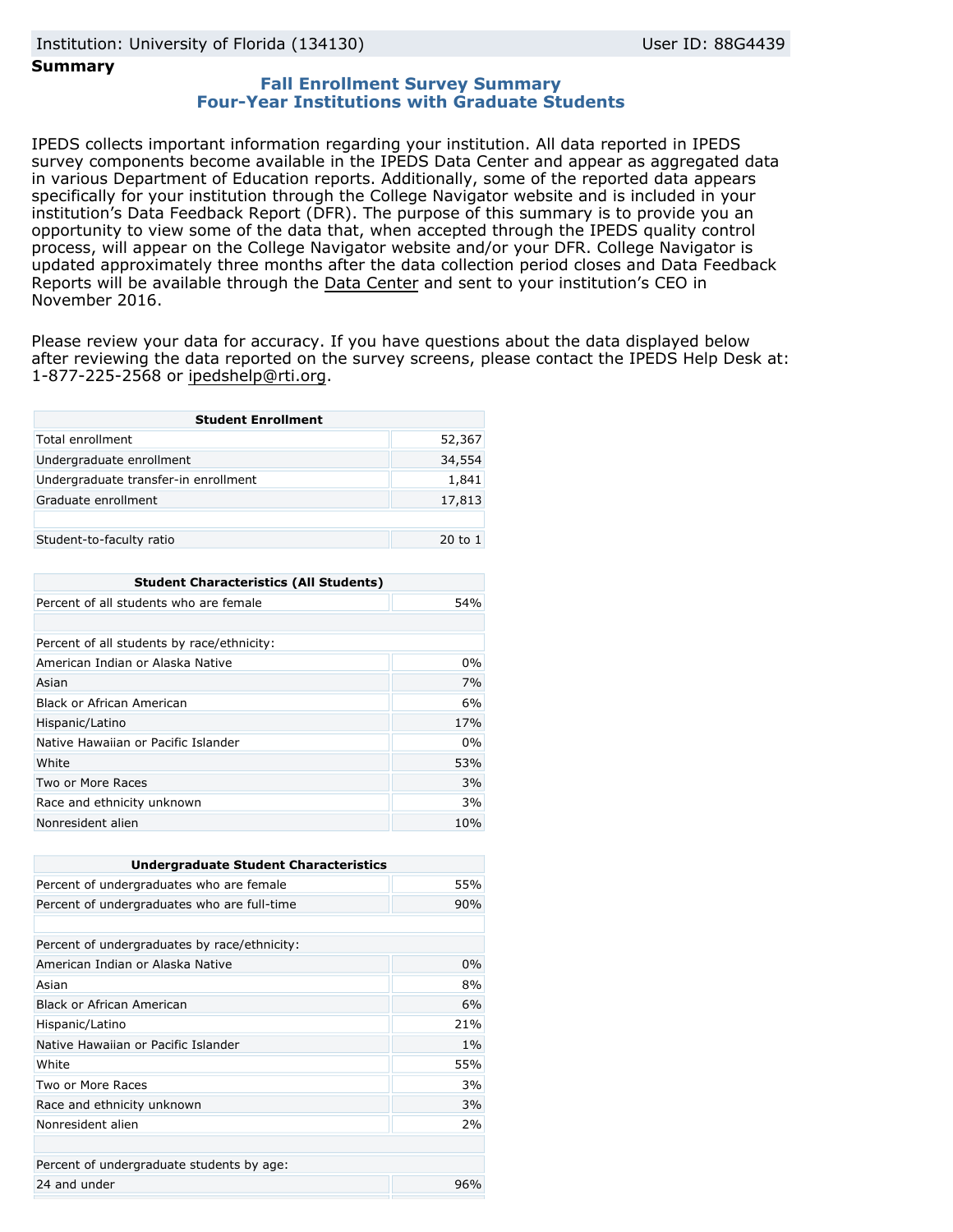| 25 and over |  |
|-------------|--|
| Age unknown |  |

| <b>Undergraduate Retention and Graduation Rate Cohort</b>          |     |  |
|--------------------------------------------------------------------|-----|--|
| First-time, full-time bachelor's seeking student retention<br>rate | 97% |  |
| First-time, part-time bachelor's seeking student retention<br>rate | 78% |  |
|                                                                    |     |  |
| Graduation rate cohort as percent of total entering<br>students    | 72% |  |
|                                                                    |     |  |

| <b>Graduate Student Characteristics</b>        |     |  |
|------------------------------------------------|-----|--|
| Percent of graduate students who are female    | 52% |  |
| Percent of graduate students who are full-time | 72% |  |